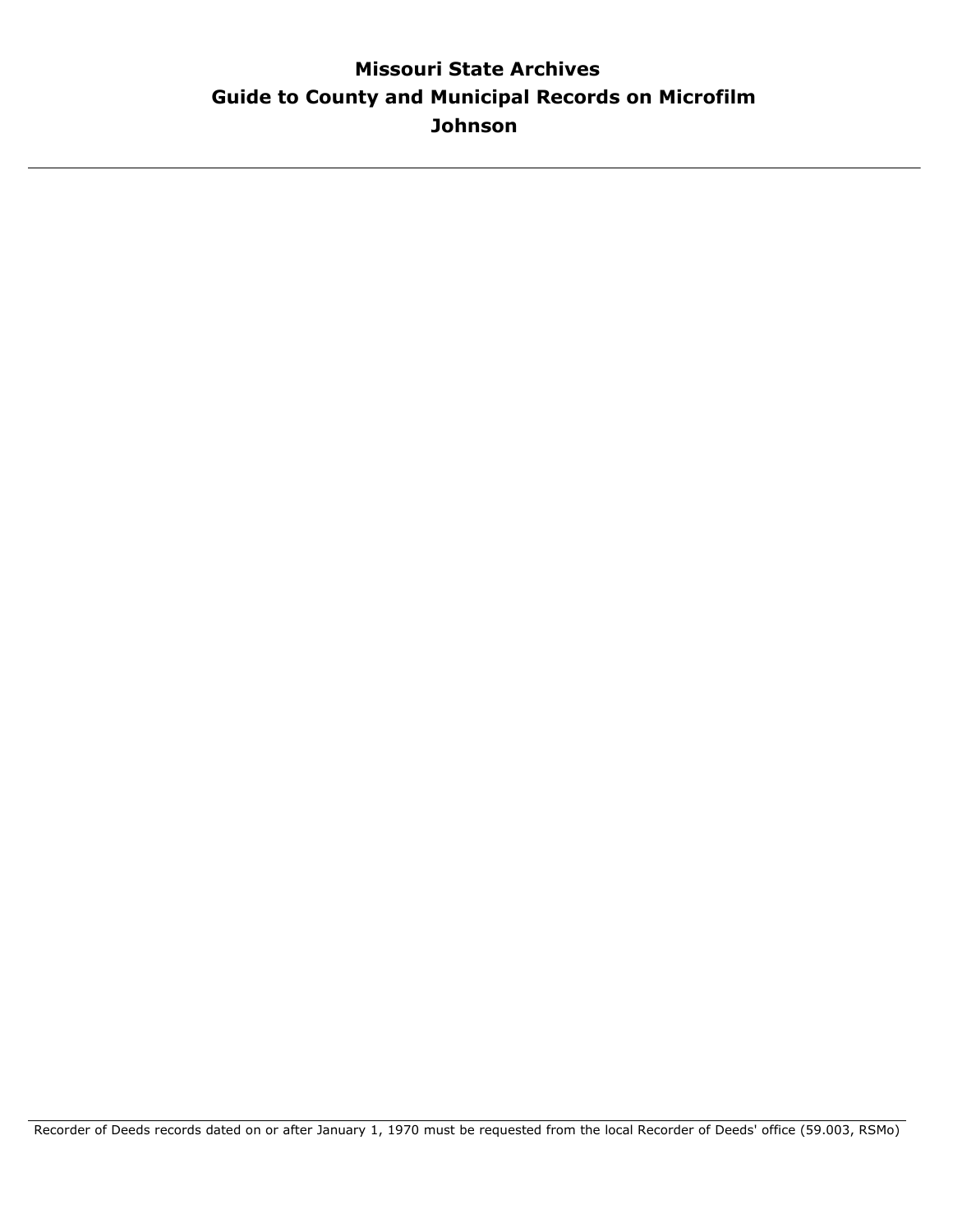## **Circuit Court**

| Reel<br><b>Number</b> | <b>Title</b>                    | <b>Subtitle</b> | Vol | <b>Scope and Content</b>                              | Date        | <b>Indexed</b> |
|-----------------------|---------------------------------|-----------------|-----|-------------------------------------------------------|-------------|----------------|
| C 54020               | <b>Circuit Court Case Files</b> | Civil           |     | Box / Folder Box 13/F71 - Box<br>14/F32               | 1831 - 1954 | N              |
| C 54024               | <b>Circuit Court Case Files</b> | Civil           |     | Box / Folder Box 15/F113 - Box 1831 - 1954<br>15/F138 |             | N              |
| C 54023               | Circuit Court Case Files        | Civil           |     | Box / Folder Box 15/F59 - Box<br>15/F112              | 1831 - 1954 | N              |
| C 54021               | Circuit Court Case Files        | Civil           |     | Box / Folder Box 14/F33 - Box<br>14/F89               | 1831 - 1954 | N              |
| C 54019               | <b>Circuit Court Case Files</b> | Civil           |     | Box / Folder Box 12/F101 - Box 1831 - 1954<br>13/F70  |             | N              |
| C 54018               | Circuit Court Case Files        | Civil           |     | Box / Folder Box 12/F14 - Box<br>12/F100              | 1831 - 1954 | N              |
| C 54017               | Circuit Court Case Files        | Civil           |     | Box / Folder Box 11/F51 - Box<br>12/F13               | 1831 - 1954 | N              |
| C 54016               | <b>Circuit Court Case Files</b> | Civil           |     | Box / Folder Box 10/F60 - Box<br>11/F50               | 1831 - 1954 | N              |
| C 54015               | Circuit Court Case Files        | Civil           |     | Box / Folder Box 09/F117 - Box 1831 - 1954<br>10/F59  |             | N              |
| C 54014               | Circuit Court Case Files        | Civil           |     | Box / Folder Box 09/F14 - Box<br>09/F116              | 1831 - 1954 | N              |
| C 54013               | Circuit Court Case Files        | Civil           |     | Box / Folder Box 08/F35 - Box<br>09/F13               | 1831 - 1954 | N              |
| C 54011               | Circuit Court Case Files        | Civil           |     | Box / Folder Box 06/F98 - Box<br>07/F70               | 1831 - 1954 | N              |
| C 54010               | Circuit Court Case Files        | Civil           |     | Box / Folder Box 06/F1 - Box<br>06/F97                | 1831 - 1954 | N              |
| C 54022               | <b>Circuit Court Case Files</b> | Civil           |     | Box / Folder Box 14/F90 - Box<br>15/F58               | 1831 - 1954 | N              |
| C 54012               | <b>Circuit Court Case Files</b> | Civil           |     | Box / Folder Box 07/F71 - Box<br>08/F34               | 1831 - 1954 | N              |
| C 49734               | <b>Circuit Court Case Files</b> | Civil           |     | Box / Folder Box 02/F61 - Box<br>03/F22               | 1836 - 1870 | Y              |
| C 49732               | Circuit Court Case Files        | Civil           |     | Box / Folder Box 01/F1 - Box<br>01/F121               | 1836 - 1870 | Y              |
| C 49733               | Circuit Court Case Files        | Civil           |     | Box / Folder Box 01/F122 - Box 1836 - 1870<br>02/F60  |             | Y              |
| C 49735               | Circuit Court Case Files        | Civil           |     | Box / Folder Box 03/F23 - Box<br>03/F127              | 1836 - 1870 | Y              |
| C 49736               | Circuit Court Case Files        | Civil           |     | Box / Folder Box 03/F128 - Box 1836 - 1870<br>04/F84  |             | Y              |
| C 49737               | Circuit Court Case Files        | Civil           |     | Box / Folder Box 04/F85 - Box<br>05/F40               | 1836 - 1870 | Y              |
| C49738                | Circuit Court Case Files        | Civil           |     | Box / Folder Box 05/F41 - Box<br>05/F135              | 1836 - 1870 | Y              |
| C 60573               | Circuit Court Case Files        | Civil           |     | Box / Folder Box 40/F92 - Box<br>40/F125              | 1840 - 1880 | N              |
| C 58719               | Circuit Court Case Files        | Civil           |     | Box / Folder Box 34/F88 - Box<br>35/F18               | 1840 - 1880 | N              |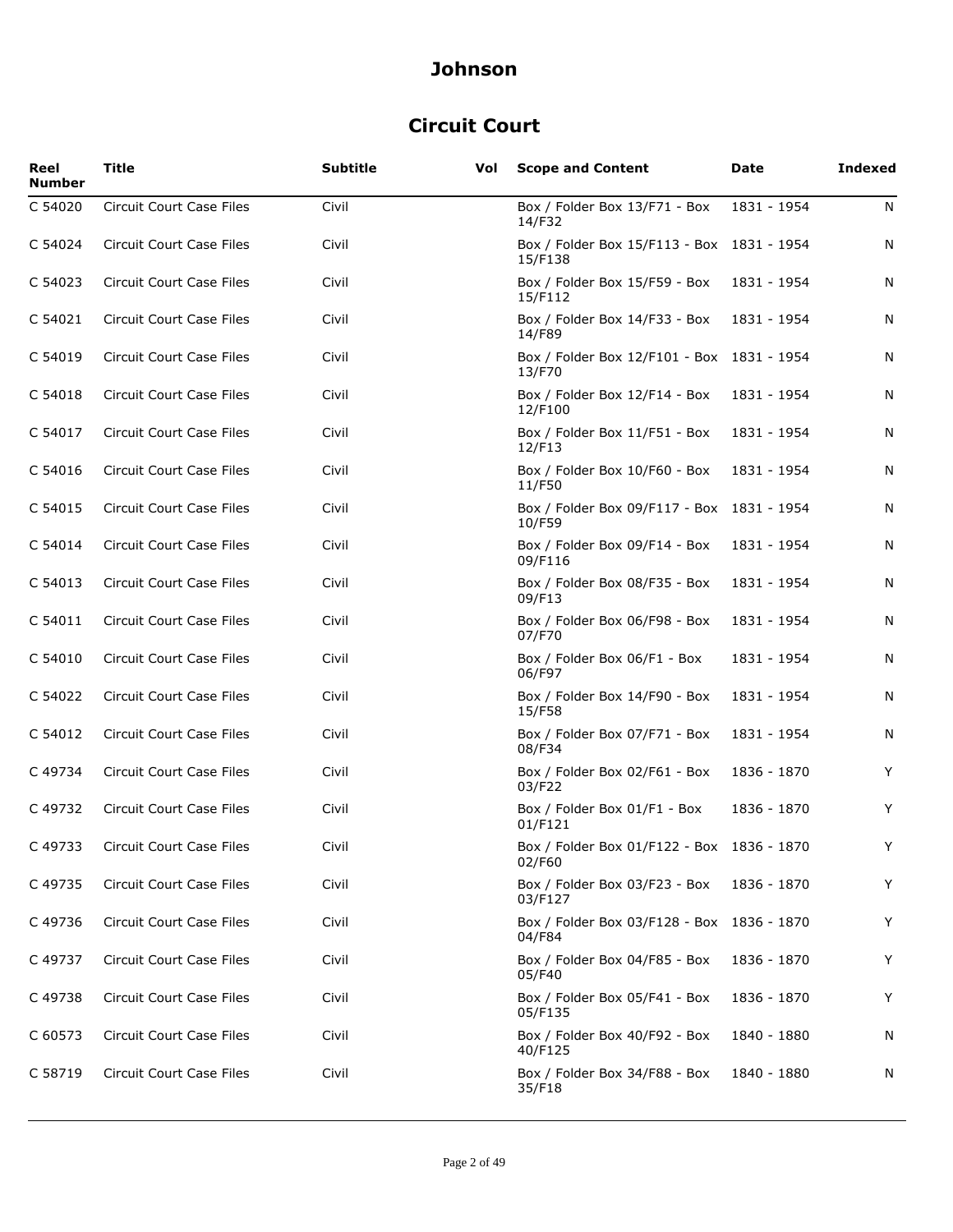| C 60567 | Circuit Court Case Files        | Civil | Box / Folder Box 38/F35 - Box<br>38/F86              | 1840 - 1880 | N |
|---------|---------------------------------|-------|------------------------------------------------------|-------------|---|
| C 60571 | Circuit Court Case Files        | Civil | Box / Folder Box 39/F71 - Box<br>40/F42              | 1840 - 1880 | N |
| C 60570 | Circuit Court Case Files        | Civil | Box / Folder Box 39/F40 - Box<br>39/F70              | 1840 - 1880 | N |
| C 60569 | Circuit Court Case Files        | Civil | Box / Folder Box 39/F6 - Box<br>39/F39               | 1840 - 1880 | N |
| C 60568 | Circuit Court Case Files        | Civil | Box / Folder Box 38/F87 - Box<br>39/F5               | 1840 - 1880 | N |
| C 60572 | Circuit Court Case Files        | Civil | Box / Folder Box 40/F43 - Box<br>40/F91              | 1840 - 1880 | N |
| C 60566 | Circuit Court Case Files        | Civil | Box / Folder Box 37/F120 - Box 1840 - 1880<br>38/F34 |             | N |
| C 60565 | Circuit Court Case Files        | Civil | Box / Folder Box 37/F65 - Box<br>37/F119             | 1840 - 1880 | N |
| C 60564 | <b>Circuit Court Case Files</b> | Civil | Box / Folder Box 37/F18 - Box<br>37/F64              | 1840 - 1880 | N |
| C 60563 | Circuit Court Case Files        | Civil | Box / Folder Box 36/F83 - Box<br>37/F17              | 1840 - 1880 | N |
| C 58720 | <b>Circuit Court Case Files</b> | Civil | Box / Folder Box 35/F19 - Box<br>35/F82              | 1840 - 1880 | N |
| C 58718 | <b>Circuit Court Case Files</b> | Civil | Box / Folder Box 34/F18 - Box<br>34/F87              | 1840 - 1880 | N |
| C 60689 | Circuit Court Case Files        | Civil | Box / Folder Box 41/F1 - Box<br>41/F23               | 1840 - 1880 | N |
| C 60701 | Circuit Court Case Files        | Civil | Box / Folder Box 45/F52 - Box<br>46/F5               | 1840 - 1880 | N |
| C 60561 | Circuit Court Case Files        | Civil | Box / Folder Box 36/F1 - Box<br>36/F48               | 1840 - 1880 | N |
| C 60697 | Circuit Court Case Files        | Civil | Box / Folder Box 44/F7 - Box<br>44/F34               | 1840 - 1880 | N |
| C 60705 | Circuit Court Case Files        | Civil | Box / Folder Box 47/F28 - Box<br>47/F67              | 1840 - 1880 | N |
| C 60704 | <b>Circuit Court Case Files</b> | Civil | Box / Folder Box 46/F78 - Box<br>47/F27              | 1840 - 1880 | N |
| C 60703 | Circuit Court Case Files        | Civil | Box / Folder Box 46/F37 - Box<br>46/F/7              | 1840 - 1880 | N |
| C 60702 | Circuit Court Case Files        | Civil | Box / Folder Box 46/F6 - Box<br>46/F36               | 1840 - 1880 | N |
| C 57002 | Circuit Court Case Files        | Civil | Box / Folder Box 27/F21 - Box<br>27/F74              | 1840 - 1880 | Ν |
| C 60700 | <b>Circuit Court Case Files</b> | Civil | Box / Folder Box 45/F20 - Box<br>45/F51              | 1840 - 1880 | N |
| C 60699 | Circuit Court Case Files        | Civil | Box / Folder Box 44/F76 - Box<br>45/F19              | 1840 - 1880 | N |
| C 60698 | Circuit Court Case Files        | Civil | Box / Folder Box 44/F35 - Box<br>44/F75              | 1840 - 1880 | N |
| C 60690 | Circuit Court Case Files        | Civil | Box / Folder Box 41/F24 - Box<br>41/F57              | 1840 - 1880 | N |
| C 60696 | Circuit Court Case Files        | Civil | Box / Folder Box 43/F63 - Box<br>44/F6               | 1840 - 1880 | N |
|         |                                 |       |                                                      |             |   |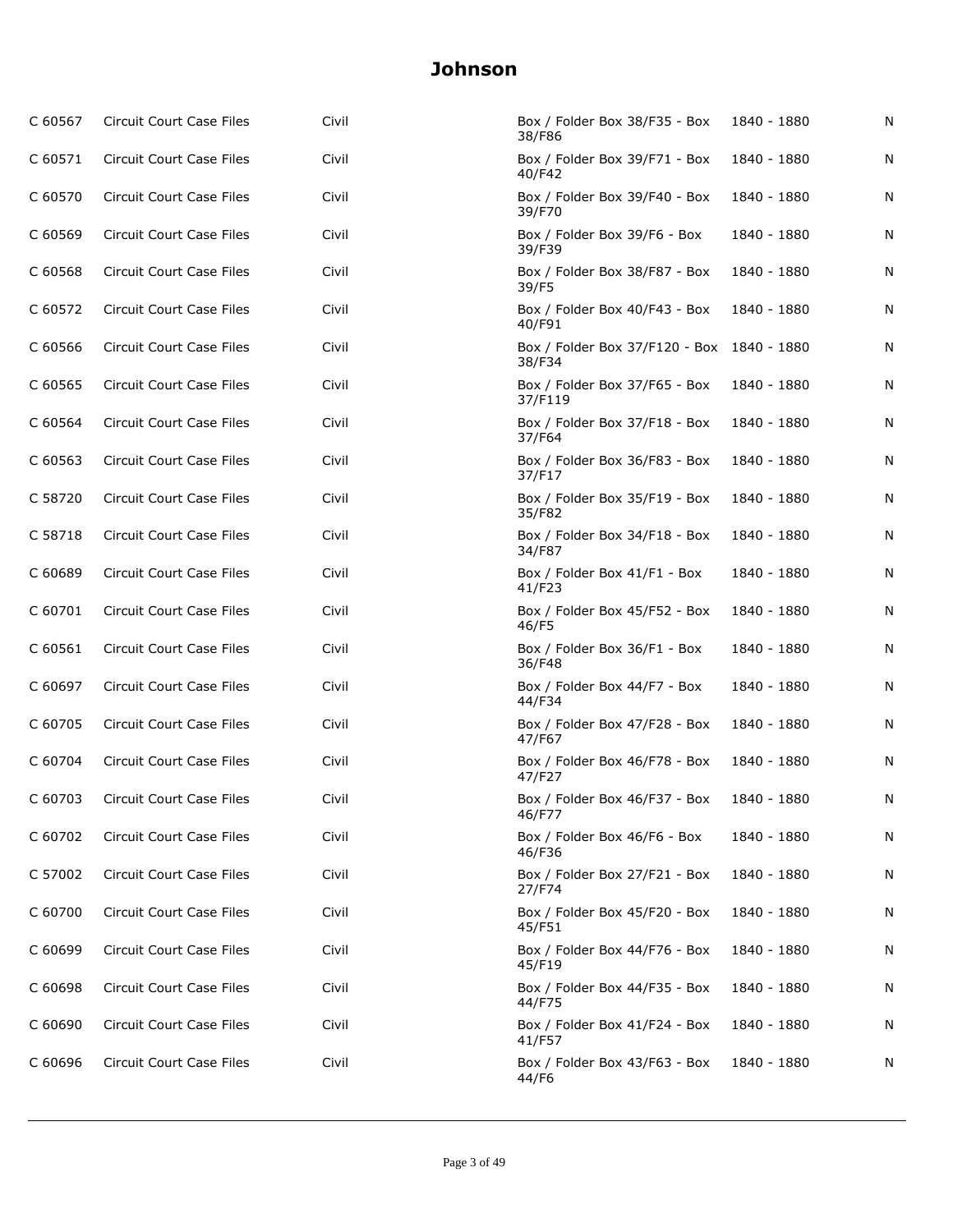| C 60695 | Circuit Court Case Files        | Civil | Box / Folder Box 43/F23 - Box<br>43/F62              | 1840 - 1880 | N |
|---------|---------------------------------|-------|------------------------------------------------------|-------------|---|
| C 60694 | <b>Circuit Court Case Files</b> | Civil | Box / Folder Box 43/F1 - Box<br>43/F22               | 1840 - 1880 | N |
| C 60693 | Circuit Court Case Files        | Civil | Box / Folder Box 42/F47 - Box<br>42/F89              | 1840 - 1880 | N |
| C 60692 | Circuit Court Case Files        | Civil | Box / Folder Box 42/F13 - Box<br>42/F46              | 1840 - 1880 | N |
| C 60691 | Circuit Court Case Files        | Civil | Box / Folder Box 41/F58 - Box<br>42/F12              | 1840 - 1880 | N |
| C 58717 | Circuit Court Case Files        | Civil | Box / Folder Box 33/F79 - Box<br>34/F17              | 1840 - 1880 | N |
| C 55391 | Circuit Court Case Files        | Civil | Box / Folder Box 19/F25 - Box<br>19/F82              | 1840 - 1880 | N |
| C 56554 | Circuit Court Case Files        | Civil | Box / Folder Box 23/F55 - Box<br>23/F116             | 1840 - 1880 | N |
| C 56553 | Circuit Court Case Files        | Civil | Box / Folder Box 22/F102 - Box 1840 - 1880<br>23/F54 |             | N |
| C 56552 | Circuit Court Case Files        | Civil | Box / Folder Box 22/F23 - Box<br>22/F101             | 1840 - 1880 | N |
| C 56551 | <b>Circuit Court Case Files</b> | Civil | Box / Folder Box 21/F72 - Box<br>22/F22              | 1840 - 1880 | N |
| C 56550 | Circuit Court Case Files        | Civil | Box / Folder Box 21/F1 - Box<br>21/F71               | 1840 - 1880 | N |
| C 55394 | Circuit Court Case Files        | Civil | Box / Folder Box 20/F72 - Box<br>20/F109             | 1840 - 1880 | N |
| C 57004 | Circuit Court Case Files        | Civil | Box / Folder Box 28/F25 - Box<br>28/F90              | 1840 - 1880 | N |
| C 55392 | Circuit Court Case Files        | Civil | Box / Folder Box 19/F83 - Box<br>20/F29              | 1840 - 1880 | N |
| C 56557 | Circuit Court Case Files        | Civil | Box / Folder Box 25/F14 - Box<br>25/F60              | 1840 - 1880 | N |
| C 55390 | Circuit Court Case Files        | Civil | Box / Folder Box 18/F78 - Box<br>19/F24              | 1840 - 1880 | N |
| C 55389 | Circuit Court Case Files        | Civil | Box / Folder Box 17/F146 - Box 1840 - 1880<br>18/F77 |             | N |
| C 55388 | Circuit Court Case Files        | Civil | Box / Folder Box 17/F68 - Box<br>17/F145             | 1840 - 1880 | N |
| C 55387 | Circuit Court Case Files        | Civil | Box / Folder Box 17/F1 - Box<br>17/F67               | 1840 - 1880 | N |
| C 55386 | Circuit Court Case Files        | Civil | Box / Folder Box 16/F59 - Box<br>16/F114             | 1840 - 1880 | N |
| C 55385 | Circuit Court Case Files        | Civil | Box / Folder Box 16/F1 - Box<br>16/F58               | 1840 - 1880 | N |
| C 55393 | Circuit Court Case Files        | Civil | Box / Folder Box 20/F30 - Box<br>20/F71              | 1840 - 1880 | N |
| C 57005 | Circuit Court Case Files        | Civil | Box / Folder Box 28/F91 - Box<br>29/F44              | 1840 - 1880 | N |
| C 58715 | Circuit Court Case Files        | Civil | Box / Folder Box 32/F69 - Box<br>33/F12              | 1840 - 1880 | N |
| C 58714 | Circuit Court Case Files        | Civil | Box / Folder Box 32/F9 - Box<br>32/F68               | 1840 - 1880 | N |
|         |                                 |       |                                                      |             |   |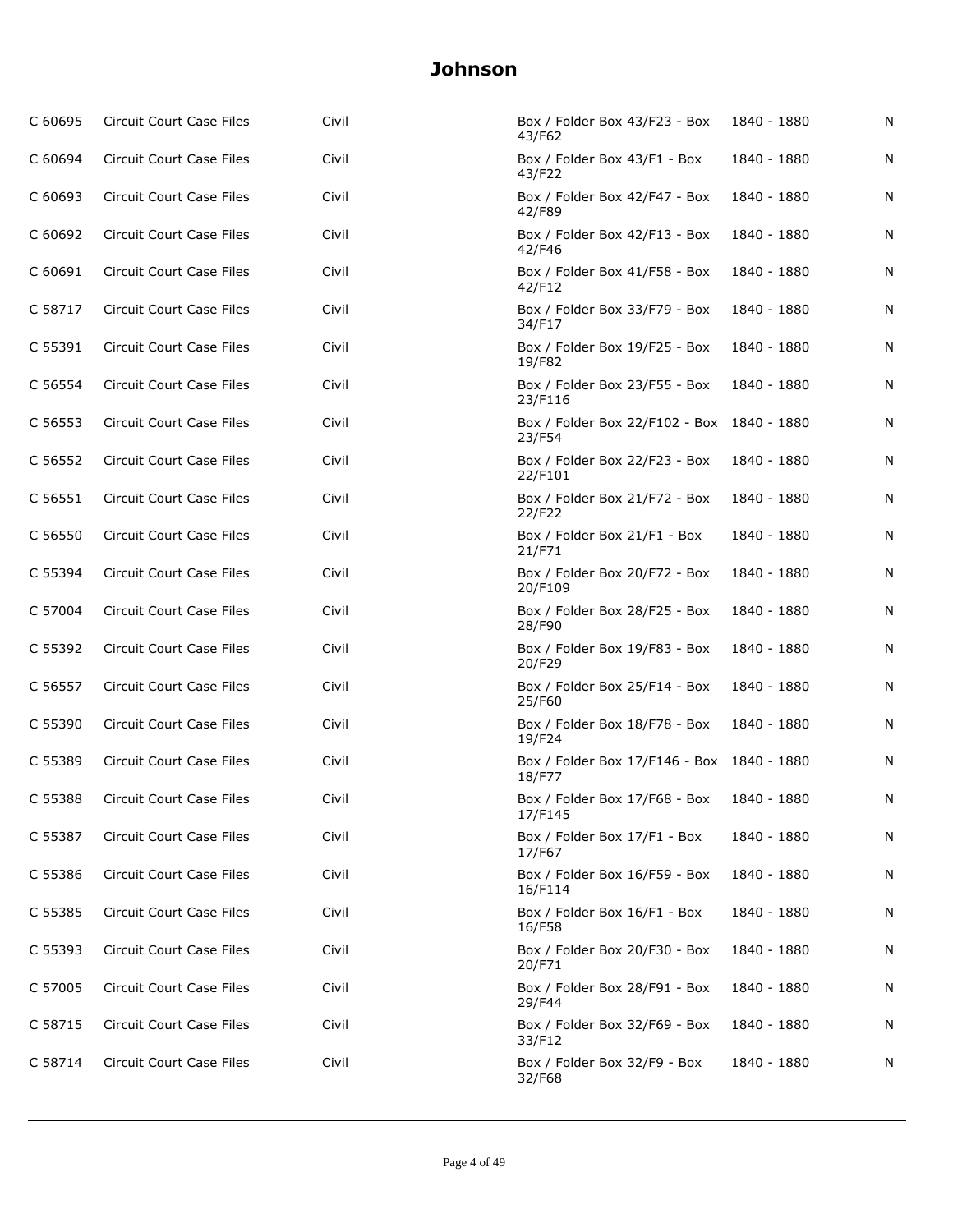| C 58713 | Circuit Court Case Files        | Civil | Box / Folder Box 31/F65 - Box<br>32/F8                | 1840 - 1880 | N |
|---------|---------------------------------|-------|-------------------------------------------------------|-------------|---|
| C 58712 | Circuit Court Case Files        | Civil | Box / Folder Box 31/F1 - Box<br>31/F64                | 1840 - 1880 | N |
| C 57009 | Circuit Court Case Files        | Civil | Box / Folder Box 30/F81 - Box<br>30/F108              | 1840 - 1880 | N |
| C 57008 | Circuit Court Case Files        | Civil | Box / Folder Box 30/F31 - Box<br>30/F80               | 1840 - 1880 | N |
| C 56555 | <b>Circuit Court Case Files</b> | Civil | Box / Folder Box 24/F1 - Box<br>24/F58                | 1840 - 1880 | N |
| C 57006 | Circuit Court Case Files        | Civil | Box / Folder Box 29/F45 - Box<br>29/F111              | 1840 - 1880 | N |
| C 56556 | Circuit Court Case Files        | Civil | Box / Folder Box 24/F59 - Box<br>25/F13               | 1840 - 1880 | N |
| C 60706 | Circuit Court Case Files        | Civil | Box / Folder Box 47/F68 - Box<br>47/F78               | 1840 - 1880 | N |
| C 57003 | Circuit Court Case Files        | Civil | Box / Folder Box 27/F75 - Box<br>28/F24               | 1840 - 1880 | N |
| C 60562 | Circuit Court Case Files        | Civil | Box / Folder Box 36/F49 - Box<br>36/F82               | 1840 - 1880 | N |
| C 57001 | <b>Circuit Court Case Files</b> | Civil | Box / Folder Box 26/F81 - Box<br>27/F20               | 1840 - 1880 | N |
| C 57000 | Circuit Court Case Files        | Civil | Box / Folder Box 26/F1 - Box<br>26/F80                | 1840 - 1880 | N |
| C 56558 | Circuit Court Case Files        | Civil | Box / Folder Box 25/F61 - Box<br>25/F99               | 1840 - 1880 | N |
| C 58716 | Circuit Court Case Files        | Civil | Box / Folder Box 33/F13 - Box<br>33/F78               | 1840 - 1880 | N |
| C 57007 | Circuit Court Case Files        | Civil | Box / Folder Box 29/F112 - Box 1840 - 1880<br>30/F30  |             | N |
| C 58721 | Circuit Court Case Files        | Civil | Box / Folder Box 35/F83 - Box<br>35/F135              | 1840 - 1880 | N |
| C 68483 | Circuit Court Case Files        |       | Box / Folder Box 118/F4 - Box<br>118/F39              | 1841 - 1899 | E |
| C 68473 | Circuit Court Case Files        |       | Box / Folder Box 112/F20 - Box 1841 - 1899<br>113/F1  |             | Е |
| C 68474 | <b>Circuit Court Case Files</b> |       | Box / Folder Box 113/F2 - Box<br>113/138              | 1841 - 1899 | Е |
| C 68475 | Circuit Court Case Files        |       | Box / Folder Box 113/F39 - Box 1841 - 1899<br>114/F13 |             | Е |
| C 68476 | Circuit Court Case Files        |       | Box / Folder Box 114/F14 - Box 1841 - 1899<br>114/F34 |             | E |
| C 68477 | Circuit Court Case Files        |       | Box / Folder Box 114/F35 - Box 1841 - 1899<br>115/F13 |             | Е |
| C 68478 | Circuit Court Case Files        |       | Box / Folder Box 115/F14 - Box 1841 - 1899<br>115/F57 |             | Е |
| C 68479 | Circuit Court Case Files        |       | Box / Folder Box 115/F58 - Box 1841 - 1899<br>116/F40 |             | Е |
| C 68480 | Circuit Court Case Files        |       | Box / Folder Box 116/F41 - Box 1841 - 1899<br>117/F4  |             | Е |
| C 68449 | Circuit Court Case Files        |       | Box / Folder Box 98/F61 - Box<br>99/F26               | 1841 - 1899 | Е |
|         |                                 |       |                                                       |             |   |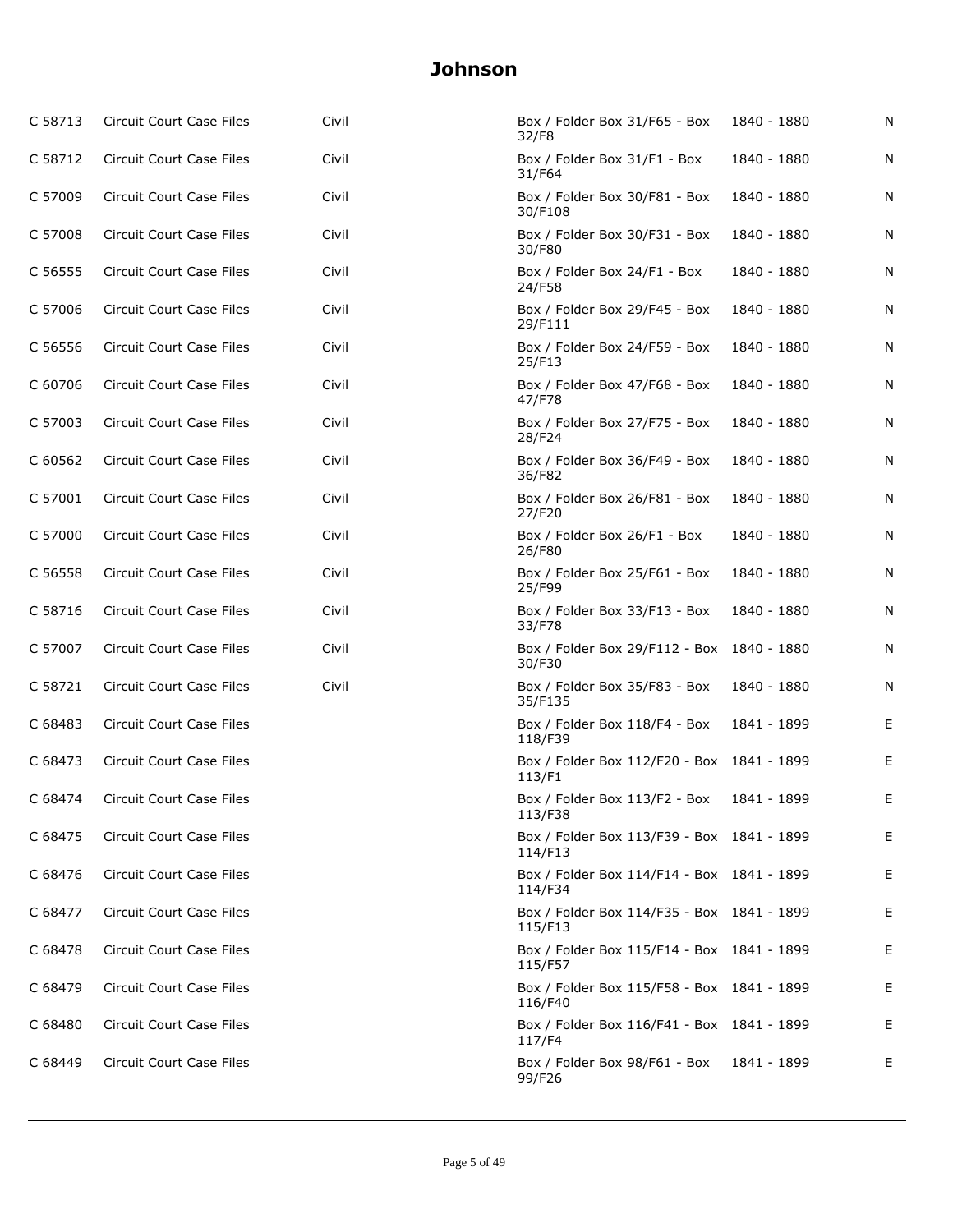| C 68482 | Circuit Court Case Files        | Box / Folder Box 117/F31 - Box 1841 - 1899<br>118/F3  |             | Е |
|---------|---------------------------------|-------------------------------------------------------|-------------|---|
| C 68470 | Circuit Court Case Files        | Box / Folder Box 110/F26 - Box 1841 - 1899<br>111/F1  |             | Е |
| C 68484 | Circuit Court Case Files        | Box / Folder Box 118/F40 - Box 1841 - 1899<br>119/F9  |             | Е |
| C 68485 | Circuit Court Case Files        | Box / Folder Box 119/F10 - Box 1841 - 1899<br>119/F47 |             | Е |
| C 68486 | Circuit Court Case Files        | Box / Folder Box 119/F48 - Box 1841 - 1899<br>120/F35 |             | Е |
| C 68487 | Circuit Court Case Files        | Box / Folder Box 120/F36 - Box 1841 - 1899<br>121/F2  |             | Е |
| C 68488 | Circuit Court Case Files        | Box / Folder Box 121/F3 - Box<br>121/F45              | 1841 - 1899 | Е |
| C 68489 | Circuit Court Case Files        | Box / Folder Box 121/F46 - Box 1841 - 1899<br>122/F6  |             | Е |
| C 68490 | Circuit Court Case Files        | Box / Folder Box 122/F7 - Box<br>122/F35              | 1841 - 1899 | Е |
| C 68491 | Circuit Court Case Files        | Box / Folder Box 122/F36 - Box 1841 - 1899<br>123/F13 |             | Е |
| C 68492 | Circuit Court Case Files        | Box / Folder Box 123/F14 - Box 1841 - 1899<br>123/F54 |             | Е |
| C 68481 | Circuit Court Case Files        | Box / Folder Box 117/F5 - Box<br>117/F30              | 1841 - 1899 | Е |
| C 68461 | Circuit Court Case Files        | Box / Folder Box 105/F6 - Box<br>105/F38              | 1841 - 1899 | Е |
| C 68450 | Circuit Court Case Files        | Box / Folder Box 99/F27 - Box<br>100/F2               | 1841 - 1899 | Е |
| C 68451 | Circuit Court Case Files        | Box / Folder Box 100/F2 - Box<br>100/F39              | 1841 - 1899 | Е |
| C 68452 | Circuit Court Case Files        | Box / Folder Box 100/F40 - Box 1841 - 1899<br>101/F4  |             | Е |
| C 68453 | Circuit Court Case Files        | Box / Folder Box 101/F5 - Box<br>101/F43              | 1841 - 1899 | Е |
| C 68454 | Circuit Court Case Files        | Box / Folder Box 101/F44 - Box 1841 - 1899<br>102/F4  |             | Е |
| C 68455 | Circuit Court Case Files        | Box / Folder Box 102/F5 - Box<br>102/F54              | 1841 - 1899 | Е |
| C 68456 | Circuit Court Case Files        | Box / Folder Box 102/F55 - Box 1841 - 1899<br>103/F5  |             | E |
| C 68457 | Circuit Court Case Files        | Box / Folder Box 103/F6 - Box<br>103/F48              | 1841 - 1899 | Е |
| C 68458 | <b>Circuit Court Case Files</b> | Box / Folder Box 103/F48 - Box 1841 - 1899<br>104/F5  |             | Ε |
| C 68472 | <b>Circuit Court Case Files</b> | Box / Folder Box 111/F60 - Box 1841 - 1899<br>112/F19 |             | E |
| C 68460 | <b>Circuit Court Case Files</b> | Box / Folder Box 104/F59 - Box 1841 - 1899<br>105/F5  |             | Ε |
| C 68471 | Circuit Court Case Files        | Box / Folder Box 111/F2 - Box<br>111/F59              | 1841 - 1899 | Ε |
| C 68462 | Circuit Court Case Files        | Box / Folder Box 105/F38 - Box 1841 - 1899<br>106/F8  |             | Ε |
|         |                                 |                                                       |             |   |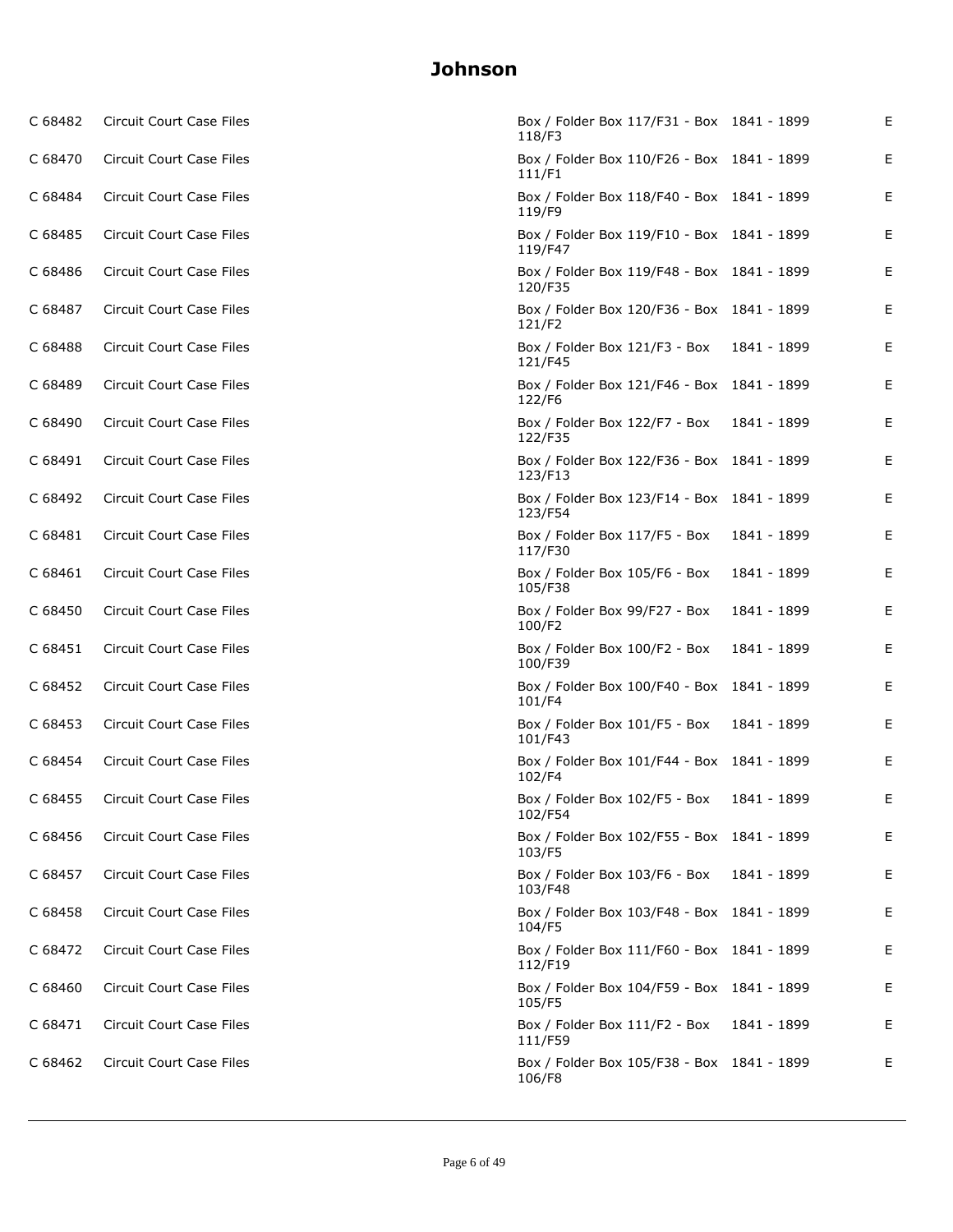| C 68463 | Circuit Court Case Files        | Box / Folder Box 106/F9 - Box<br>106/F48              | 1841 - 1899 | Е |
|---------|---------------------------------|-------------------------------------------------------|-------------|---|
| C 68464 | Circuit Court Case Files        | Box / Folder Box 106/F49 - Box 1841 - 1899<br>107/F9  |             | Е |
| C 68465 | Circuit Court Case Files        | Box / Folder Box 107/F10 - Box 1841 - 1899<br>107/F44 |             | Е |
| C 68466 | Circuit Court Case Files        | Box / Folder Box 107/F45 - Box 1841 - 1899<br>108/F16 |             | Е |
| C 68467 | Circuit Court Case Files        | Box / Folder Box 108/F17 - Box 1841 - 1899<br>109/F4  |             | Е |
| C 68468 | Circuit Court Case Files        | Box / Folder Box 109/F5 - Box<br>109/F26              | 1841 - 1899 | Е |
| C 68469 | Circuit Court Case Files        | Box / Folder Box 109/F27 - Box 1841 - 1899<br>110/F25 |             | Е |
| C 68495 | Circuit Court Case Files        | Box / Folder Box 125/F3 - Box<br>125/F41              | 1841 - 1899 | Е |
| C 68459 | Circuit Court Case Files        | Box / Folder Box 104/F6 - Box<br>104/F58              | 1841 - 1899 | Е |
| C 68530 | Circuit Court Case Files        | Box / Folder Box 145/F16 - Box 1841 - 1899<br>146/F1  |             | Е |
| C 68493 | Circuit Court Case Files        | Box / Folder Box 123/F55 - Box 1841 - 1899<br>124/F23 |             | Е |
| C 68519 | Circuit Court Case Files        | Box / Folder Box 138/F39 - Box 1841 - 1899<br>139/F9  |             | Е |
| C 68521 | Circuit Court Case Files        | Box / Folder Box 139/F45 - Box 1841 - 1899<br>140/F21 |             | Е |
| C 68522 | Circuit Court Case Files        | Box / Folder Box 140/F22 - Box 1841 - 1899<br>140/F73 |             | Е |
| C 68523 | Circuit Court Case Files        | Box / Folder Box 140/F74 - Box 1841 - 1899<br>141/F20 |             | Е |
| C 68524 | Circuit Court Case Files        | Box / Folder Box 141/F21 - Box 1841 - 1899<br>142/F2  |             | Е |
| C 68525 | Circuit Court Case Files        | Box / Folder Box 142/F2 - Box<br>142/F36              | 1841 - 1899 | Е |
| C 68526 | Circuit Court Case Files        | Box / Folder Box 142/F37 - Box 1841 - 1899<br>143/F17 |             | Е |
| C 68527 | Circuit Court Case Files        | Box / Folder Box 143/F18 - Box 1841 - 1899<br>144/F2  |             | Е |
| C 68517 | Circuit Court Case Files        | Box / Folder Box 137/F44 - Box 1841 - 1899<br>138/F3  |             | E |
| C 68529 | Circuit Court Case Files        | Box / Folder Box 144/F33 - Box 1841 - 1899<br>145/F15 |             | Е |
| C 68516 | Circuit Court Case Files        | Box / Folder Box 137/F5 - Box<br>137/F43              | 1841 - 1899 | Ε |
| C 68531 | <b>Circuit Court Case Files</b> | Box / Folder Box 146/F2 - Box<br>146/F28              | 1841 - 1899 | Ε |
| C 68532 | Circuit Court Case Files        | Box / Folder Box 146/F29 - Box 1841 - 1899<br>147/F4  |             | Ε |
| C 68533 | Circuit Court Case Files        | Box / Folder Box 147/F4 - Box<br>147/F63              | 1841 - 1899 | Ε |
| C 68534 | Circuit Court Case Files        | Box / Folder Box 147/F64 - Box 1841 - 1899<br>148/F31 |             | Ε |
|         |                                 |                                                       |             |   |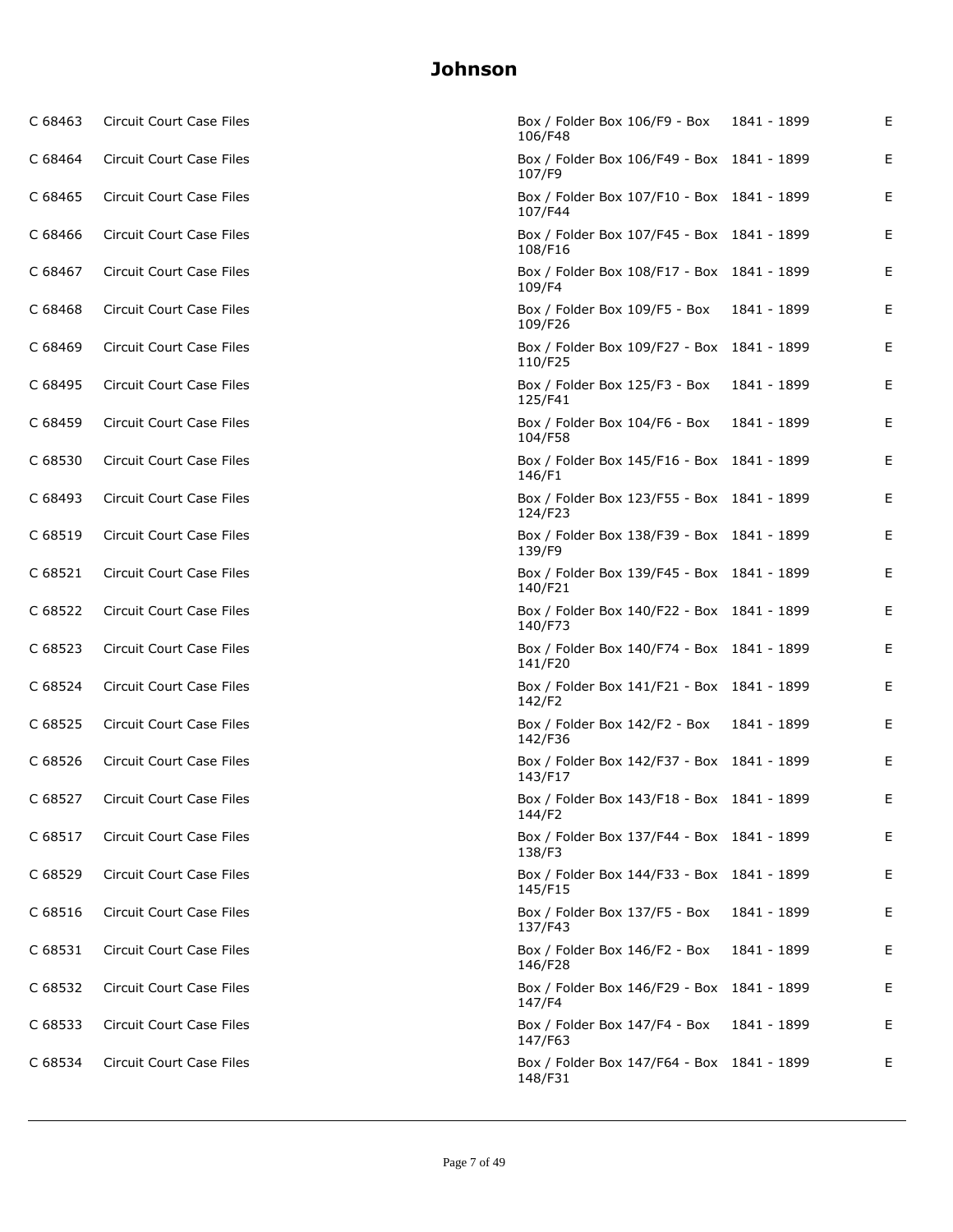| C 68535 | Circuit Court Case Files        | Box / Folder Box 148/F32 - Box 1841 - 1899<br>149/F17  |             | Е |
|---------|---------------------------------|--------------------------------------------------------|-------------|---|
| C 68536 | Circuit Court Case Files        | Box / Folder Box 149/F18 - Box 1841 - 1899<br>149/F87  |             | Е |
| C 68537 | Circuit Court Case Files        | Box / Folder Box 149/F88 - Box 1841 - 1899<br>150/F60  |             | Е |
| C 68538 | Circuit Court Case Files        | Box / Folder Box 150/F61 - Box 1841 - 1899<br>150/F133 |             | Е |
| C 68539 | Circuit Court Case Files        | Box / Folder Box 150/F134 -<br>Box 150/F154            | 1841 - 1899 | Е |
| C 68528 | Circuit Court Case Files        | Box / Folder Box 144/F3 - Box<br>144/F32               | 1841 - 1899 | Е |
| C 68506 | Circuit Court Case Files        | Box / Folder Box 130/F65 - Box 1841 - 1899<br>131/F16  |             | Е |
| C 68518 | Circuit Court Case Files        | Box / Folder Box 138/F4 - Box<br>138/F38               | 1841 - 1899 | Е |
| C 68496 | Circuit Court Case Files        | Box / Folder Box 125/F42 - Box 1841 - 1899<br>125/F81  |             | Е |
| C 68497 | Circuit Court Case Files        | Box / Folder Box 125/F82 - Box 1841 - 1899<br>126/F23  |             | Е |
| C 68498 | Circuit Court Case Files        | Box / Folder Box 126/F24 - Box 1841 - 1899<br>126/F53  |             | Е |
| C 68499 | Circuit Court Case Files        | Box / Folder Box 126/F54 - Box 1841 - 1899<br>127/F24  |             | Е |
| C 68500 | Circuit Court Case Files        | Box / Folder Box 127/F25 - Box 1841 - 1899<br>127/F74  |             | Е |
| C 68501 | Circuit Court Case Files        | Box / Folder Box 127/F75 - Box 1841 - 1899<br>128/F12  |             | Е |
| C 68502 | Circuit Court Case Files        | Box / Folder Box 128/F13 - Box 1841 - 1899<br>128/F44  |             | Е |
| C 68503 | Circuit Court Case Files        | Box / Folder Box 128/F45 - Box 1841 - 1899<br>129/F41  |             | Е |
| C 68448 | Circuit Court Case Files        | Box / Folder Box 98/F8 - Box<br>98/F60                 | 1841 - 1899 | Е |
| C 68505 | Circuit Court Case Files        | Box / Folder Box 130/F7 - Box<br>130/F64               | 1841 - 1899 | Е |
| C 68494 | Circuit Court Case Files        | Box / Folder Box 124/F24 - Box 1841 - 1899<br>125/F2   |             | Е |
| C 68507 | Circuit Court Case Files        | Box / Folder Box 131/F17 - Box 1841 - 1899<br>131/F73  |             | E |
| C 68508 | Circuit Court Case Files        | Box / Folder Box 131/F74 - Box 1841 - 1899<br>132/F32  |             | Е |
| C 68509 | Circuit Court Case Files        | Box / Folder Box 132/F33 - Box 1841 - 1899<br>133/F14  |             | E |
| C 68510 | Circuit Court Case Files        | Box / Folder Box 133/F15 - Box 1841 - 1899<br>133/F38  |             | E |
| C 68511 | <b>Circuit Court Case Files</b> | Box / Folder Box 133/F39 - Box 1841 - 1899<br>134/F39  |             | Ε |
| C 68512 | Circuit Court Case Files        | Box / Folder Box 134/F40 - Box 1841 - 1899<br>135/F15  |             | Ε |
| C 68513 | Circuit Court Case Files        | Box / Folder Box 135/F16 - Box 1841 - 1899<br>135/F59  |             | Ε |
|         |                                 |                                                        |             |   |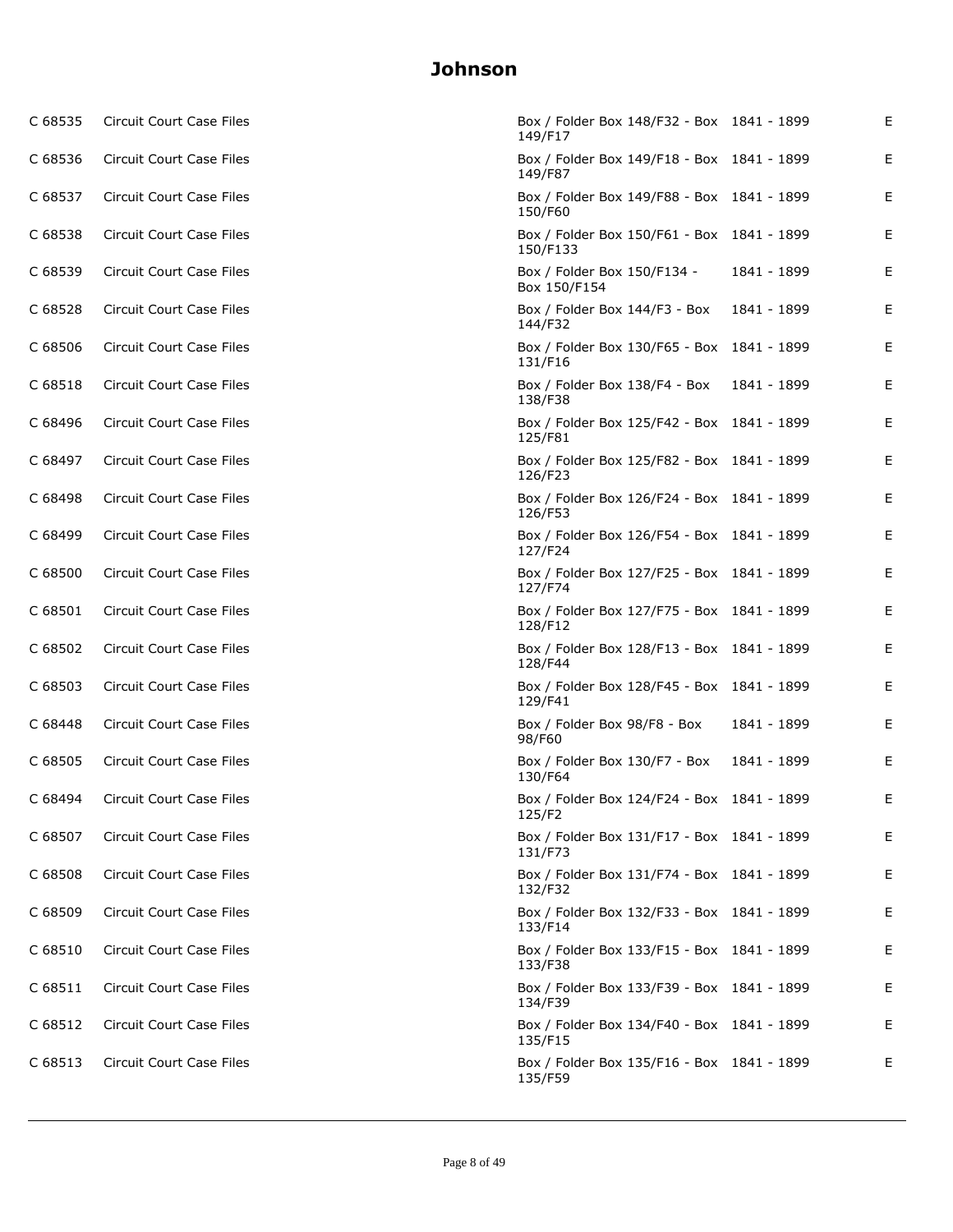| C 68514 | Circuit Court Case Files        |       | Box / Folder Box 135/F60 - Box 1841 - 1899<br>136/F42 |             | Е |
|---------|---------------------------------|-------|-------------------------------------------------------|-------------|---|
| C 68515 | Circuit Court Case Files        |       | Box / Folder Box 136/F43 - Box 1841 - 1899<br>137/F4  |             | Е |
| C 68504 | Circuit Court Case Files        |       | Box / Folder Box 129/F42 - Box 1841 - 1899<br>130/F6  |             | Е |
| C 68440 | Circuit Court Case Files        |       | Box / Folder Box 93/F40 - Box<br>94/F10               | 1841 - 1899 | Е |
| C 68447 | Circuit Court Case Files        |       | Box / Folder Box 97/F50 - Box<br>98/F7                | 1841 - 1899 | Е |
| C 68520 | Circuit Court Case Files        |       | Box / Folder Box 139/F10 - Box 1841 - 1899<br>139/F44 |             | Е |
| C 68446 | Circuit Court Case Files        |       | Box / Folder Box 97/F9 - Box<br>97/F49                | 1841 - 1899 | Е |
| C 68445 | Circuit Court Case Files        |       | Box / Folder Box 96/F39 - Box<br>97/F8                | 1841 - 1899 | Е |
| C 68444 | Circuit Court Case Files        |       | Box / Folder Box 95/F57 - Box<br>96/F38               | 1841 - 1899 | Е |
| C 68443 | Circuit Court Case Files        |       | Box / Folder Box 95/F22 - Box<br>95/F56               | 1841 - 1899 | Е |
| C 68441 | Circuit Court Case Files        |       | Box / Folder Box 94/F11 - Box<br>94/F57               | 1841 - 1899 | Е |
| C 68439 | Circuit Court Case Files        |       | Box / Folder Box 93/F1 - Box<br>93/F39                | 1841 - 1899 | Е |
| C 68442 | Circuit Court Case Files        |       | Box / Folder Box 94/F58 - Box<br>95/F21               | 1841 - 1899 | Е |
| C 64453 | Circuit Court Case Files        | Civil | Box / Folder Box 67/F40 - Box<br>67/F89               | 1847 - 1890 | N |
| C 64443 | Circuit Court Case Files        | Civil | Box / Folder Box 63/F1 - Box<br>63/F47                | 1847 - 1890 | N |
| C 64449 | Circuit Court Case Files        | Civil | Box / Folder Box 65/F56 - Box<br>65/F86               | 1847 - 1890 | N |
| C 64450 | Circuit Court Case Files        | Civil | Box / Folder Box 66/F1 - Box<br>66/F35                | 1847 - 1890 | N |
| C 64452 | Circuit Court Case Files        | Civil | Box / Folder Box 66/F81 - Box<br>67/F39               | 1847 - 1890 | N |
| C 64448 | Circuit Court Case Files        | Civil | Box / Folder Box 65/F18 - Box<br>65/F55               | 1847 - 1890 | N |
| C 64447 | Circuit Court Case Files        | Civil | Box / Folder Box 64/F105 - Box 1847 - 1890<br>65/F17  |             | N |
| C 64446 | Circuit Court Case Files        | Civil | Box / Folder Box 64/F46 - Box<br>64/F104              | 1847 - 1890 | N |
| C 64445 | Circuit Court Case Files        | Civil | Box / Folder Box 63/F94 - Box<br>64/F45               | 1847 - 1890 | N |
| C 64444 | <b>Circuit Court Case Files</b> | Civil | Box / Folder Box 63/F48 - Box<br>63/F93               | 1847 - 1890 | N |
| C 64451 | Circuit Court Case Files        | Civil | Box / Folder Box 66/F36 - Box<br>66/F80               | 1847 - 1890 | N |
| C 61820 | Circuit Court Case Files        | Civil | Box / Folder Box 52/F15 - Box<br>52/F52               | 1861 - 1889 | N |
| C 61815 | Circuit Court Case Files        | Civil | Box / Folder Box 49/F40 - Box<br>50/F9                | 1861 - 1889 | N |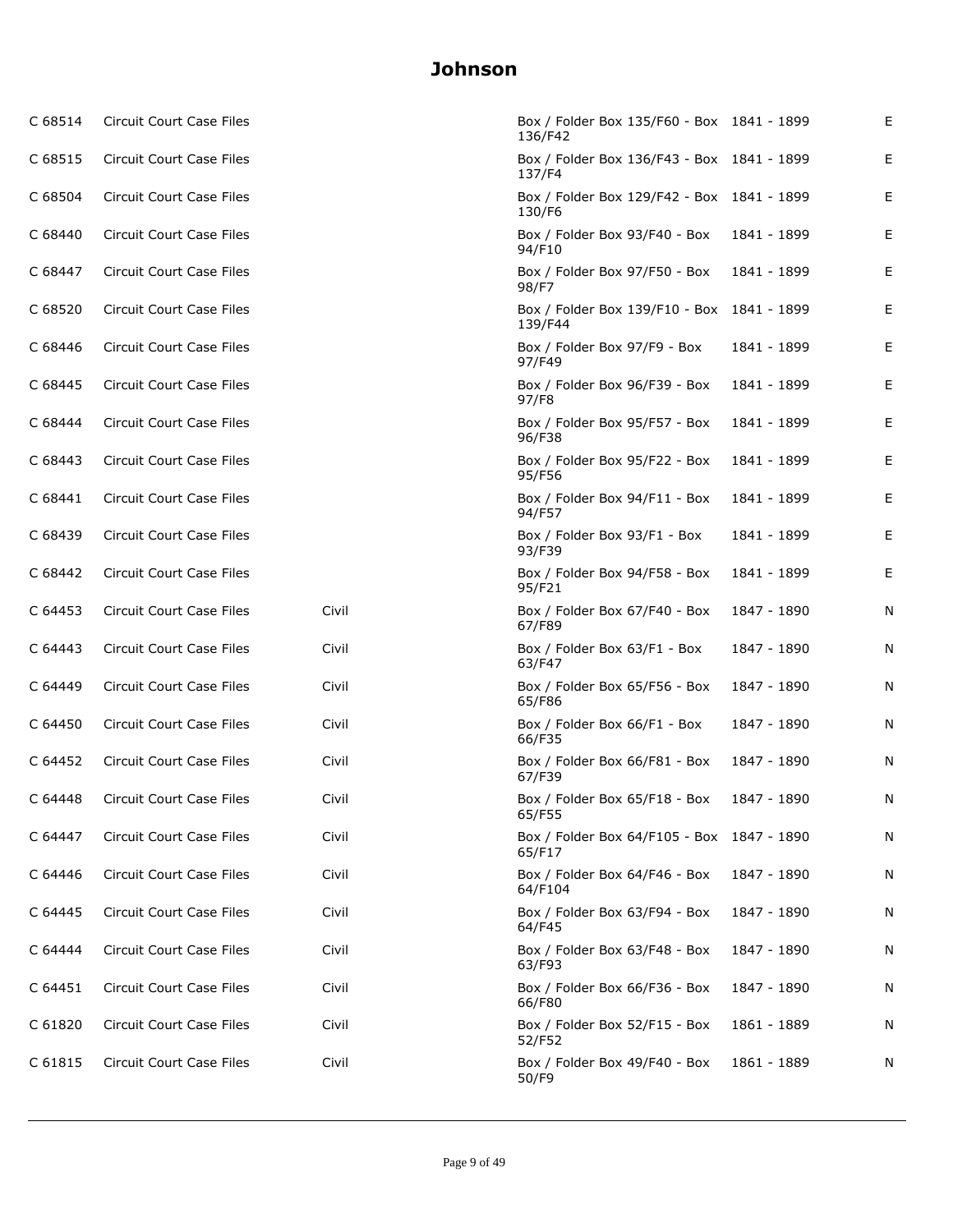| C 61812 | Circuit Court Case Files        | Civil                   | Box / Folder Box 48/F1 - Box<br>48/F37  | 1861 - 1889 | N |
|---------|---------------------------------|-------------------------|-----------------------------------------|-------------|---|
| C 61813 | Circuit Court Case Files        | Civil                   | Box / Folder Box 48/F38 - Box<br>48/F89 | 1861 - 1889 | N |
| C 61814 | Circuit Court Case Files        | Civil                   | Box / Folder Box 48/F90 - Box<br>49/F39 | 1861 - 1889 | N |
| C 61816 | Circuit Court Case Files        | Civil                   | Box / Folder Box 50/F10 - Box<br>50/F56 | 1861 - 1889 | N |
| C 61817 | Circuit Court Case Files        | Civil                   | Box / Folder Box 50/F57 - Box<br>51/F12 | 1861 - 1889 | N |
| C 61819 | <b>Circuit Court Case Files</b> | Civil                   | Box / Folder Box 51/F60 - Box<br>52/F14 | 1861 - 1889 | N |
| C 61821 | Circuit Court Case Files        | Civil                   | Box / Folder Box 52/F53 - Box<br>52/F88 | 1861 - 1889 | N |
| C 61818 | Circuit Court Case Files        | Civil                   | Box / Folder Box 51/F13 - Box<br>51/F59 | 1861 - 1889 | N |
| C 63419 | Circuit Court Case Files        | Civil                   | Box / Folder Box 58/F21 - Box<br>58/F71 | 1862 - 1883 | N |
| C 63418 | <b>Circuit Court Case Files</b> | Civil                   | Box / Folder Box 58/F1 - Box<br>58/F20  | 1862 - 1883 | N |
| C 63420 | Circuit Court Case Files        | Civil                   | Box / Folder Box 58/F72 - Box<br>59/F14 | 1862 - 1883 | N |
| C 63424 | Circuit Court Case Files        | Civil                   | Box / Folder Box 60/F30 - Box<br>60/F48 | 1862 - 1883 | N |
| C 63422 | Circuit Court Case Files        | Civil                   | Box / Folder Box 59/F49 - Box<br>60/F1  | 1862 - 1883 | N |
| C 63423 | Circuit Court Case Files        | Civil                   | Box / Folder Box 60/F2 - Box<br>60/F29  | 1862 - 1883 | N |
| C 63421 | Circuit Court Case Files        | Civil                   | Box / Folder Box 59/F15 - Box<br>59/F48 | 1862 - 1883 | N |
| C 63429 | Circuit Court Case Files        | Civil                   | Box / Folder Box 62/F18 - Box<br>62/F59 | 1862 - 1883 | N |
| C 63428 | <b>Circuit Court Case Files</b> | Civil                   | Box / Folder Box 62/F1 - Box<br>62/F17  | 1862 - 1883 | N |
| C 63427 | Circuit Court Case Files        | Civil                   | Box / Folder Box 61/F49 - Box<br>61/F95 | 1862 - 1883 | N |
| C 63426 | Circuit Court Case Files        | Civil                   | Box / Folder Box 61/F12 - Box<br>61/F48 | 1862 - 1883 | N |
| C 63425 | <b>Circuit Court Case Files</b> | Civil                   | Box / Folder Box 60/F49 - Box<br>61/F11 | 1862 - 1883 | N |
| C 63430 | Circuit Court Case Files        | Civil                   | Box / Folder Box 62/F60 - Box<br>62/F89 | 1862 - 1883 | N |
| C 62909 | Circuit Court Case Files        | Civil (Oversized Items) |                                         | 1864 - 1886 | N |
| C 62901 | Circuit Court Case Files        | Civil                   | Box / Folder Box 54/F40 - Box<br>54/F93 | 1864 - 1886 | N |
| C 62907 | <b>Circuit Court Case Files</b> | Civil                   | Box / Folder Box 57/F18 - Box<br>57/F48 | 1864 - 1886 | N |
| C 62903 | <b>Circuit Court Case Files</b> | Civil                   | Box / Folder Box 55/F46 - Box<br>55/F85 | 1864 - 1886 | N |
| C 62908 | Circuit Court Case Files        | Civil                   | Box / Folder Box 57/F49 - Box<br>57/F76 | 1864 - 1886 | N |
| C 62905 | Circuit Court Case Files        | Civil                   | Box / Folder Box 56/F48 - Box<br>56/F95 | 1864 - 1886 | N |
|         |                                 |                         |                                         |             |   |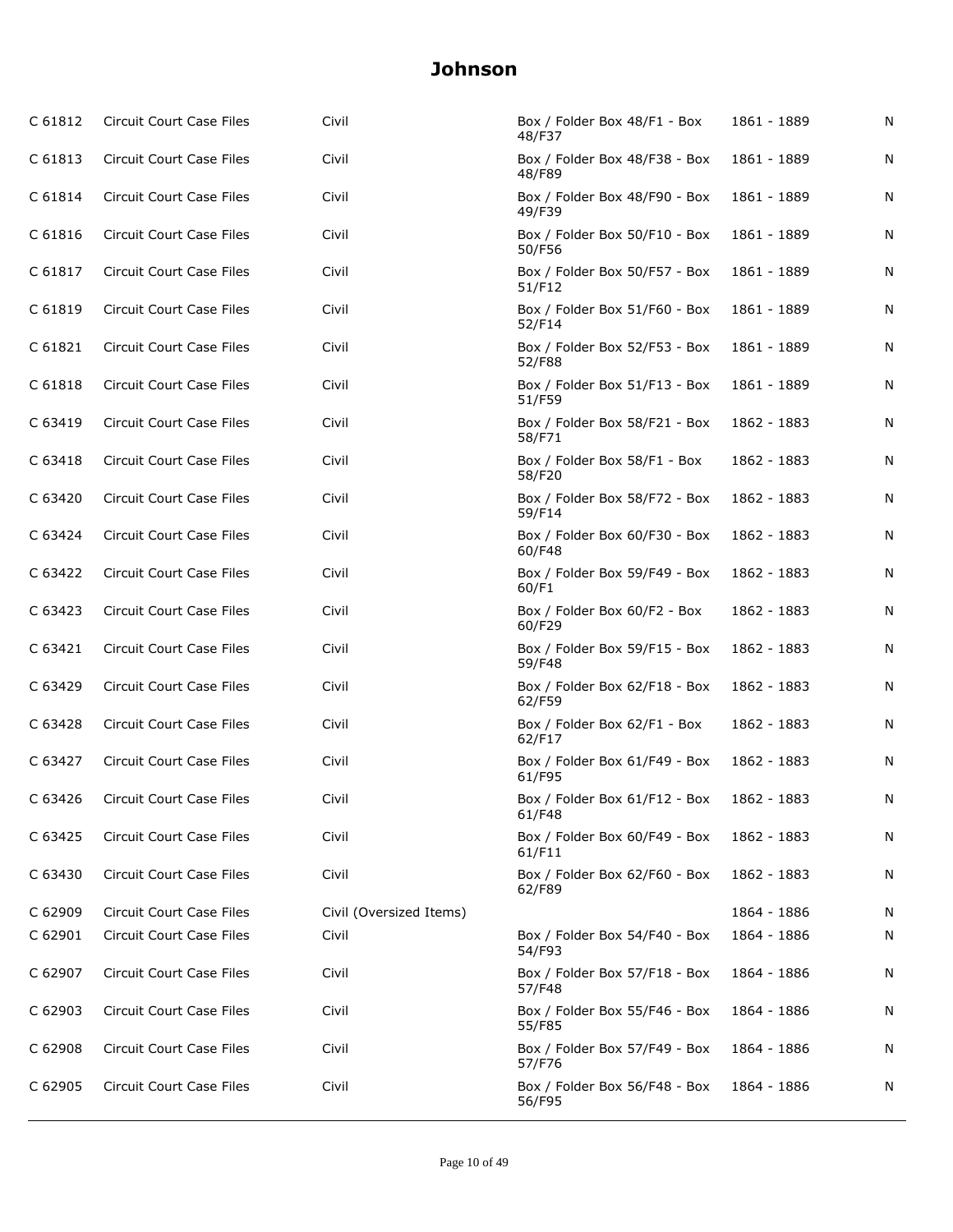| C 62902 | Circuit Court Case Files        | Civil | Box / Folder Box 54/F94 - Box<br>55/F45  | 1864 - 1886 | N |
|---------|---------------------------------|-------|------------------------------------------|-------------|---|
| C 62906 | Circuit Court Case Files        | Civil | Box / Folder Box 56/F96 - Box<br>57/F17  | 1864 - 1886 | N |
| C 62904 | Circuit Court Case Files        | Civil | Box / Folder Box 55/F86 - Box<br>56/F47  | 1864 - 1886 | N |
| C 62898 | Circuit Court Case Files        | Civil | Box / Folder Box 53/F1 - Box<br>53/F36   | 1864 - 1886 | N |
| C 62899 | Circuit Court Case Files        | Civil | Box / Folder Box 53/F37 - Box<br>53/F103 | 1864 - 1886 | N |
| C 62900 | <b>Circuit Court Case Files</b> | Civil | Box / Folder Box 54/F1 - Box<br>54/F39   | 1864 - 1886 | N |
| C 67540 | Circuit Court Case Files        | Civil | Box / Folder Box 91/F12 - Box<br>91/F46  | 1867 - 1896 | N |
| C 67535 | Circuit Court Case Files        | Civil | Box / Folder Box 88/F1 - Box<br>88/F37   | 1867 - 1896 | N |
| C 67536 | Circuit Court Case Files        | Civil | Box / Folder Box 88/F38 - Box<br>89/F7   | 1867 - 1896 | N |
| C 67537 | Circuit Court Case Files        | Civil | Box / Folder Box 89/F8 - Box<br>89/F48   | 1867 - 1896 | N |
| C 67539 | Circuit Court Case Files        | Civil | Box / Folder Box 90/F55 - Box<br>91/F11  | 1867 - 1896 | N |
| C 67541 | Circuit Court Case Files        | Civil | Box / Folder Box 91/F47 - Box<br>92/F28  | 1867 - 1896 | N |
| C 67542 | Circuit Court Case Files        | Civil | Box / Folder Box 92/F29 - Box<br>92/F93  | 1867 - 1896 | N |
| C 67543 | Circuit Court Case Files        | Civil | Box / Folder Box 92/F94 - Box<br>92/F103 | 1867 - 1896 | N |
| C 67538 | Circuit Court Case Files        | Civil | Box / Folder Box 89/F49 - Box<br>90/F54  | 1867 - 1896 | N |
| C 64646 | Circuit Court Case Files        | Civil | Box / Folder Box 72/F15 - Box<br>72/F51  | 1869 - 1885 | N |
| C 64638 | Circuit Court Case Files        | Civil | Box / Folder Box 68/F31 - Box<br>68/F48  | 1869 - 1885 | N |
| C 64644 | Circuit Court Case Files        | Civil | Box / Folder Box 71/F5 - Box<br>71/F28   | 1869 - 1885 | N |
| C 64645 | Circuit Court Case Files        | Civil | Box / Folder Box 71/F29 - Box<br>72/F14  | 1869 - 1885 | Ν |
| C 64643 | Circuit Court Case Files        | Civil | Box / Folder Box 70/F37 - Box<br>71/F4   | 1869 - 1885 | N |
| C 64647 | <b>Circuit Court Case Files</b> | Civil | Box / Folder Box 72/F52 - Box<br>72/F56  | 1869 - 1885 | N |
| C 64642 | <b>Circuit Court Case Files</b> | Civil | Box / Folder Box 69/F59 - Box<br>70/F36  | 1869 - 1885 | N |
| C 64637 | Circuit Court Case Files        | Civil | Box / Folder Box 68/F1 - Box<br>68/F30   | 1869 - 1885 | N |
| C 64641 | Circuit Court Case Files        | Civil | Box / Folder Box 69/F24 - Box<br>69/F58  | 1869 - 1885 | N |
| C 64640 | Circuit Court Case Files        | Civil | Box / Folder Box 69/F1 - Box<br>69/F23   | 1869 - 1885 | N |
| C 64639 | Circuit Court Case Files        | Civil | Box / Folder Box 68/F49 - Box<br>68/F54  | 1869 - 1885 | N |
|         |                                 |       |                                          |             |   |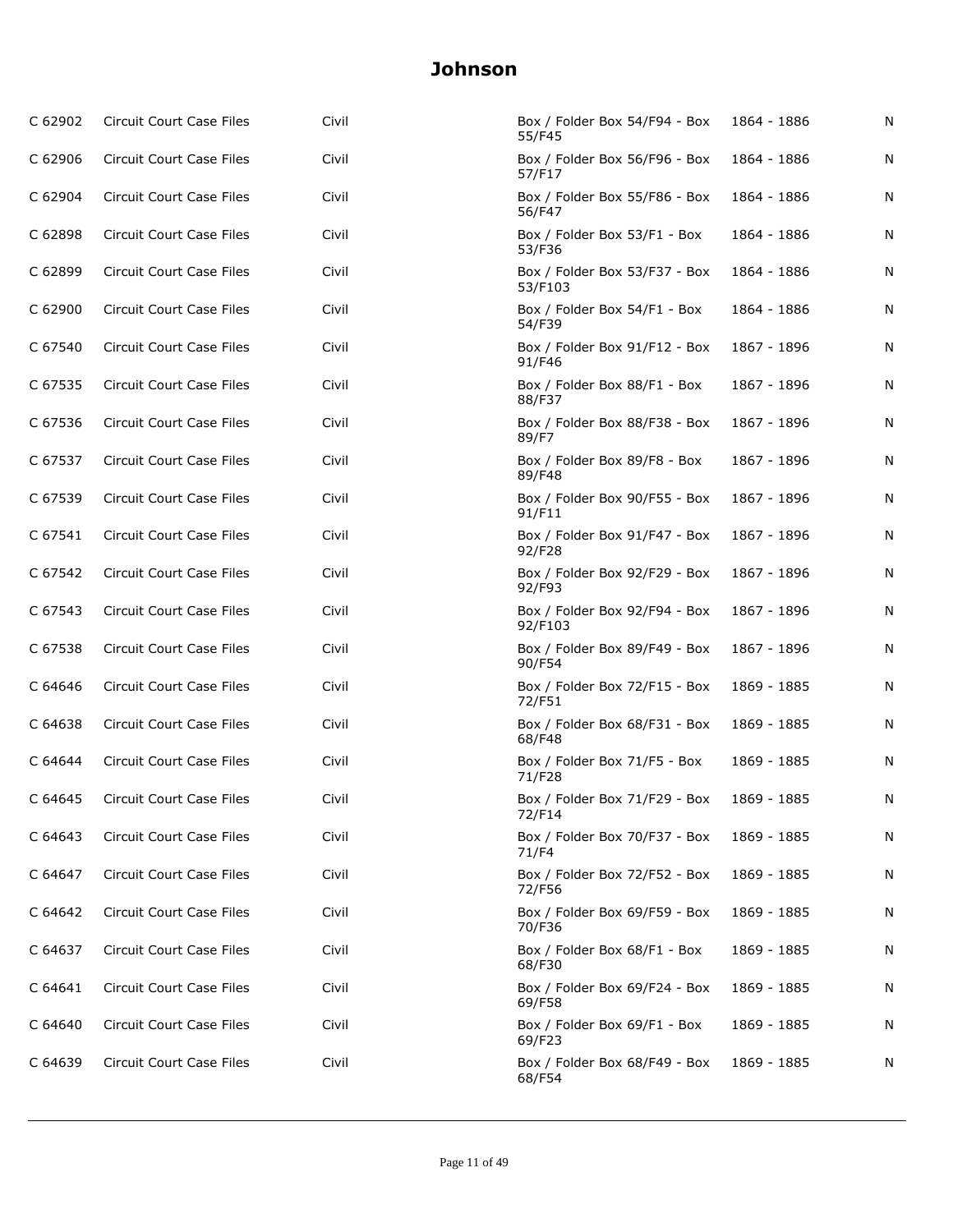| C 66977 | Circuit Court Case Files        | Civil                            | Box / Folder Box 78/F63 - Box<br>79/F43 | 1869 - 1894       | N |
|---------|---------------------------------|----------------------------------|-----------------------------------------|-------------------|---|
| C 66983 | Circuit Court Case Files        | Civil                            | Box / Folder Box 83/F6 - Box<br>83/F52  | 1869 - 1894       | N |
| C 66979 | Circuit Court Case Files        | Civil                            | Box / Folder Box 80/F7 - Box<br>80/F56  | 1869 - 1894       | N |
| C 66980 | Circuit Court Case Files        | Civil                            | Box / Folder Box 80/F57 - Box<br>81/F58 | 1869 - 1894       | N |
| C 66981 | Circuit Court Case Files        | Civil                            | Box / Folder Box 81/F59 - Box<br>82/F27 | 1869 - 1894       | N |
| C 66982 | Circuit Court Case Files        | Civil                            | Box / Folder Box 82/F28 - Box<br>83/F5  | 1869 - 1894       | N |
| C 66978 | Circuit Court Case Files        | Civil                            | Box / Folder Box 79/F44 - Box<br>80/F6  | 1869 - 1894       | N |
| C 66984 | Circuit Court Case Files        | Civil                            | Box / Folder Box 83/F53 - Box<br>84/F19 | 1869 - 1894       | N |
| C 66986 | <b>Circuit Court Case Files</b> | Civil                            | Box / Folder Box 85/F1 - Box<br>85/F40  | 1869 - 1894       | N |
| C 66988 | <b>Circuit Court Case Files</b> | Civil                            | Box / Folder Box 86/F9 - Box<br>86/F49  | 1869 - 1894       | N |
| C 66989 | <b>Circuit Court Case Files</b> | Civil                            | Box / Folder Box 86/F50 - Box<br>87/F18 | 1869 - 1894       | N |
| C 66990 | Circuit Court Case Files        | Civil                            | Box / Folder Box 87/F70 - Box<br>87/F70 | 1869 - 1894       | N |
| C 66976 | Circuit Court Case Files        | Civil                            | Box / Folder Box 78/F1 - Box<br>78/F62  | 1869 - 1894       | N |
| C 66985 | Circuit Court Case Files        | Civil                            | Box / Folder Box 84/F20 - Box<br>84/F75 | 1869 - 1894       | N |
| C 66990 | Circuit Court Case Files        | Civil                            | Box / Folder Box 87/F19 - Box<br>87/F69 | 1869 - 1894       | N |
| C 66987 | Circuit Court Case Files        | Civil                            | Box / Folder Box 85/F41 - Box<br>86/F8  | 1869 - 1894       | N |
| C 56708 | Circuit Court Case Files        | Burden vs. Hornsby<br>(Old Drum) |                                         | 1870 - 1870       | N |
| C 65175 | Circuit Court Case Files        | Civil                            | Box / Folder Box 73/F1 - Box<br>73/F26  | 1882-06 - 1882-10 | N |
| C 65176 | <b>Circuit Court Case Files</b> | Civil                            | Box / Folder Box 73/F27 - Box<br>73/F56 | 1882-10 - 1883-01 | N |
| C 65181 | <b>Circuit Court Case Files</b> | Civil                            | Box / Folder Box 76/F1 - Box<br>76/F36  | 1882-10 - 1883-06 | N |
| C 65177 | <b>Circuit Court Case Files</b> | Civil                            | Box / Folder Box 73/F57 - Box<br>74/F28 | 1883-01 - 1883-02 | N |
| C 65178 | <b>Circuit Court Case Files</b> | Civil                            | Box / Folder Box 74/F29 - Box<br>74/F62 | 1883-02 - 1883-05 | N |
| C 65179 | Circuit Court Case Files        | Civil                            | Box / Folder Box 74/F63 - Box<br>75/F50 | 1883-05 - 1883-06 | N |
| C 65180 | <b>Circuit Court Case Files</b> | Civil                            | Box / Folder Box 75/F51 - Box<br>75/F96 | 1883-06 - 1883-06 | N |
| C 65182 | Circuit Court Case Files        | Civil                            | Box / Folder Box 76/F37 - Box<br>76/F78 | 1883-06 - 1883-10 | N |
| C 65183 | Circuit Court Case Files        | Civil                            | Box / Folder Box 76/F79 - Box<br>77/F35 | 1883-10 - 1883-10 | N |
|         |                                 |                                  |                                         |                   |   |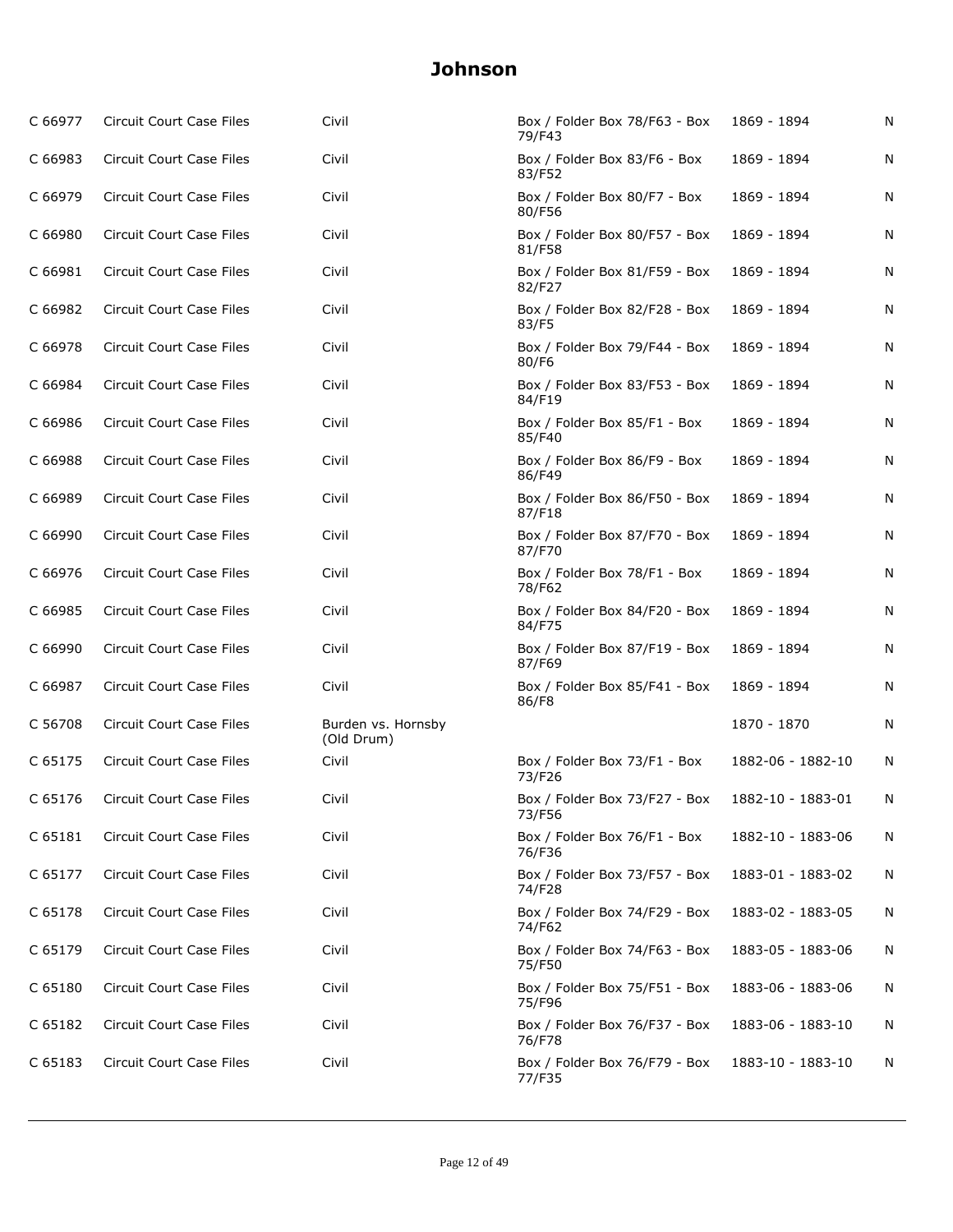| C 65184 | Circuit Court Case Files     | Civil |    | Box / Folder Box 77/F36 - Box 1883-10 - 1884-02<br>77/F73 |                   | N |
|---------|------------------------------|-------|----|-----------------------------------------------------------|-------------------|---|
| C 65185 | Circuit Court Case Files     | Civil |    | Box / Folder Box 77/F74 - Box<br>77/F87                   | 1884-02 - 1888-06 | N |
| C 3503  | Circuit Court Index          |       | A  |                                                           | $0 - 0$           |   |
| C 3502  | Circuit Court Index          |       | B  |                                                           | 1875 - 1882       |   |
| C 3502  | Circuit Court Index          |       | C  |                                                           | 1883 - 1900       |   |
| C 3503  | <b>Circuit Court Records</b> |       |    |                                                           | 1835 - 1845       | N |
| C 3504  | <b>Circuit Court Records</b> |       | B  |                                                           | 1842 - 1852       | N |
| C 3503  | <b>Circuit Court Records</b> |       | A  |                                                           | 1844 - 1860       | N |
| C 3504  | <b>Circuit Court Records</b> |       | C  |                                                           | 1848 - 1857       | N |
| C 3505  | <b>Circuit Court Records</b> |       | D  |                                                           | 1857 - 1860       | N |
| C 3505  | <b>Circuit Court Records</b> |       | Е  |                                                           | 1860 - 1861       | N |
| C 3505  | Circuit Court Records        |       | F  |                                                           | 1863 - 1865       | N |
| C 3506  | Circuit Court Records        |       | G  |                                                           | 1865 - 1866       | N |
| C 3506  | <b>Circuit Court Records</b> |       | H  |                                                           | 1866 - 1867       | N |
| C 3507  | Circuit Court Records        |       | Ι. |                                                           | 1867 - 1872       | N |
| C 3507  | Circuit Court Records        |       | J  |                                                           | 1872 - 1874       | N |
| C 3508  | <b>Circuit Court Records</b> |       | K  |                                                           | 1874 - 1875       | C |
| C 3508  | <b>Circuit Court Records</b> |       |    |                                                           | 1875 - 1876       | C |
| C 3509  | <b>Circuit Court Records</b> |       | М  |                                                           | 1876 - 1877       | C |
| C 3509  | <b>Circuit Court Records</b> |       | N  |                                                           | 1877 - 1879       | C |
| C 3510  | Circuit Court Records        |       | 0  |                                                           | 1879 - 1880       | C |
| C 3510  | Circuit Court Records        |       | P  |                                                           | 1880 - 1881       | C |
| C 3511  | <b>Circuit Court Records</b> |       | Q  |                                                           | 1881 - 1883       | C |
| C 3511  | <b>Circuit Court Records</b> |       | R  |                                                           | 1883 - 1884       | C |
| C 3512  | <b>Circuit Court Records</b> |       | S  |                                                           | 1884 - 1886       | C |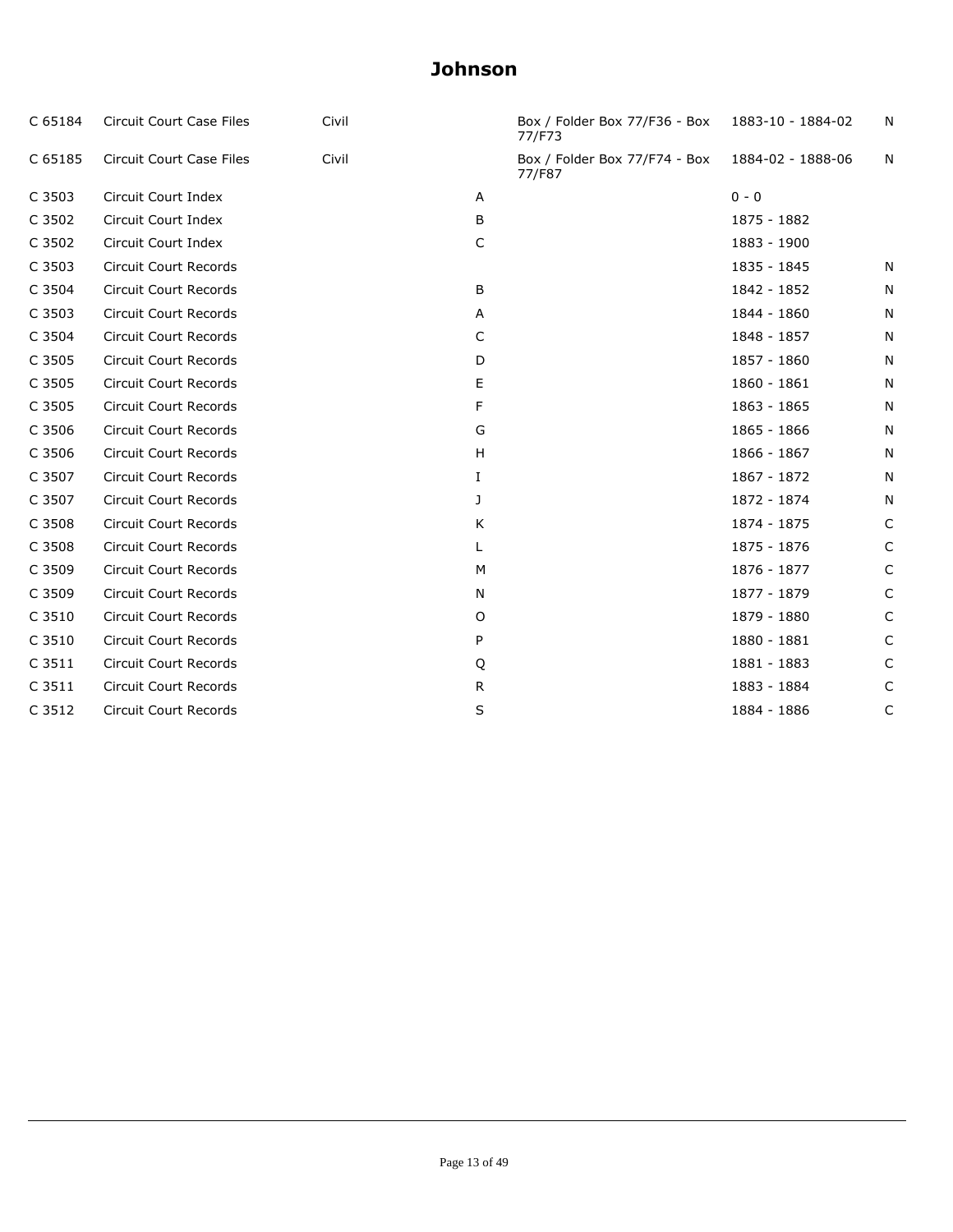### **Collector**

| Reel<br><b>Number</b> | <b>Title</b>                   | <b>Subtitle</b>   | Vol | <b>Scope and Content</b> | Date        | <b>Indexed</b> |
|-----------------------|--------------------------------|-------------------|-----|--------------------------|-------------|----------------|
| C 26771               | Assessments                    | Personal Property |     |                          | 1910 - 1910 | N              |
| C 26772               | Assessments                    | Personal Property |     |                          | 1920 - 1920 | N              |
| C 26772               | Assessments                    | Land              |     |                          | 1921 - 1921 | N              |
| C 26772               | Assessments                    | Land              |     |                          | 1922 - 1922 | N              |
| C 26773               | Assessments                    | Land              |     |                          | 1923 - 1923 | N              |
| C 26773               | Assessments                    | Land              |     |                          | 1924 - 1924 | N              |
| C 26774               | Assessments                    | Land              |     |                          | 1925 - 1925 | N              |
| C 26774               | Assessments                    | Land              |     |                          | 1926 - 1926 | N              |
| C 26774               | Assessments                    | Land              |     |                          | 1927 - 1927 | N              |
| C 26774               | Assessments                    | Land              |     | $1 - 287$                | 1928 - 1928 | N              |
| C 26775               | Assessments                    | Land              |     | 288 - End                | 1928 - 1928 | N              |
| C 26780               | Assessments                    | Personal Property |     |                          | 1942 - 1942 | N              |
| C 26782               | <b>Assessments &amp; Taxes</b> | Personal Property |     |                          | 1948 - 1948 | N              |
| C 26783               | <b>Assessments &amp; Taxes</b> | Personal Property |     |                          | 1950 - 1950 | N              |
| C 26790               | <b>Assessments &amp; Taxes</b> | Personal Property |     |                          | 1966 - 1966 | N              |
| C 26790               | <b>Assessments &amp; Taxes</b> | Personal Property |     | $1 - 18$                 | 1967 - 1967 | N              |
| C 26791               | <b>Assessments &amp; Taxes</b> | Personal Property |     | Pages 18 - End           | 1967 - 1967 | N              |
| C 26792               | <b>Assessments &amp; Taxes</b> | Personal Property |     | Pages 54 - End           | 1969 - 1969 | N              |
| C 26791               | <b>Assessments &amp; Taxes</b> | Personal Property |     | $1 - 53$                 | 1969 - 1969 | N              |
| C 26792               | <b>Assessments &amp; Taxes</b> | Personal Property |     | $1 - 319$                | 1970 - 1970 | N              |
| C 26793               | <b>Assessments &amp; Taxes</b> | Personal Property |     | 320 - End                | 1970 - 1970 | N              |
| C 26793               | <b>Assessments &amp; Taxes</b> | Personal Property |     |                          | 1971 - 1971 | N              |
| C 26793               | <b>Assessments &amp; Taxes</b> | Personal Property |     | $1 - 214$                | 1972 - 1972 | N              |
| C 26794               | <b>Assessments &amp; Taxes</b> | Personal Property |     | 214 - End                | 1972 - 1972 | N              |
| C 26850               | Assessments & Taxes            | Personal Property |     |                          | 1975 - 1975 | N              |
| C 26830               | Collector's Abstract           |                   |     | 207 - End                | 1885 - 1885 | N              |
| C 26829               | Collector's Abstract           |                   |     | $1 - 206$                | 1885 - 1885 | N              |
| C 26797               | Delinquent Land Taxes          |                   |     |                          | 1949 - 1952 | N              |
| C 26797               | Delinquent Land Taxes          |                   |     |                          | 1953 - 1953 | N              |
| C 26797               | Delinquent Land Taxes          |                   |     |                          | 1954 - 1955 | N              |
| C 26797               | Delinquent Land Taxes          |                   |     |                          | 1956 - 1957 | N              |
| C 26797               | Delinquent Land Taxes          |                   |     |                          | 1958 - 1958 | N              |
| C 26798               | Delinquent Land Taxes          |                   |     |                          | 1959 - 1960 | N              |
| C 26797               | Delinquent Land Taxes          |                   |     |                          | 1959 - 1960 | N              |
| C 26798               | Delinquent Land Taxes          |                   |     |                          | 1961 - 1969 | N              |
| C 26798               | Delinquent Land Taxes          |                   |     |                          | 1969 - 1975 | N              |
| C 26798               | Delinquent Land Taxes          |                   |     |                          | 1972 - 1975 | N              |
| C 26799               | Delinquent Land Taxes          |                   |     |                          | 1977 - 1977 | N              |
| C 26800               | Delinquent Land Taxes          |                   |     |                          | 1977 - 1977 | N              |
|                       |                                |                   |     |                          |             |                |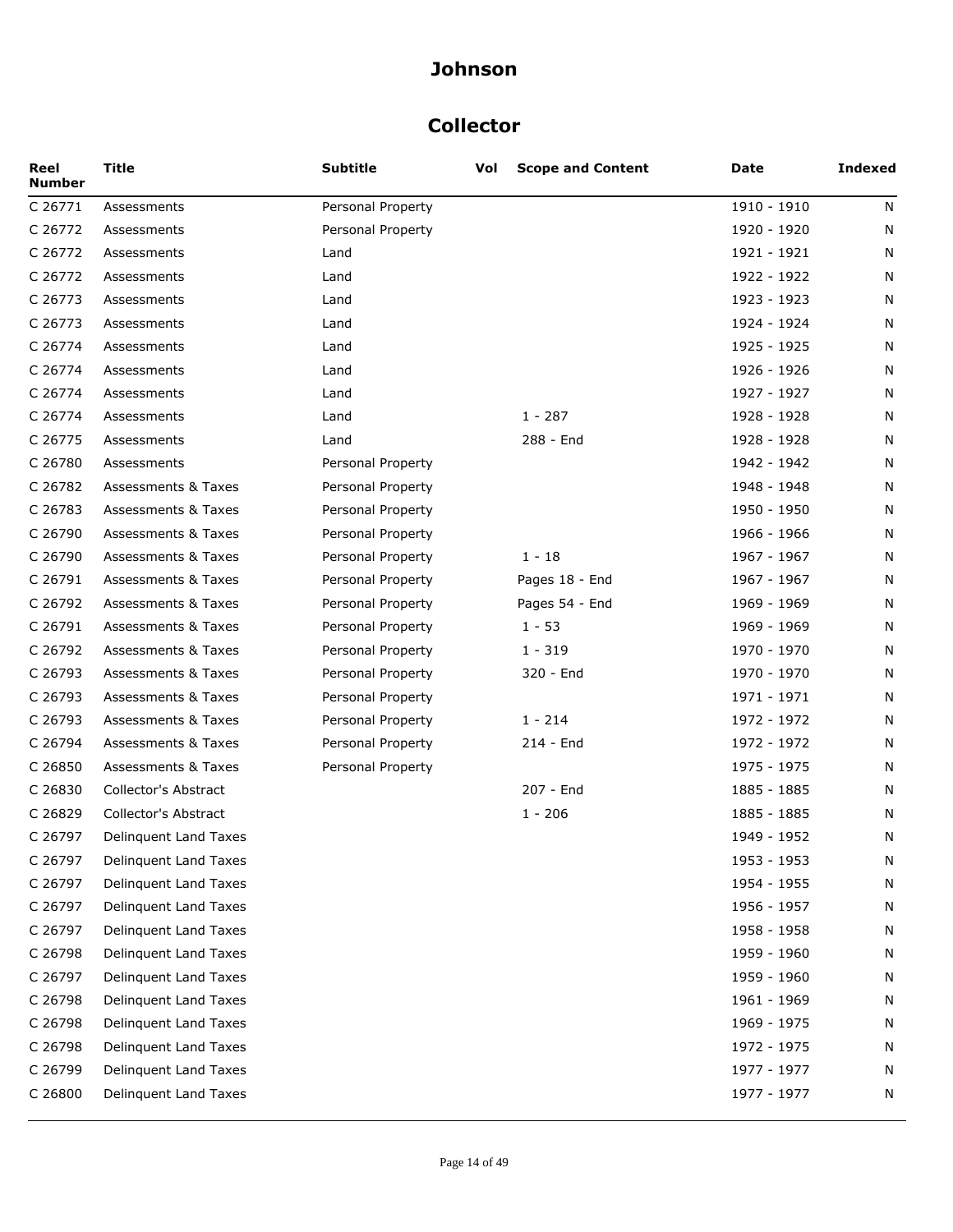| C 26801 | Delinquent Land Taxes          |           |           | 1978 - 1978 | N |
|---------|--------------------------------|-----------|-----------|-------------|---|
| C 26803 | Delinquent Land Taxes          |           |           | 1979 - 1979 | N |
| C 26802 | Delinquent Land Taxes          |           |           | 1979 - 1979 | N |
| C 26804 | Delinquent Land Taxes          |           |           | 1980 - 1980 | N |
| C 26806 | Delinquent Land Taxes          |           |           | 1981 - 1981 | N |
| C 26807 | Delinquent Land Taxes          |           |           | 1982 - 1982 | N |
| C 26811 | Delinquent Land Taxes          |           |           | 1983 - 1983 | N |
| C 26814 | Delinquent Land Taxes          |           |           | 1984 - 1984 | N |
| C 26817 | Delinquent Land Taxes          |           |           | 1985 - 1985 | N |
| C 26820 | Delinquent Land Taxes          |           |           | 1986 - 1986 | N |
| C 26824 | Delinquent Land Taxes          |           | 335 - End | 1987 - 1987 | N |
| C 26823 | Delinquent Land Taxes          |           | $1 - 335$ | 1987 - 1987 | N |
| C 26827 | Delinquent Land Taxes          |           |           | 1988 - 1988 | N |
| C 26833 | Delinquent Land Taxes          |           |           | 1989 - 1989 | N |
| C 26837 | Delinquent Land Taxes          |           |           | 1990 - 1990 | C |
| C 26841 | Delinquent Land Taxes          |           |           | 1991 - 1991 | С |
| C 26845 | Delinquent Land Taxes          |           |           | 1992 - 1992 | C |
| C 26848 | Delinquent Land Taxes          |           |           | 1993 - 1993 | C |
| C 26851 | Delinquent Land Taxes          | Rurals    |           | 1994 - 1994 | N |
| C 26851 | Delinquent Land Taxes          |           |           | 1994 - 1994 | N |
| C 26852 | Delinquent Land Taxes          |           |           | 1994 - 1994 | N |
| C 26851 | Delinquent Land Taxes          | Cities    |           | 1994 - 1994 | N |
| C 26799 | Delinquent Pers Property Taxes |           |           | 1961 - 1963 | N |
| C 26799 | Delinquent Pers Property Taxes |           |           | 1975 - 1977 | N |
| C 26800 | Delinquent Pers Property Taxes | Additions |           | 1977 - 1977 | N |
| C 26801 | Delinquent Pers Property Taxes | Additions |           | 1978 - 1978 | N |
| C 26805 | Delinquent Pers Property Taxes |           |           | 1980 - 1980 | N |
| C 26806 | Delinquent Pers Property Taxes |           |           | 1981 - 1981 | N |
| C 26808 | Delinquent Pers Property Taxes |           |           | 1982 - 1982 | N |
| C 26815 | Delinquent Pers Property Taxes |           |           | 1984 - 1984 | N |
| C 26819 | Delinquent Pers Property Taxes |           |           | 1985 - 1985 | N |
| C 26818 | Delinquent Pers Property Taxes |           |           | 1985 - 1985 | N |
| C 26822 | Delinquent Pers Property Taxes |           |           | 1986 - 1986 | N |
| C 26825 | Delinquent Pers Property Taxes |           |           | 1987 - 1987 | N |
| C 26835 | Delinquent Pers Property Taxes |           |           | 1988 - 1988 | C |
| C 26828 | Delinquent Pers Property Taxes |           | $1 - 183$ | 1988 - 1988 | N |
| C 26829 | Delinquent Pers Property Taxes |           | 184 - End | 1988 - 1988 | N |
| C 26835 | Delinquent Pers Property Taxes |           |           | 1989 - 1989 | N |
| C 26839 | Delinquent Pers Property Taxes |           |           | 1990 - 1990 | C |
| C 26843 | Delinquent Pers Property Taxes |           |           | 1991 - 1991 | C |
| C 26846 | Delinquent Pers Property Taxes |           |           | 1992 - 1992 | C |
| C 26849 | Delinquent Pers Property Taxes |           |           | 1993 - 1993 | C |
| C 26850 | Delinquent Pers Property Taxes |           |           | 1993 - 1993 | N |
|         |                                |           |           |             |   |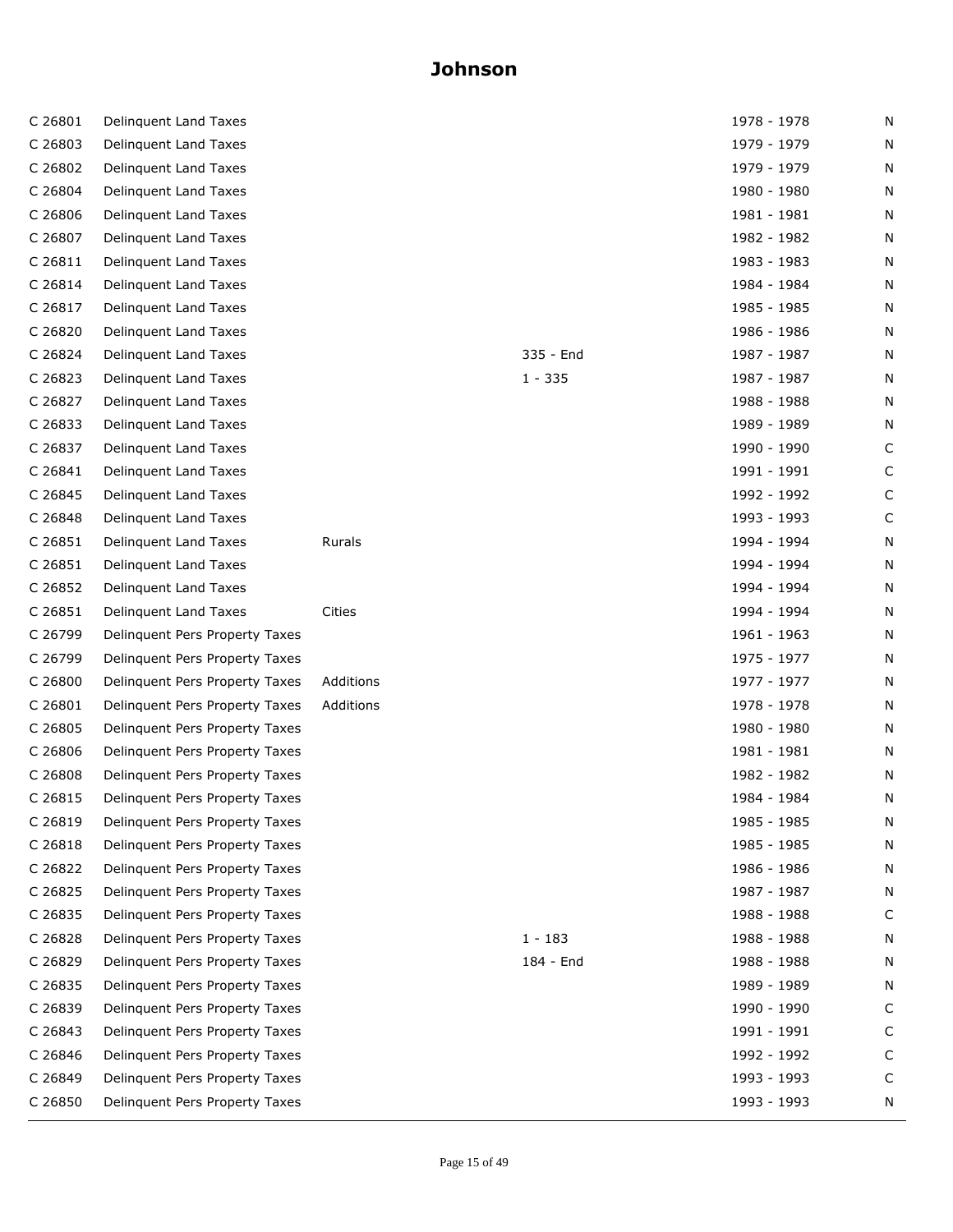| C 26851 | Delinquent Pers Property Taxes |                                     |           | 1994 - 1994 | N |
|---------|--------------------------------|-------------------------------------|-----------|-------------|---|
| C 26850 | Delinquent Pers Property Taxes |                                     |           | 1994 - 1994 | N |
| C 26831 | Delinquent Tax Sales           |                                     |           | 1937 - 1949 | N |
| C 26851 | Detail Tax Rolls               |                                     |           | 1994 - 1994 | N |
| C 26850 | Ditch Taxes                    | <b>Big Creek</b>                    |           | 1919 - 1941 | Ν |
| C 26850 | Ditch Taxes                    | Big Creek Supplement                |           | 1942 - 1958 | N |
| C 26829 | Drainage Taxes                 | Big Creek                           |           | 1926 - 1958 | N |
| C 26829 | <b>Drainage Taxes</b>          | Southfork, blackwater,<br>big Creek |           | 1963 - 1966 | N |
| C 26831 | Forfeited Land Records         |                                     |           | 1869 - 1873 | N |
| C 26766 | Land Assessments               |                                     |           | 1866 - 1866 | N |
| C 26766 | Land Assessments               |                                     |           | 1867 - 1867 | N |
| C 26766 | Land Assessments               |                                     | $1 - 108$ | 1888 - 1888 | N |
| C 26767 | Land Assessments               |                                     | 108 - End | 1888 - 1888 | N |
| C 26767 | Land Assessments               |                                     |           | 1891 - 1891 | N |
| C 26767 | Land Assessments               |                                     |           | 1892 - 1892 | N |
| C 26768 | Land Assessments               |                                     | 157 - End | 1893 - 1893 | N |
| C 26767 | Land Assessments               |                                     | $1 - 156$ | 1893 - 1893 | N |
| C 26768 | Land Assessments               |                                     |           | 1895 - 1895 | N |
| C 26768 | Land Assessments               |                                     |           | 1896 - 1896 | Ν |
| C 26768 | Land Assessments               |                                     | $1 - 181$ | 1897 - 1897 | N |
| C 26769 | Land Assessments               |                                     | 181 - End | 1897 - 1897 | N |
| C 26769 | Land Assessments               |                                     |           | 1898 - 1898 | N |
| C 26769 | Land Assessments               |                                     |           | 1899 - 1899 | Ν |
| C 26769 | Land Assessments               |                                     |           | 1901 - 1901 | N |
| C 26769 | Land Assessments               |                                     |           | 1902 - 1902 | N |
| C 26769 | Land Assessments               |                                     |           | 1903 - 1903 | N |
| C 26770 | Land Assessments               |                                     | 306 - End | 1904 - 1904 | N |
| C 26769 | Land Assessments               |                                     | $1 - 306$ | 1904 - 1904 | N |
| C 26770 | Land Assessments               |                                     |           | 1905 - 1905 | N |
| C 26770 | Land Assessments               |                                     |           | 1906 - 1906 | N |
| C 26770 | Land Assessments               |                                     |           | 1907 - 1907 | Ν |
| C 26770 | Land Assessments               |                                     |           | 1908 - 1908 | N |
| C 26770 | Land Assessments               |                                     |           | 1909 - 1909 | Ν |
| C 26770 | Land Assessments               |                                     |           | 1910 - 1910 | N |
| C 26771 | Land Assessments               |                                     |           | 1911 - 1911 | N |
| C 26771 | Land Assessments               |                                     |           | 1912 - 1912 | N |
| C 26771 | Land Assessments               |                                     |           | 1913 - 1913 | N |
| C 26771 | Land Assessments               |                                     |           | 1914 - 1914 | N |
| C 26771 | Land Assessments               |                                     |           | 1915 - 1915 | N |
| C 26771 | Land Assessments               |                                     | $1 - 127$ | 1919 - 1919 | N |
| C 26772 | Land Assessments               |                                     | 128 - End | 1919 - 1919 | N |
| C 26772 | Land Assessments               |                                     |           | 1920 - 1920 | N |
|         |                                |                                     |           |             |   |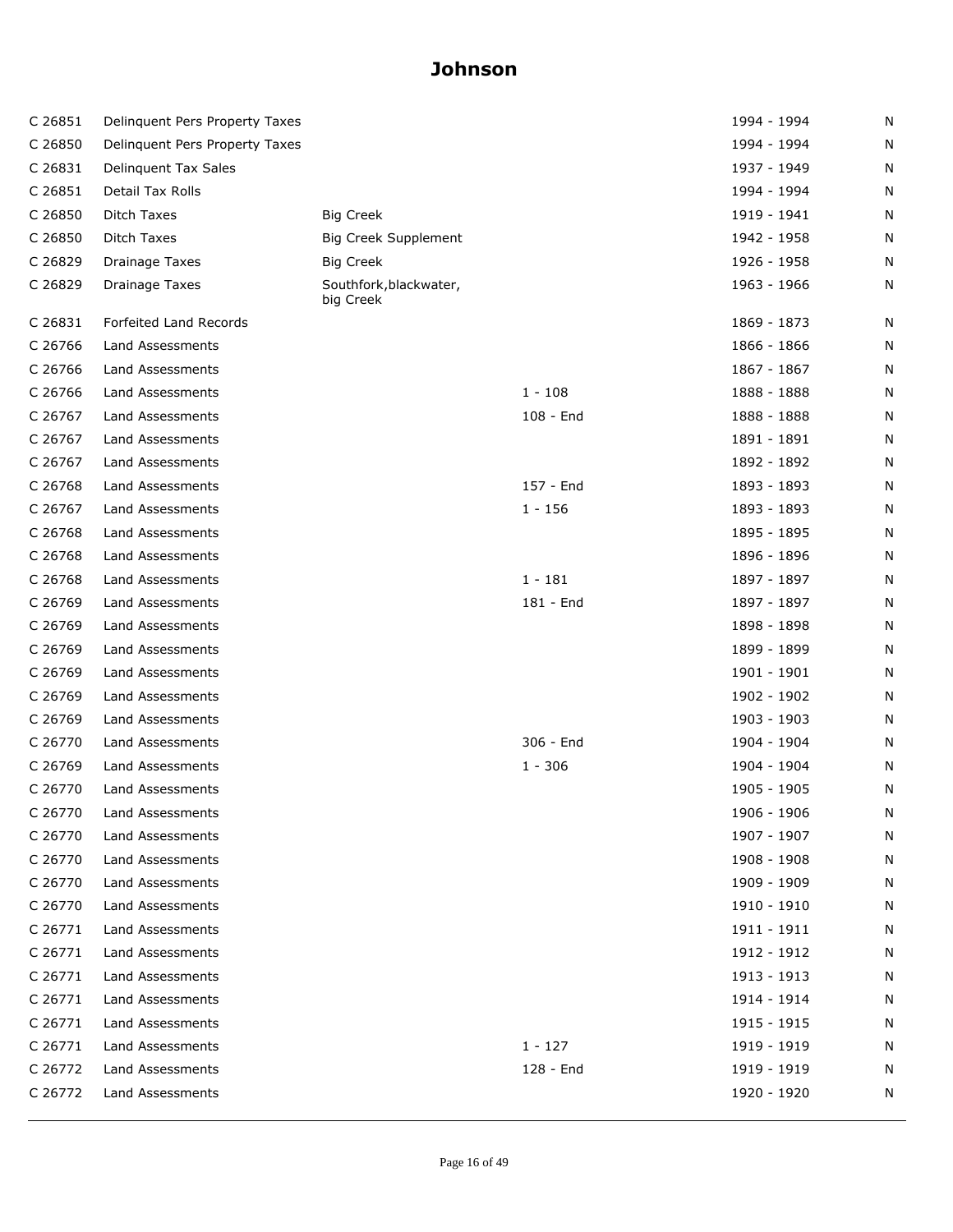| C 26775 | Land Assessments          |      |           | 1929 - 1929 | N |
|---------|---------------------------|------|-----------|-------------|---|
| C 26775 | Land Assessments          |      |           | 1930 - 1930 | N |
| C 26776 | Land Assessments          |      | 255 - End | 1931 - 1931 | N |
| C 26775 | Land Assessments          |      | $1 - 254$ | 1931 - 1931 | N |
| C 26776 | Land Assessments          |      |           | 1932 - 1932 | N |
| C 26776 | Land Assessments          |      |           | 1933 - 1933 | N |
| C 26776 | Land Assessments          |      |           | 1934 - 1934 | N |
| C 26781 | Land Assessments & Taxes  |      | 102 - End | 1944 - 1944 | N |
| C 26780 | Land Assessments & Taxes  |      | $1 - 101$ | 1944 - 1944 | N |
| C 26782 | Land Assessments & Taxes  |      | 151 - End | 1947 - 1947 | N |
| C 26781 | Land Assessments & Taxes  |      | $1 - 150$ | 1947 - 1947 | N |
| C 26782 | Land Assessments & Taxes  |      |           | 1948 - 1948 | N |
| C 26783 | Land Assessments & Taxes  |      |           | 1952 - 1952 | N |
| C 26784 | Land Assessments & Taxes  |      | 229 - End | 1953 - 1953 | N |
| C 26783 | Land Assessments & Taxes  |      | $1 - 229$ | 1953 - 1953 | N |
| C 26785 | Land Assessments & Taxes  |      | 508 - End | 1955 - 1955 | N |
| C 26784 | Land Assessments & Taxes  |      | $1 - 508$ | 1955 - 1955 | N |
| C 26785 | Land Assessments & Taxes  |      |           | 1956 - 1956 | N |
| C 26785 | Land Assessments & Taxes  |      |           | 1957 - 1957 | N |
| C 26789 | Land Assessments & Taxes  |      |           | 1964 - 1964 | N |
| C 26790 | Land Assessments & Taxes  |      |           | 1966 - 1966 | N |
| C 26790 | Land Assessments & Taxes  |      |           | 1967 - 1967 | N |
| C 26792 | Land Assessments & Taxes  | City |           | 1967 - 1970 | N |
| C 26792 | Land Assessments & Taxes  | City |           | 1970 - 1970 | N |
| C 26850 | Land Court Order Register |      |           | 1993 - 1994 | N |
| C 26825 | Land Tax Index            |      |           | 1988 - 1988 |   |
| C 26831 | Land Tax Index            |      |           | 1989 - 1989 |   |
| C 26835 | Land Tax Index            |      |           | 1990 - 1990 |   |
| C 26839 | Land Tax Index            |      |           | 1991 - 1991 |   |
| C 26843 | Land Tax Index            |      |           | 1992 - 1992 |   |
| C 26847 | Land Tax Index            |      |           | 1993 - 1993 |   |
| C 26766 | Land Taxes                |      |           | 1865 - 1865 | N |
| C 26772 | Land Taxes                |      |           | 1900 - 1900 | N |
| C 26772 | Land Taxes                |      |           | 1920 - 1920 | N |
| C 26773 | Land Taxes                |      | 165 - End | 1921 - 1921 | N |
| C 26772 | Land Taxes                |      | $1 - 164$ | 1921 - 1921 | N |
| C 26773 | Land Taxes                |      |           | 1922 - 1922 | N |
| C 26773 | Land Taxes                |      |           | 1923 - 1923 | N |
| C 26773 | Land Taxes                |      | $1 - 142$ | 1924 - 1924 | N |
| C 26774 | Land Taxes                |      | 143 - End | 1924 - 1924 | N |
| C 26774 | Land Taxes                |      |           | 1925 - 1925 | N |
| C 26774 | Land Taxes                |      |           | 1926 - 1926 | N |
| C 26774 | Land Taxes                |      |           | 1927 - 1927 | N |
|         |                           |      |           |             |   |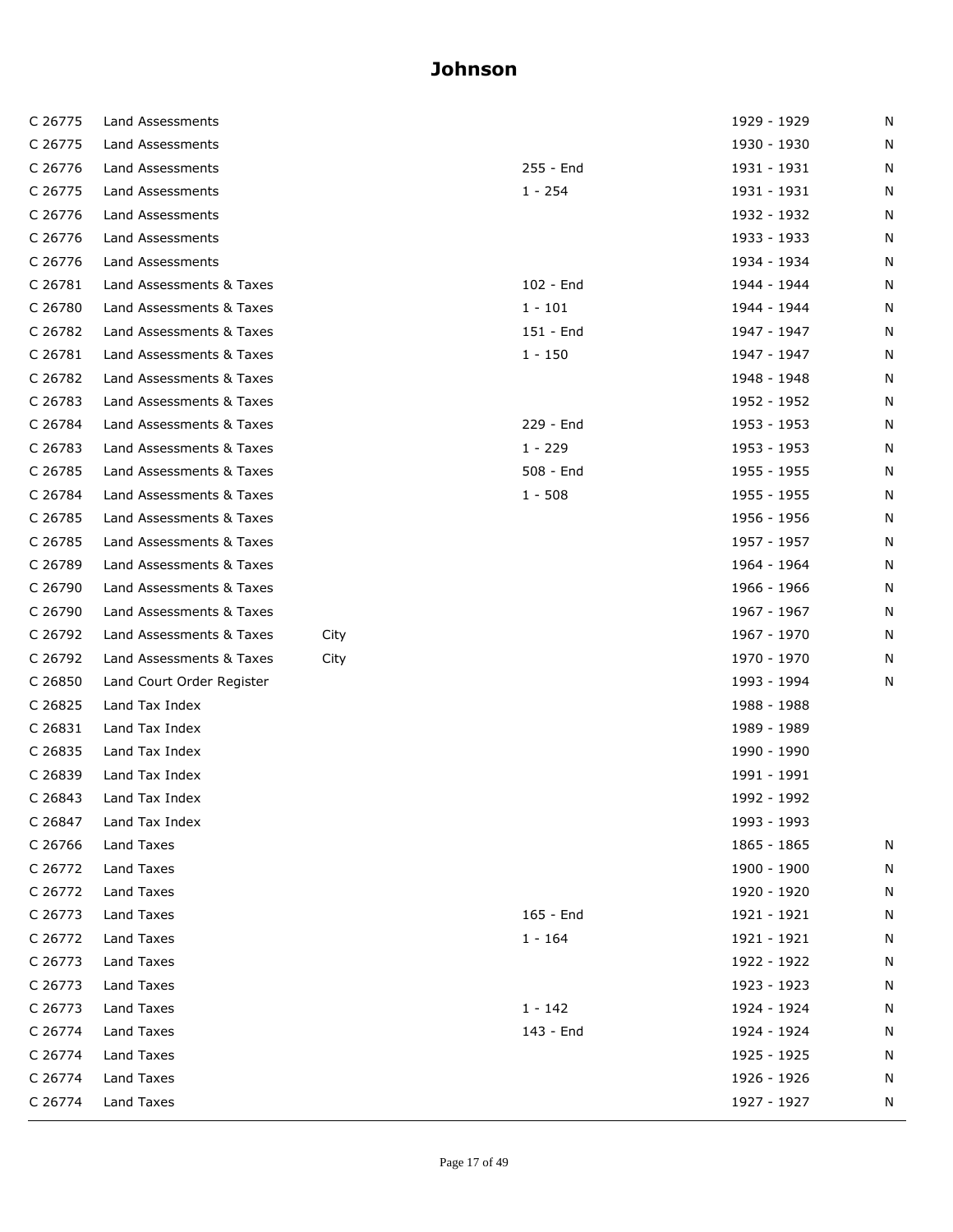| C 26775 | Land Taxes |       |   |           | 1928 - 1928 | N |
|---------|------------|-------|---|-----------|-------------|---|
| C 26775 | Land Taxes |       |   |           | 1929 - 1929 | N |
| C 26775 | Land Taxes |       |   |           | 1930 - 1930 | N |
| C 26775 | Land Taxes |       |   |           | 1931 - 1931 | N |
| C 26776 | Land Taxes |       |   |           | 1932 - 1932 | N |
| C 26776 | Land Taxes |       |   |           | 1933 - 1933 | N |
| C 26776 | Land Taxes |       |   |           | 1934 - 1934 | N |
| C 26777 | Land Taxes |       |   |           | 1935 - 1935 | N |
| C 26777 | Land Taxes |       |   |           | 1936 - 1936 | N |
| C 26777 | Land Taxes |       |   |           | 1937 - 1937 | N |
| C 26778 | Land Taxes |       |   |           | 1939 - 1939 | N |
| C 26778 | Land Taxes |       |   |           | 1940 - 1940 | N |
| C 26778 | Land Taxes |       |   | $1 - 27$  | 1941 - 1941 | N |
| C 26779 | Land Taxes |       | В |           | 1941 - 1941 | N |
| C 26779 | Land Taxes |       |   |           | 1942 - 1942 | N |
| C 26780 | Land Taxes |       |   |           | 1943 - 1943 | N |
| C 26781 | Land Taxes |       |   |           | 1945 - 1945 | N |
| C 26781 | Land Taxes |       |   |           | 1946 - 1946 | N |
| C 26782 | Land Taxes |       |   |           | 1949 - 1949 | N |
| C 26782 | Land Taxes |       |   |           | 1950 - 1950 | N |
| C 26783 | Land Taxes |       |   |           | 1950 - 1950 | N |
| C 26783 | Land Taxes |       |   |           | 1951 - 1951 | N |
| C 26784 | Land Taxes |       |   |           | 1954 - 1954 | N |
| C 26786 | Land Taxes |       |   |           | 1958 - 1958 | N |
| C 26786 | Land Taxes |       |   |           | 1959 - 1959 | N |
| C 26787 | Land Taxes |       |   |           | 1960 - 1960 | N |
| C 26787 | Land Taxes |       |   |           | 1961 - 1961 | N |
| C 26788 | Land Taxes |       |   |           | 1962 - 1962 | N |
| C 26788 | Land Taxes |       |   | $1 - 526$ | 1963 - 1963 | N |
| C 26789 | Land Taxes |       |   | 527 - End | 1963 - 1963 | N |
| C 26790 | Land Taxes |       |   | 317 - End | 1965 - 1965 | N |
| C 26789 | Land Taxes |       |   | $1 - 316$ | 1965 - 1965 | N |
| C 26791 | Land Taxes |       |   |           | 1968 - 1968 | N |
| C 26791 | Land Taxes |       |   |           | 1969 - 1969 | N |
| C 26792 | Land Taxes |       |   |           | 1970 - 1970 | N |
| C 26792 | Land Taxes | Rural |   |           | 1970 - 1970 | N |
| C 26793 | Land Taxes |       |   |           | 1971 - 1971 | N |
| C 26793 | Land Taxes |       |   |           | 1972 - 1972 | N |
| C 26794 | Land Taxes |       |   |           | 1973 - 1973 | N |
| C 26795 | Land Taxes |       |   |           | 1974 - 1974 | N |
| C 26796 | Land Taxes |       |   |           | 1975 - 1975 | N |
| C 26797 | Land Taxes |       |   |           | 1976 - 1976 | N |
| C 26796 | Land Taxes |       |   | $1 - 150$ | 1976 - 1976 | N |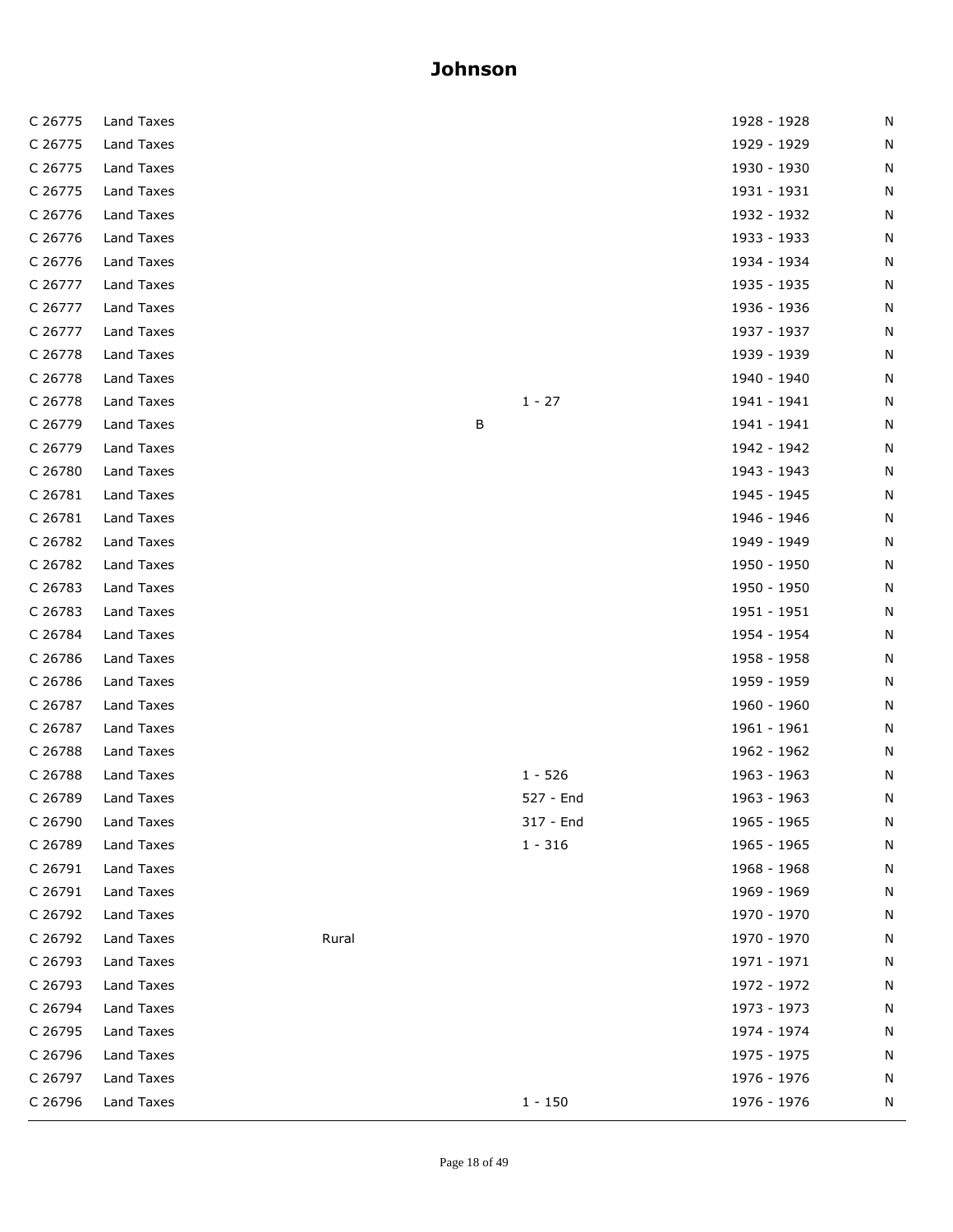| C 26799 | Land Taxes |                | 1977 - 1977 | N |
|---------|------------|----------------|-------------|---|
| C 26801 | Land Taxes |                | 1978 - 1978 | N |
| C 26800 | Land Taxes |                | 1978 - 1978 | N |
| C 26803 | Land Taxes |                | 1980 - 1980 | N |
| C 26802 | Land Taxes |                | 1980 - 1980 | N |
| C 26804 | Land Taxes |                | 1980 - 1980 | N |
| C 26806 | Land Taxes |                | 1981 - 1981 | N |
| C 26805 | Land Taxes |                | 1981 - 1981 | N |
| C 26806 | Land Taxes |                | 1982 - 1982 | N |
| C 26807 | Land Taxes |                | 1982 - 1982 | N |
| C 26809 | Land Taxes |                | 1983 - 1983 | N |
| C 26810 | Land Taxes |                | 1983 - 1983 | N |
| C 26811 | Land Taxes |                | 1983 - 1983 | N |
| C 26812 | Land Taxes | $1 - 5$        | 1984 - 1984 | N |
| C 26813 | Land Taxes |                | 1984 - 1984 | N |
| C 26813 | Land Taxes | $1 - 580$      | 1984 - 1984 | N |
| C 26814 | Land Taxes | 518 - End      | 1984 - 1984 | N |
| C 26817 | Land Taxes | Pages 98 - End | 1985 - 1985 | N |
| C 26816 | Land Taxes | $1 - 98$       | 1985 - 1985 | N |
| C 26817 | Land Taxes |                | 1985 - 1985 | N |
| C 26816 | Land Taxes |                | 1985 - 1985 | N |
| C 26820 | Land Taxes | 217 - End      | 1986 - 1986 | N |
| C 26819 | Land Taxes | $1 - 216$      | 1986 - 1986 | N |
| C 26819 | Land Taxes |                | 1986 - 1986 | N |
| C 26820 | Land Taxes |                | 1986 - 1986 | N |
| C 26822 | Land Taxes | $1 - 396$      | 1987 - 1987 | N |
| C 26823 | Land Taxes | 397 - End      | 1987 - 1987 | N |
| C 26824 | Land Taxes |                | 1987 - 1987 | N |
| C 26823 | Land Taxes |                | 1987 - 1987 | N |
| C 26822 | Land Taxes |                | 1987 - 1987 | C |
| C 26826 | Land Taxes |                | 1988 - 1988 | N |
| C 26827 | Land Taxes |                | 1988 - 1988 | N |
| C 26827 | Land Taxes | 451 - End      | 1988 - 1988 | N |
| C 26826 | Land Taxes | 356 - End      | 1988 - 1988 | N |
| C 26825 | Land Taxes | $1 - 356$      | 1988 - 1988 | N |
| C 26832 | Land Taxes |                | 1989 - 1989 | N |
| C 26831 | Land Taxes | $1 - 109$      | 1989 - 1989 | N |
| C 26832 | Land Taxes | 110 - End      | 1989 - 1989 | N |
| C 26833 | Land Taxes |                | 1989 - 1989 | N |
| C 26836 | Land Taxes | 425 - End      | 1990 - 1990 | C |
| C 26835 | Land Taxes | $1 - 424$      | 1990 - 1990 | С |
| C 26837 | Land Taxes |                | 1990 - 1990 | C |
| C 26836 | Land Taxes |                | 1990 - 1990 | C |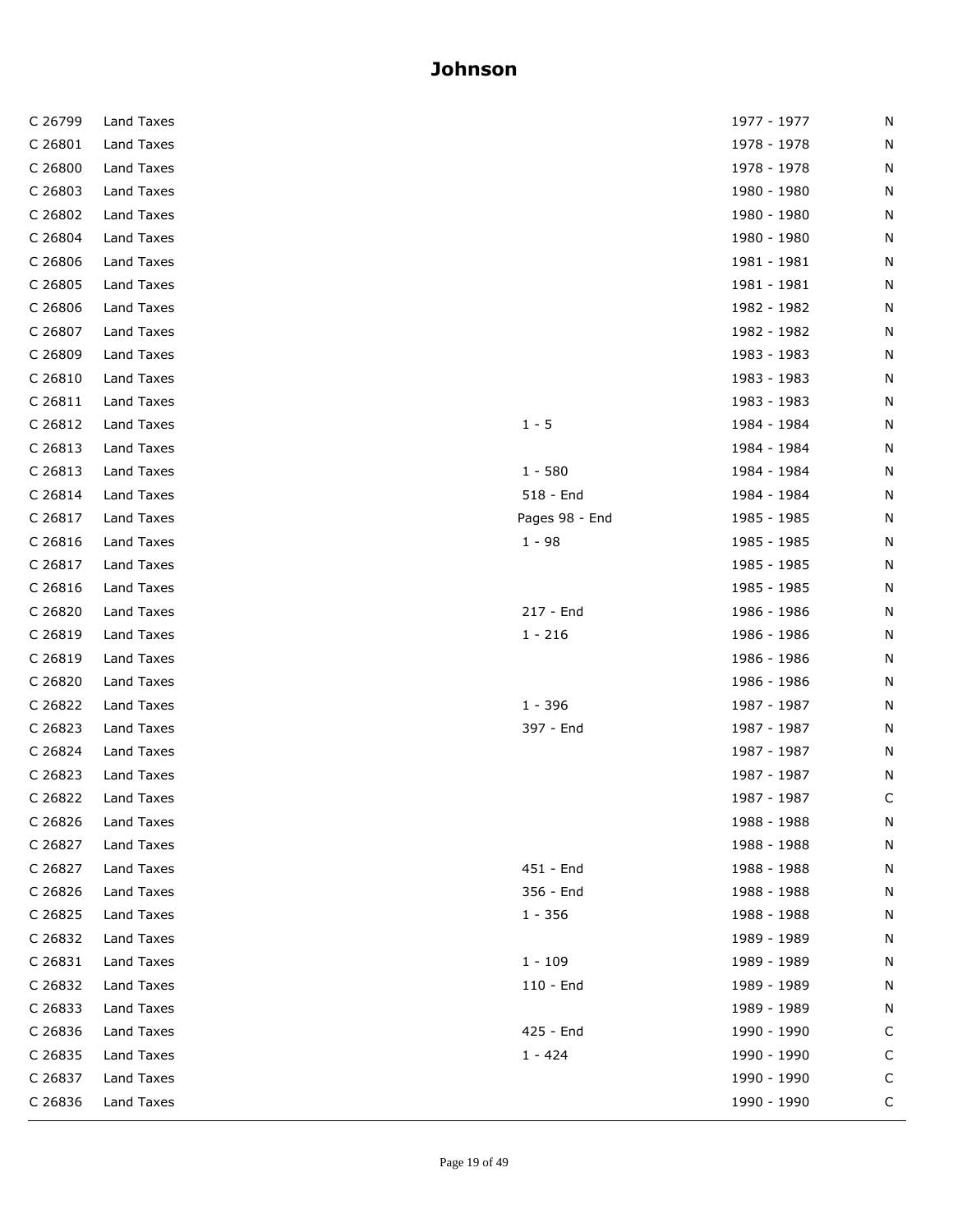| Land Taxes                    |            | 1991 - 1991 | C           |
|-------------------------------|------------|-------------|-------------|
| Land Taxes                    | 358 - End  | 1991 - 1991 | C           |
| Land Taxes                    | 1 - 357    | 1991 - 1991 | C           |
| Land Taxes                    |            | 1991 - 1991 | C           |
| Land Taxes                    | 240 - End  | 1991 - 1991 | C           |
| Land Taxes                    | $1 - 239$  | 1991 - 1991 | C           |
| Land Taxes                    |            | 1991 - 1991 | C           |
| Land Taxes                    | 1359 - End | 1992 - 1992 | C           |
| Land Taxes                    | $1 - 671$  | 1992 - 1992 | C           |
| Land Taxes                    |            | 1992 - 1992 | $\mathsf C$ |
| Land Taxes                    |            | 1992 - 1992 | C           |
| Land Taxes                    | $1 - 1358$ | 1992 - 1992 | C           |
| Land Taxes                    | 671 - End  | 1992 - 1992 | C           |
| Land Taxes                    | $1 - 3054$ | 1993 - 1993 |             |
| Land Taxes                    | 3053 - End | 1993 - 1993 |             |
| Land Taxes                    |            | 1993 - 1993 | C           |
| Land Taxes                    |            | 1993 - 1993 |             |
| Land Taxes                    |            | 1994 - 1994 | N           |
| Land Taxes                    |            | 1994 - 1994 | N           |
| Land Taxes                    |            | 1994 - 1994 | N           |
| Land Taxes                    |            | 1995 - 1995 | N           |
| Land Taxes                    |            | 1995 - 1995 | N           |
| Merchant & Manufacturer Taxes |            | 1905 - 1937 | N           |
| Merchant & Manufacturer Taxes |            | 1938 - 1958 | N           |
| Merchant & Manufacturer Taxes |            | 1959 - 1967 | N           |
| Merchant & Manufacturer Taxes |            | 1966 - 1976 | N           |
| Merchant & Manufacturer Taxes |            | 1968 - 1976 | N           |
| Merchant & Manufacturer Taxes |            | 1977 - 1978 | N           |
| Merchant & Manufacturer Taxes |            | 1979 - 1979 | N           |
| Merchant & Manufacturer Taxes |            | 1980 - 1980 | N           |
| Merchant & Manufacturer Taxes |            | 1981 - 1981 | N           |
| Merchant & Manufacturer Taxes |            | 1982 - 1982 | N           |
| Merchant & Manufacturer Taxes |            | 1983 - 1984 | N           |
| Railroad & Utility Taxes      |            | 1940 - 1943 | N           |
| Railroad & Utility Taxes      |            | 1940 - 1945 | N           |
| Railroad & Utility Taxes      |            | 1944 - 1947 | N           |
| Railroad & Utility Taxes      |            | 1948 - 1952 | N           |
| Railroad & Utility Taxes      |            | 1953 - 1958 | N           |
| Railroad & Utility Taxes      |            | 1959 - 1964 | N           |
| Railroad & Utility Taxes      |            | 1977 - 1979 | N           |
| Railroad & Utility Taxes      |            | 1984 - 1989 | N           |
| Sale Records                  |            | 1870 - 1872 | N           |
| State Income Taxes            |            | 1940 - 1945 | N           |
|                               |            |             |             |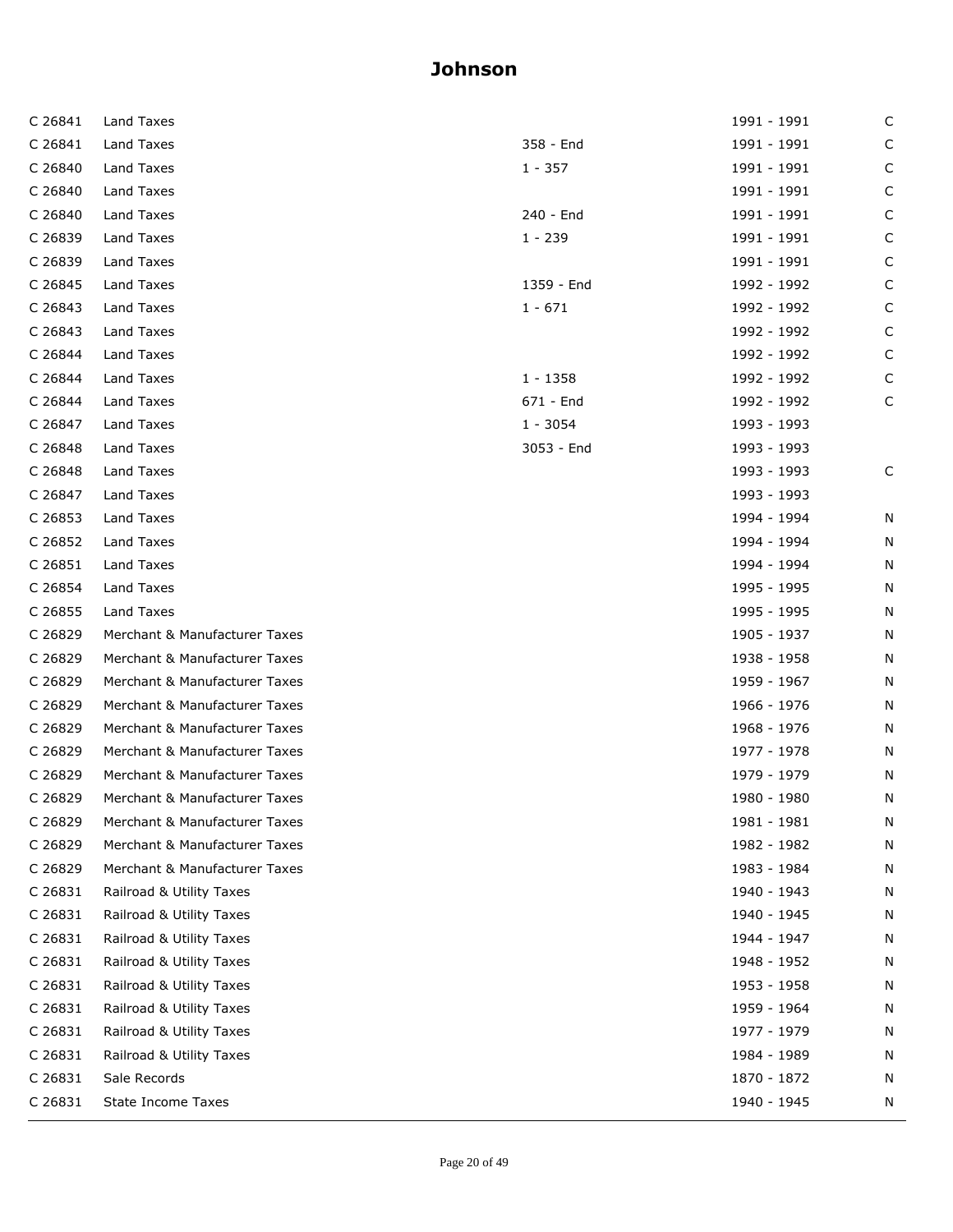| C 26812 | Tax Index        | Personal Property &<br>Land                                          |    |                                       | 1984 - 1984 | N |
|---------|------------------|----------------------------------------------------------------------|----|---------------------------------------|-------------|---|
| C 26815 | Tax Index        | Personal Property &<br>Land                                          |    | $1 - 24$                              | 1985 - 1985 | N |
| C 26816 | Tax Index        | Personal Property &<br>Land                                          |    | Pages 25 - End                        | 1985 - 1985 | N |
| C 26819 | Tax Index        | Personal Property &<br>Land                                          |    |                                       | 1986 - 1986 |   |
| C 26822 | Tax Index        | Personal Property &<br>Land                                          |    |                                       | 1987 - 1987 |   |
| C 26827 | Tax Index        | Personal Property                                                    |    |                                       | 1988 - 1988 | N |
| C 26833 | Tax Index        | Personal Property                                                    |    |                                       | 1989 - 1989 | N |
| C 26837 | Tax Index        | Personal Property                                                    |    |                                       | 1990 - 1990 | C |
| C 26841 | Tax Index        | Personal Property                                                    |    |                                       | 1991 - 1991 |   |
| C 26845 | Tax Index        | Personal Property                                                    |    |                                       | 1992 - 1992 | C |
| C 26848 | Tax Index        | Personal Property                                                    |    |                                       | 1993 - 1993 |   |
| C 26851 | <b>Tax Rolls</b> |                                                                      |    |                                       | 1994 - 1994 | N |
| C 26831 | <b>Tax Sale</b>  |                                                                      |    |                                       | 1934 - 1997 | N |
| C 66589 | Taxes            | Real Estate & Personal 01<br>Property                                |    |                                       | 1860 - 1860 | N |
| C 66589 | Taxes            | Real Estate & Personal 02<br>Property (includes<br>Land Assessments) |    |                                       | 1861 - 1863 | N |
| C 66590 | Taxes            | Real Estate & Personal 03<br>Property                                |    |                                       | 1863 - 1863 | N |
| C 66590 | Taxes            | Real Estate & Personal 04<br>Property                                |    |                                       | 1864 - 1864 | N |
| C 8984  | <b>Taxes</b>     |                                                                      |    |                                       | 1865 - 1865 | N |
| C 66590 | Taxes            | Real Estate & Personal 05<br>Property                                |    | Beginning - Continued on next<br>reel | 1865 - 1865 | N |
| C 66591 | Taxes            | Real Estate & Personal 05<br>Property                                |    | Continued from previous reel -<br>End | 1865 - 1865 | N |
| C 66591 | <b>Taxes</b>     | Real Estate & Personal 06<br>Property                                |    | Beginning - Continued on next<br>reel | 1866 - 1866 | N |
| C 66592 | Taxes            | Real Estate & Personal 06<br>Property                                |    | Continued from previous reel -<br>End | 1866 - 1866 | N |
| C 66592 | <b>Taxes</b>     | Real Estate & Personal 07<br>Property                                |    |                                       | 1867 - 1867 | N |
| C 66592 | Taxes            | Real Estate (includes<br>Land Assessments)                           | 08 |                                       | 1868 - 1868 | N |
| C 66593 | Taxes            | Personal Property<br>(includes Land<br>Assessments)                  | 09 |                                       | 1868 - 1868 | N |
| C 66593 | Taxes            | Real Estate (includes<br>Land Assessments)                           | 10 |                                       | 1869 - 1869 | N |
| C 66594 | <b>Taxes</b>     | Personal Property<br>(includes Land<br>Assessments)                  | 11 |                                       | 1869 - 1869 | N |
| C 66594 | Taxes            | Real Estate & Personal 12<br>Property                                |    |                                       | 1870 - 1870 | N |
| C 66594 | Taxes            | Personal Property                                                    | 13 |                                       | 1880 - 1880 | N |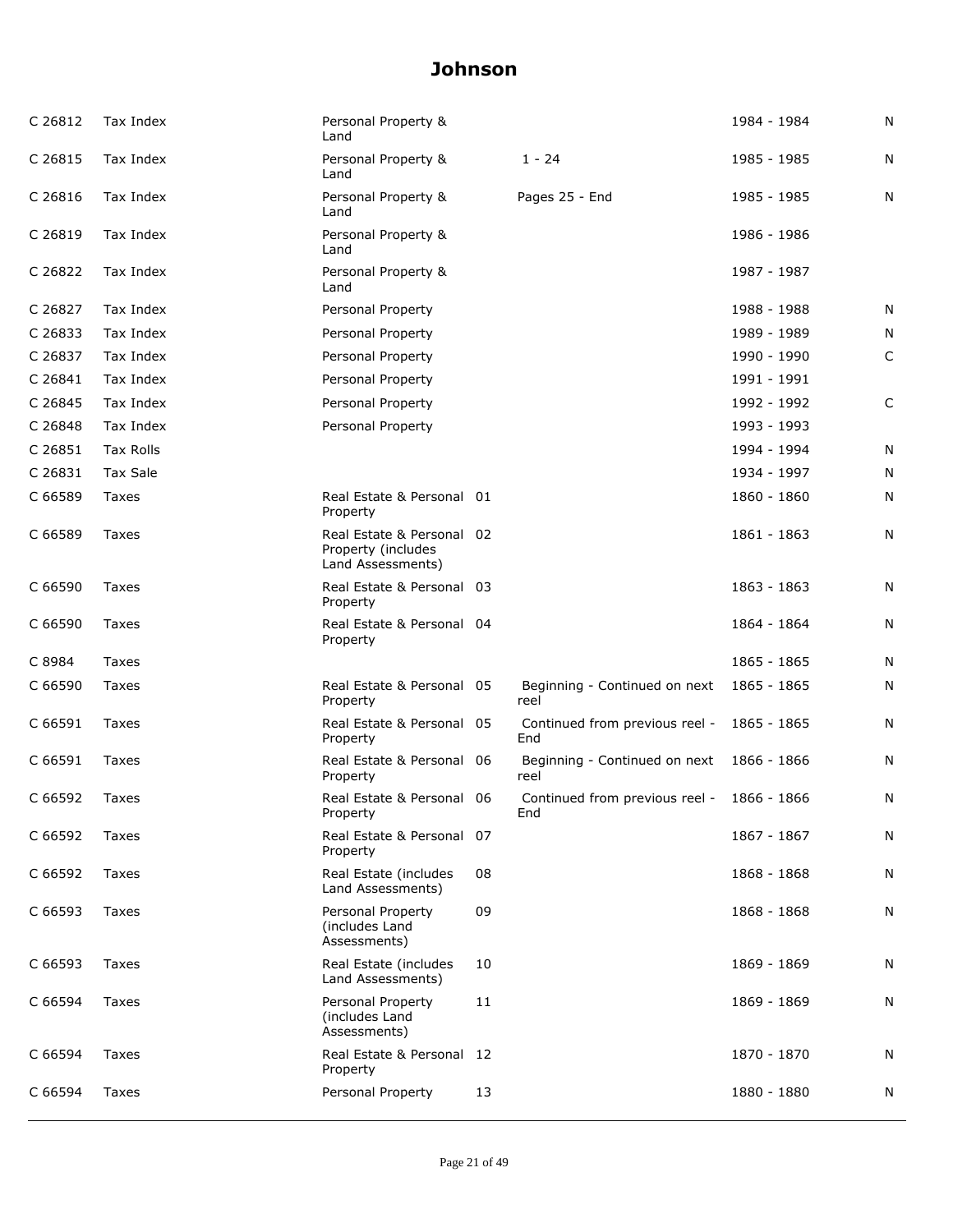| C 66595 | Taxes | Personal Property<br>(includes Land<br>Assessments) | 14 |                | 1882 - 1882 | N |
|---------|-------|-----------------------------------------------------|----|----------------|-------------|---|
| C 66595 | Taxes | Personal Property                                   | 15 |                | 1890 - 1890 | N |
| C 66596 | Taxes | Real Estate                                         | 16 |                | 1890 - 1890 | N |
| C 26770 | Taxes | Personal Property                                   |    |                | 1910 - 1910 | N |
| C 26777 | Taxes | Personal Property                                   |    |                | 1935 - 1935 | N |
| C 26777 | Taxes | Personal Property                                   |    |                | 1936 - 1936 | N |
| C 26777 | Taxes | Personal Property                                   |    | $1 - 230$      | 1937 - 1937 | N |
| C 26778 | Taxes | Personal Property                                   |    | 230 - End      | 1937 - 1937 | N |
| C 26778 | Taxes | Personal Property                                   |    |                | 1938 - 1938 | N |
| C 26778 | Taxes | Personal Property                                   |    |                | 1939 - 1939 | N |
| C 26778 | Taxes | Personal Property                                   |    |                | 1940 - 1940 | N |
| C 26779 | Taxes | Personal Property                                   |    |                | 1941 - 1941 | N |
| C 26780 | Taxes | Personal Property                                   |    |                | 1942 - 1942 | N |
| C 26779 | Taxes | Personal Property                                   |    |                | 1942 - 1942 | N |
| C 26781 | Taxes | Personal Property                                   |    |                | 1944 - 1944 | N |
| C 26781 | Taxes | Personal Property                                   |    |                | 1945 - 1945 | N |
| C 26781 | Taxes | Personal Property                                   |    |                | 1946 - 1946 | N |
| C 26782 | Taxes | Personal Property                                   |    |                | 1947 - 1947 | N |
| C 26783 | Taxes | Personal Property                                   |    |                | 1951 - 1951 | N |
| C 26783 | Taxes | Personal Property                                   |    |                | 1952 - 1952 | N |
| C 26784 | Taxes | Personal Property                                   |    |                | 1953 - 1953 | N |
| C 26784 | Taxes | Personal Property                                   |    |                | 1954 - 1954 | N |
| C 26784 | Taxes | Personal Property                                   |    |                | 1954 - 1954 | N |
| C 26785 | Taxes | Personal Property                                   |    |                | 1955 - 1955 | N |
| C 26785 | Taxes | Personal Property                                   |    |                | 1956 - 1956 | N |
| C 26785 | Taxes | Personal Property                                   |    | $1 - 113$      | 1957 - 1957 | N |
| C 26786 | Taxes | Personal Property                                   |    | 113 - End      | 1957 - 1957 | N |
| C 26786 | Taxes | Personal Property                                   |    |                | 1958 - 1958 | N |
| C 26786 | Taxes | Personal Property                                   |    |                | 1958 - 1958 | N |
| C 26786 | Taxes | Personal Property                                   |    | $1 - 79$       | 1959 - 1959 | N |
| C 26787 | Taxes | Personal Property                                   |    | Pages 80 - End | 1959 - 1959 | N |
| C 26787 | Taxes | Personal Property                                   |    |                | 1960 - 1960 | N |
| C 26788 | Taxes | Personal Property                                   |    |                | 1961 - 1961 | N |
| C 26788 | Taxes | Personal Property                                   |    |                | 1962 - 1962 | N |
| C 26789 | Taxes | Personal Property                                   |    |                | 1963 - 1963 | N |
| C 26789 | Taxes | Personal Property                                   |    |                | 1964 - 1964 | N |
| C 26790 | Taxes | Personal Property                                   |    |                | 1965 - 1965 | N |
| C 26795 | Taxes | Personal Property                                   |    | 331 - End      | 1973 - 1973 | N |
| C 26794 | Taxes | Personal Property                                   |    | $1 - 330$      | 1973 - 1973 | N |
| C 26796 | Taxes | Personal Property                                   |    | 381 - End      | 1974 - 1974 | N |
| C 26795 | Taxes | Personal Property                                   |    | $1 - 380$      | 1974 - 1974 | N |
|         |       |                                                     |    |                |             |   |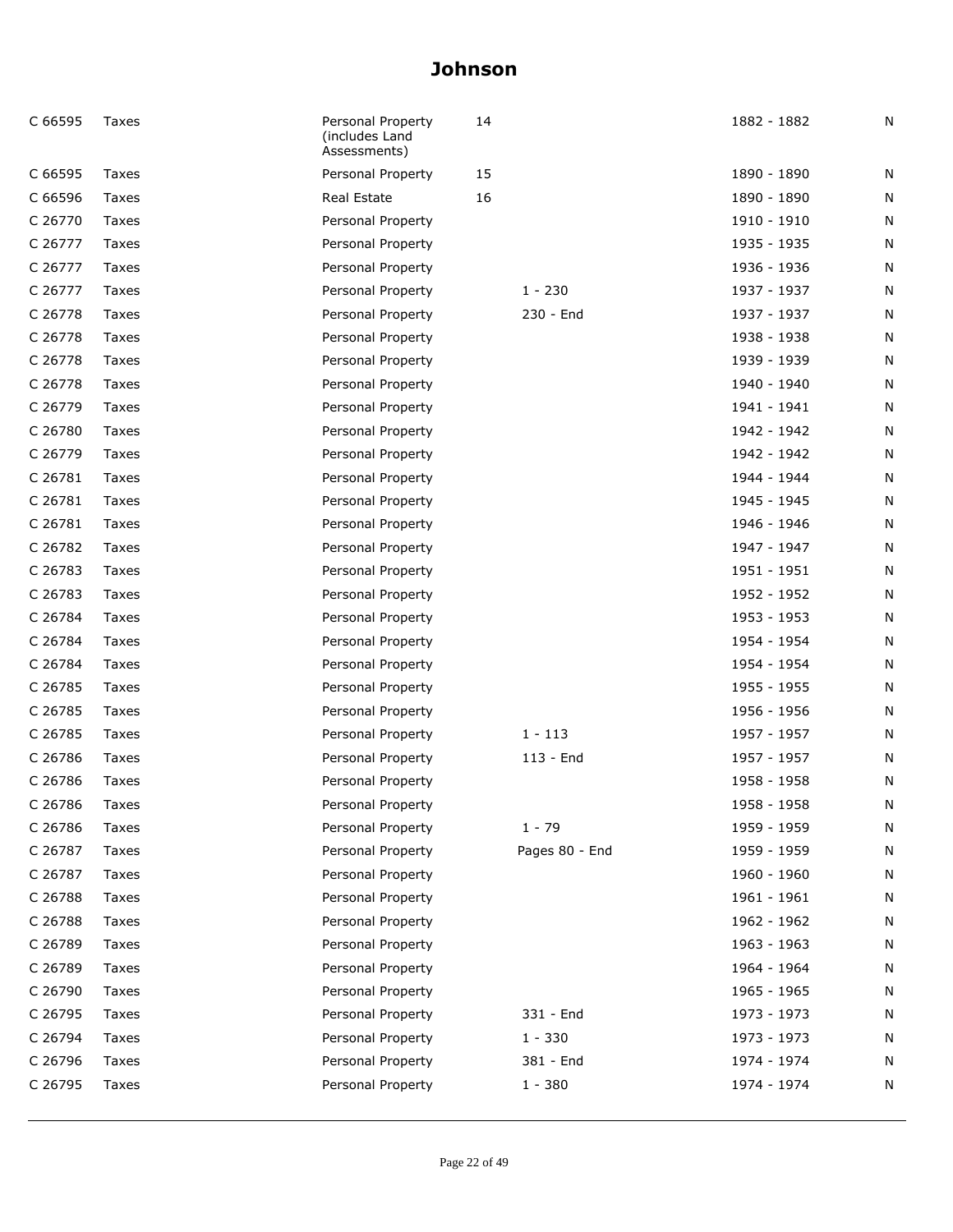| C 26796 | Taxes | Personal Property                |                | 1975 - 1975 | N |
|---------|-------|----------------------------------|----------------|-------------|---|
| C 26797 | Taxes | Personal Property                |                | 1976 - 1976 | Ν |
| C 26800 | Taxes | Personal Property                |                | 1977 - 1977 | N |
| C 26801 | Taxes | Personal Property                |                | 1978 - 1978 | N |
| C 26803 | Taxes | Personal Property<br>(additions) |                | 1979 - 1979 | N |
| C 26802 | Taxes | Personal Property                |                | 1979 - 1979 | N |
| C 26803 | Taxes | Personal Property                |                | 1979 - 1979 | N |
| C 26804 | Taxes | Personal Property                |                | 1980 - 1980 | N |
| C 26805 | Taxes | Personal Property                |                | 1980 - 1980 | Ν |
| C 26806 | Taxes | Personal Property                |                | 1981 - 1981 | N |
| C 26807 | Taxes | Personal Property                |                | 1982 - 1982 | N |
| C 26808 | Taxes | Personal Property                |                | 1982 - 1982 | N |
| C 26812 | Taxes | Personal Property<br>(additions) |                | 1982 - 1983 | Ν |
| C 26812 | Taxes | Personal Property                |                | 1983 - 1983 | N |
| C 26811 | Taxes | Personal Property                |                | 1983 - 1983 | N |
| C 26815 | Taxes | Personal Property                | $4 - End$      | 1984 - 1984 | N |
| C 26814 | Taxes | Personal Property                |                | 1984 - 1984 | N |
| C 26815 | Taxes | Personal Property<br>(additions) |                | 1984 - 1984 | Ν |
| C 26814 | Taxes | Personal Property                | $1 - 4$        | 1984 - 1984 | Ν |
| C 26850 | Taxes | Personal Property<br>(additions) |                | 1984 - 1990 | N |
| C 26818 | Taxes | Personal Property                | Pages 90 - End | 1985 - 1985 | N |
| C 26817 | Taxes | Personal Property                |                | 1985 - 1985 | N |
| C 26817 | Taxes | Personal Property                | $1 - 90$       | 1985 - 1985 | N |
| C 26818 | Taxes | Personal Property<br>(additions) |                | 1985 - 1985 | Ν |
| C 26818 | Taxes | Personal Property                |                | 1985 - 1985 | N |
| C 26822 | Taxes | Personal Property<br>(additions) | 188 - End      | 1986 - 1986 | N |
| C 26821 | Taxes | Personal Property                | 207 - End      | 1986 - 1986 | N |
| C 26820 | Taxes | Personal Property                | $1 - 206$      | 1986 - 1986 | N |
| C 26820 | Taxes | Personal Property                |                | 1986 - 1986 | N |
| C 26821 | Taxes | Personal Property<br>(additions) | $1 - 187$      | 1986 - 1986 | N |
| C 26821 | Taxes | Personal Property                |                | 1986 - 1986 | N |
| C 26824 | Taxes | Personal Property                | $1 - 268$      | 1987 - 1987 | N |
| C 26825 | Taxes | Personal Property                | 268 - End      | 1987 - 1987 | N |
| C 26825 | Taxes | Personal Property                |                | 1987 - 1987 | N |
| C 26824 | Taxes | Personal Property                |                | 1987 - 1987 | Ν |
| C 26825 | Taxes | Personal Property<br>(additions) |                | 1987 - 1987 | N |
| C 26828 | Taxes | Personal Property<br>(additions) |                | 1988 - 1988 | N |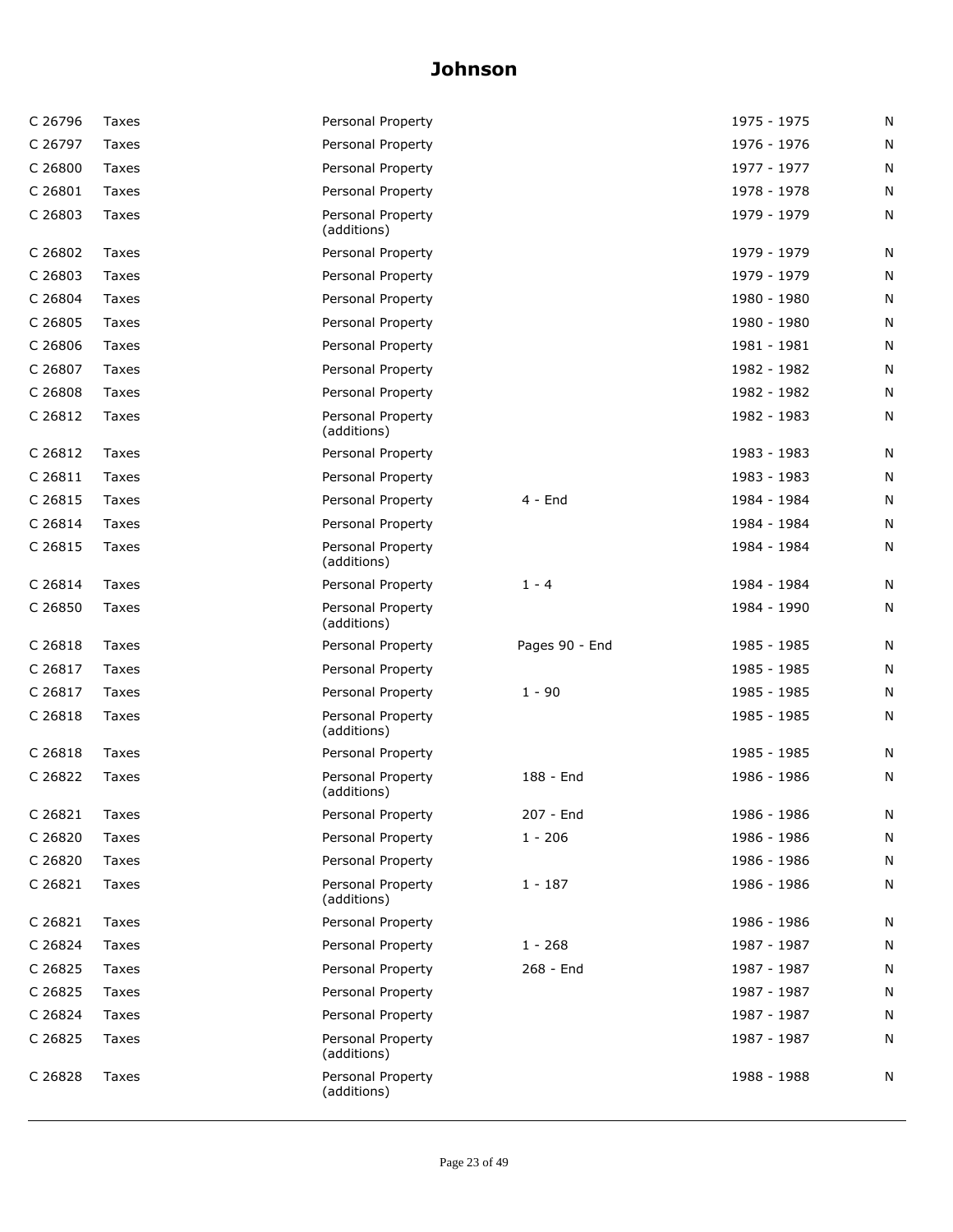| C 26828 | Taxes | Personal Property                | Pages 31 - End | 1988 - 1988 | N            |
|---------|-------|----------------------------------|----------------|-------------|--------------|
| C 26827 | Taxes | Personal Property                |                | 1988 - 1988 | N            |
| C 26828 | Taxes | Personal Property                |                | 1988 - 1988 | N            |
| C 26833 | Taxes | Personal Property                |                | 1989 - 1989 | $\mathsf C$  |
| C 26834 | Taxes | Personal Property                |                | 1989 - 1989 | $\mathsf{C}$ |
| C 26834 | Taxes | Personal Property                | $1 - 406$      | 1989 - 1989 | $\mathsf C$  |
| C 26835 | Taxes | Personal Property                | 407 - End      | 1989 - 1989 | $\mathsf C$  |
| C 26835 | Taxes | Personal Property<br>(additions) |                | 1989 - 1989 | $\mathsf C$  |
| C 26838 | Taxes | Personal Property                |                | 1990 - 1990 | C            |
| C 26837 | Taxes | Personal Property                | $1 - 205$      | 1990 - 1990 | $\mathsf{C}$ |
| C 26838 | Taxes | Personal Property                | 206 - End      | 1990 - 1990 | $\mathsf C$  |
| C 26838 | Taxes | Personal Property                | $1 - 1473$     | 1990 - 1990 | $\mathsf C$  |
| C 26839 | Taxes | Personal Property                | 1474 - End     | 1990 - 1990 | $\mathsf C$  |
| C 26839 | Taxes | Personal Property<br>(additions) |                | 1990 - 1990 | $\mathsf{C}$ |
| C 26837 | Taxes | Personal Property                |                | 1990 - 1990 | C            |
| C 26841 | Taxes | Personal Property                |                | 1991 - 1991 | C            |
| C 26843 | Taxes | Personal Property<br>(additions) | Pages 38 - End | 1991 - 1991 | $\mathsf{C}$ |
| C 26842 | Taxes | Personal Property<br>(additions) | $1 - 38$       | 1991 - 1991 | C            |
| C 26842 | Taxes | Personal Property                |                | 1991 - 1991 | C            |
| C 26841 | Taxes | Personal Property                | $1 - 164$      | 1991 - 1991 | C            |
| C 26843 | Taxes | Personal Property                |                | 1991 - 1991 | $\mathsf C$  |
| C 26842 | Taxes | Personal Property                | 165 - End      | 1991 - 1991 | $\mathsf C$  |
| C 26845 | Taxes | Personal Property                | $1 - 24$       | 1992 - 1992 | $\mathsf C$  |
| C 26846 | Taxes | Personal Property                |                | 1992 - 1992 | C            |
| C 26846 | Taxes | Personal Property                | Pages 24 - End | 1992 - 1992 | C            |
| C 26845 | Taxes | Personal Property                |                | 1992 - 1992 | C            |
| C 26846 | Taxes | Personal Property<br>(additions) |                | 1992 - 1992 | C            |
| C 26846 | Taxes | Personal Property<br>(additions) | $1 - 767$      | 1992 - 1992 | C            |
| C 26847 | Taxes | Personal Property<br>(additions) | 768 - End      | 1992 - 1992 | C            |
| C 26848 | Taxes | Personal Property<br>(additions) | $1 - 9$        | 1993 - 1993 | C            |
| C 26848 | Taxes | Personal Property<br>(additions) |                | 1993 - 1993 | C            |
| C 26848 | Taxes | Personal Property                |                | 1993 - 1993 | C            |
| C 26849 | Taxes | Personal Property<br>(additions) | Pages 10 - End | 1993 - 1993 | $\mathsf C$  |
| C 26850 | Taxes | Personal Property<br>(additions) |                | 1994 - 1994 | N            |
| C 26850 | Taxes | Personal Property<br>(additions) |                | 1994 - 1994 | N            |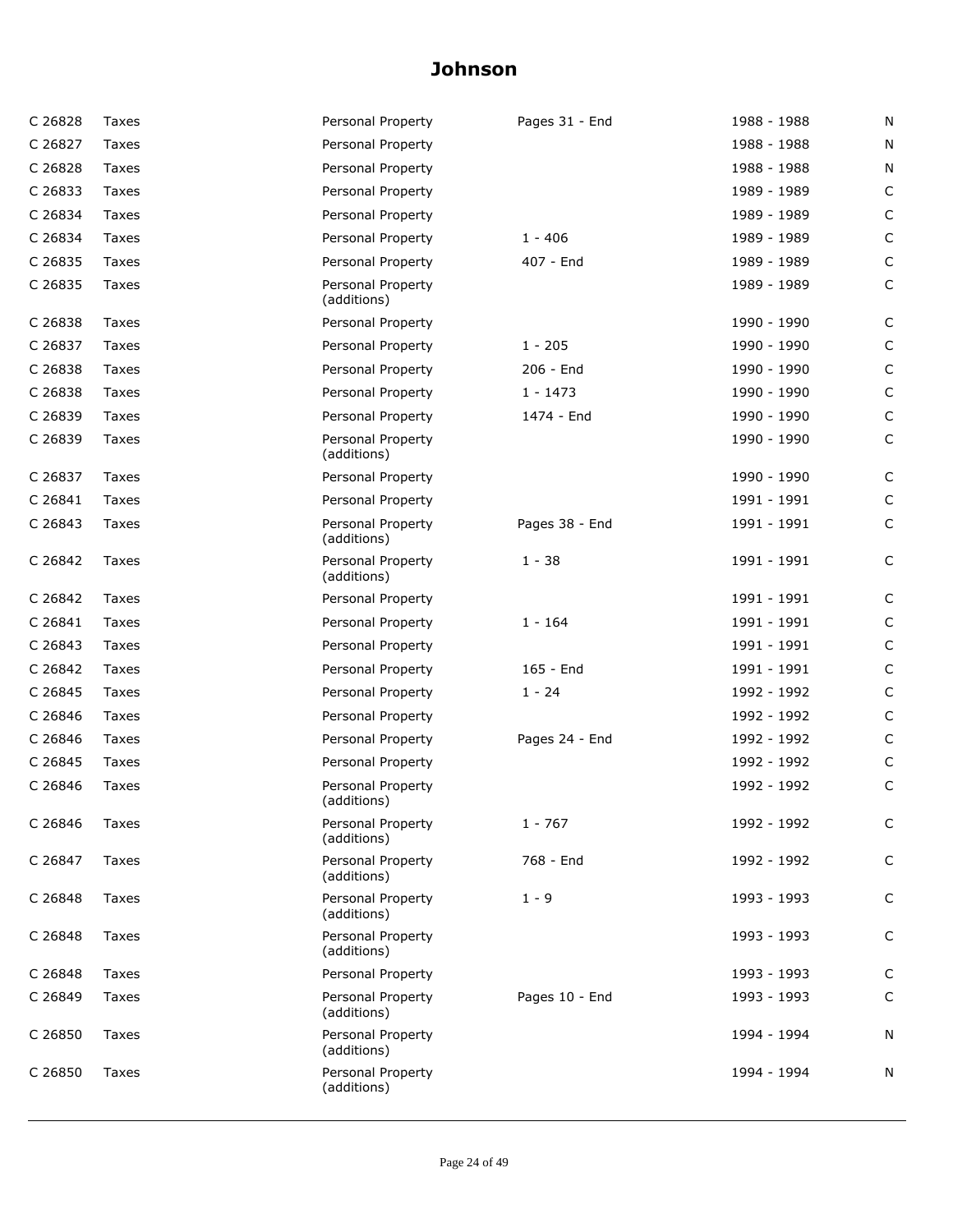| C 26850 | Taxes | Personal Property<br>(supplement) | 1994 - 1994 | N |
|---------|-------|-----------------------------------|-------------|---|
| C 26851 | Taxes | Personal Property                 | 1994 - 1994 | N |
| C 26853 | Taxes | Personal Property                 | 1995 - 1995 | N |
| C 26854 | Taxes | Personal Property                 | 1995 - 1995 | N |
| C 26854 | Taxes | Personal Property<br>(additions)  | 1995 - 1995 | N |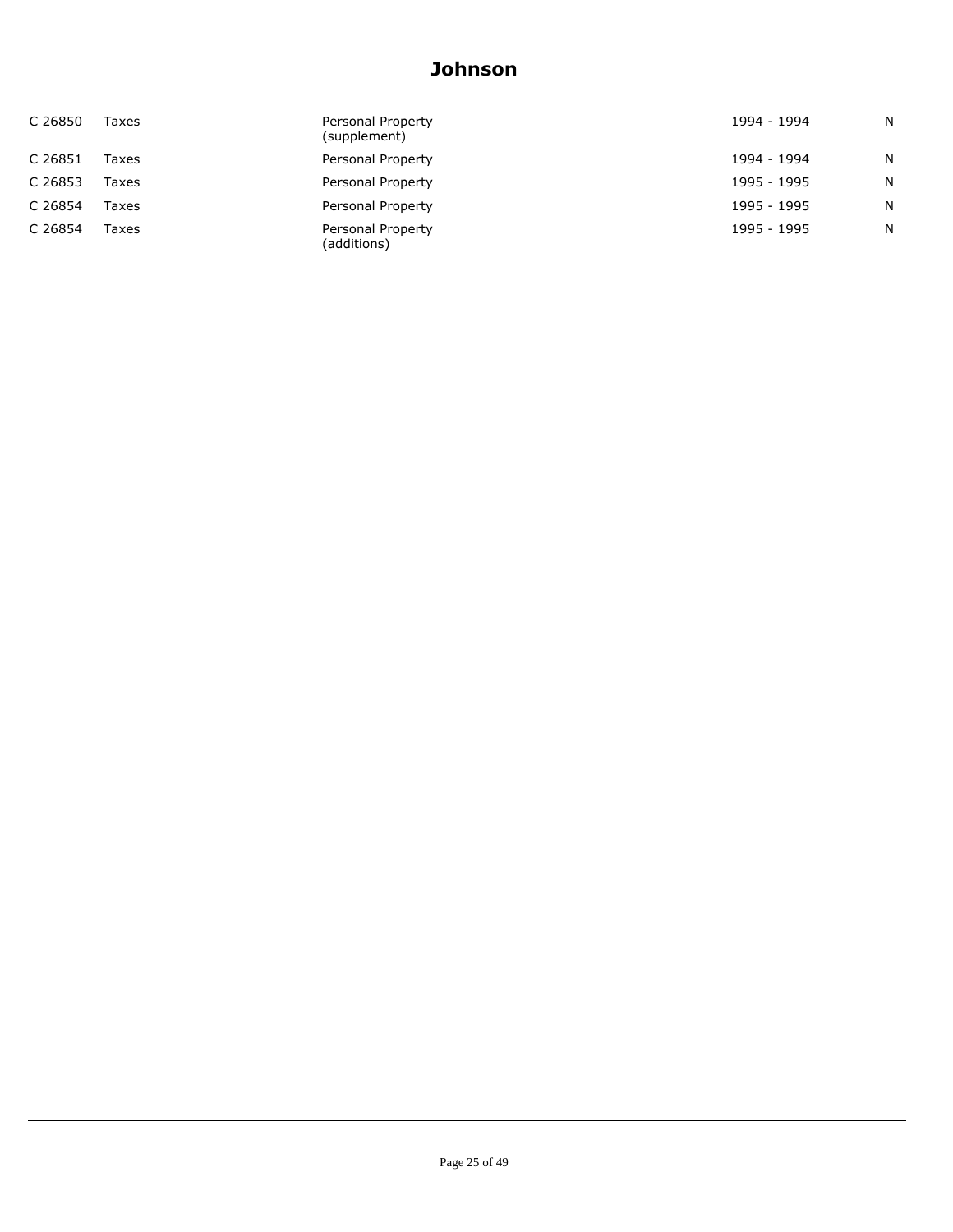#### **Coroner**

| Reel<br><b>Number</b> | Title                      | <b>Subtitle</b>                       | Vol | <b>Scope and Content</b> | Date        | <b>Indexed</b> |
|-----------------------|----------------------------|---------------------------------------|-----|--------------------------|-------------|----------------|
| C 23786               | Fee Book                   |                                       |     | Pages 72 - End           | 1940 - 1955 | N              |
| C 23785               | Fee Book                   |                                       |     | $1 - 71$                 | 1940 - 1955 | N              |
| C 23788               | Verdict of Jury, Return Of | Proceedings, subpoena, 1<br>&inguests |     |                          | 1934 - 1941 | N              |
| C 23788               | Verdict of Jury, Return Of | Proceedings, subpoena, 2<br>&inguests |     |                          | 1940 - 1944 | N              |
| C 23788               | Verdict of Jury, Return Of | Proceedings, subpoena, 3<br>&inguests |     |                          | 1945 - 1949 | N              |
| C 23788               | Verdict of Jury, Return Of | Proceedings, subpoena, 4<br>&inguests |     |                          | 1950 - 1961 | N              |
| C 23788               | Verdict of Jury, Return Of | Proceedings, subpoena, 5<br>&inguests |     |                          | 1952 - 1961 | N              |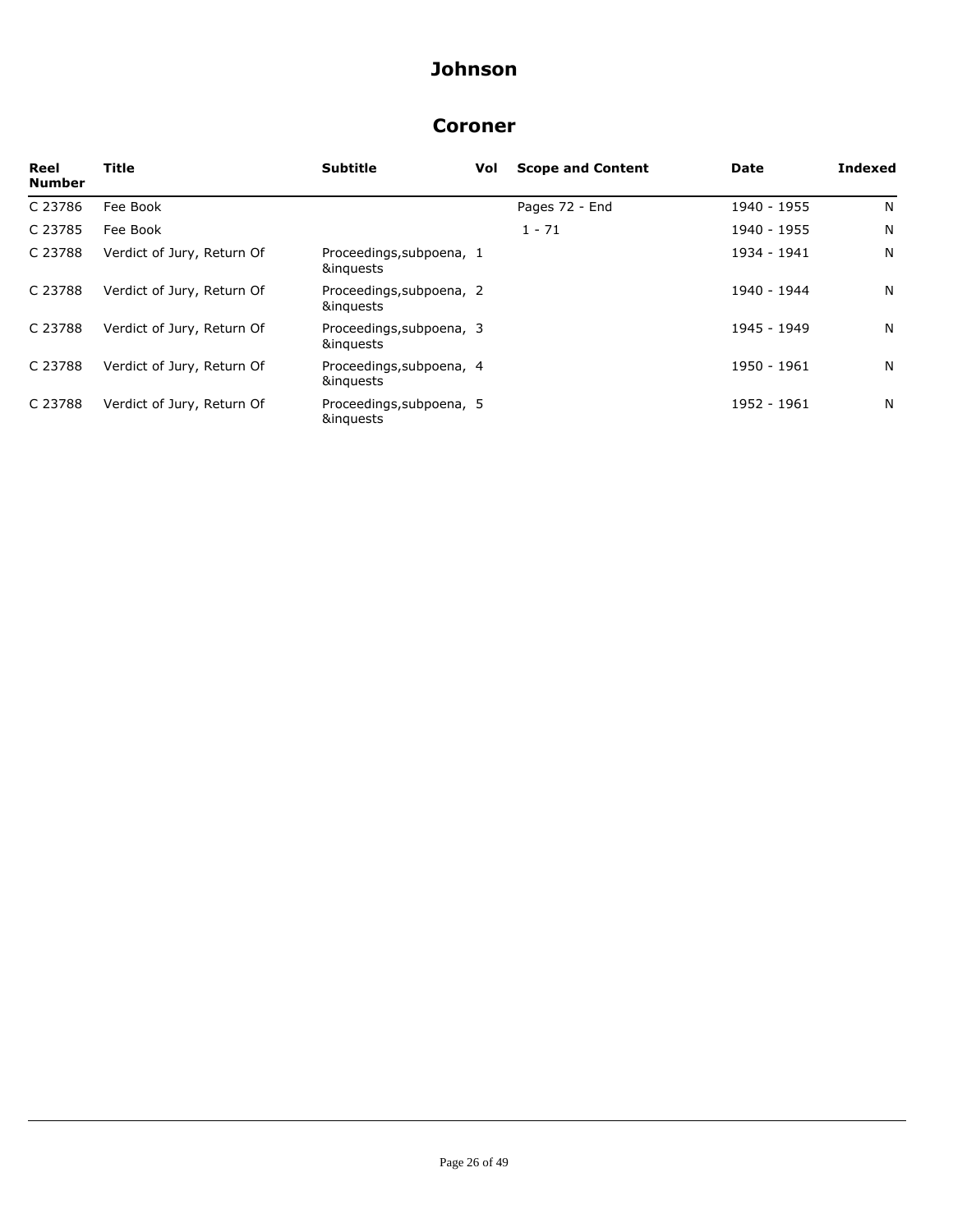## **County Clerk**

| Reel<br><b>Number</b> | <b>Title</b>                                        | <b>Subtitle</b>                             | Vol | <b>Scope and Content</b> | Date        | <b>Indexed</b> |
|-----------------------|-----------------------------------------------------|---------------------------------------------|-----|--------------------------|-------------|----------------|
| C 23783               | Abstract of Juror Certificates                      |                                             | 2   |                          | 1888 - 1892 | N              |
| C 23785               | Abstract of School Estimates                        |                                             | 1   |                          | 1874 - 1878 | N              |
| C 23783               | Allowance Records                                   |                                             | 3   |                          | 1937 - 1939 | N              |
| C 23783               | Allowance Records                                   |                                             | 5   |                          | 1939 - 1949 | N              |
| C 23782               | <b>Allowance Records</b>                            |                                             | 5   |                          | 1939 - 1949 | N              |
| C 23782               | Allowance Records                                   |                                             | 6   |                          | 1949 - 1955 | N              |
| C 23781               | Analysis of Fox & Coyote<br><b>Stomach Contents</b> | from Missouri<br>Conservation<br>Commission |     |                          | 1950 - 1950 | N              |
| C 23785               | Apportionment & Enumerations                        |                                             | 3   |                          | 1887 - 1894 | N              |
| C 23782               | Atlas                                               |                                             |     |                          | 1898 - 1898 | N              |
| C 23786               | Atlas                                               |                                             |     |                          | 1914 - 1914 | N              |
| C 20279               | Birth Index Cards                                   |                                             |     |                          | 1883 - 1893 |                |
| C 23786               | Board of Equalization                               |                                             |     |                          | 1881 - 1927 | N              |
| C 23785               | Board of Equalization Minutes                       |                                             |     | Pages 284 - End          | 1928 - 1995 | N              |
| C 23784               | Board of Equalization Minutes                       |                                             |     | Pages 1 - 283            | 1928 - 1995 | N              |
| C 23789               | Bond of Oaths                                       | Retakes                                     | H   |                          | 1922 - 1942 | N              |
| C 23783               | Bond Register                                       |                                             |     |                          | 1869 - 1889 | N              |
| C 23778               | Bonds                                               |                                             | Α   |                          | 1835 - 1882 | N              |
| C 23778               | Bonds                                               |                                             | 1   |                          | 1885 - 1886 | Y              |
| C 23778               | Bonds                                               |                                             | 2   |                          | 1885 - 1967 | Υ              |
| C 23784               | Bonds                                               |                                             |     |                          | 1969 - 1992 | N              |
| C 23778               | Bonds, Oaths & Commissions                          |                                             |     |                          | 1840 - 1862 | Y              |
| C 23778               | Bonds, Oaths & Commissions                          |                                             | G   |                          | 1896 - 1921 | Y              |
| C 23784               | <b>Bridge Records</b>                               |                                             |     |                          | 1902 - 1930 | N              |
| C 23778               | Commissions                                         |                                             |     |                          | 1870 - 1881 | Υ              |
| C 23778               | Commissions                                         |                                             | C   |                          | 1871 - 1874 | Y              |
| C 23778               | Commissions                                         |                                             |     |                          | 1881 - 1903 | Y              |
| C 23778               | Commissions                                         |                                             |     |                          | 1887 - 1896 | Y              |
| C 23779               | Conveyance of Right of Way                          |                                             | 1   |                          | 1901 - 1917 | Y              |
| C 23779               | Conveyance of Right of Way                          |                                             | 2   |                          | 1917 - 1932 | Υ              |
| C 23775               | County Court Minutes                                |                                             |     |                          | 1925 - 1928 | N              |
| C 23775               | County Court Minutes                                |                                             |     |                          | 1928 - 1931 | N              |
| C 23775               | County Court Minutes                                |                                             |     |                          | 1931 - 1934 | N              |
| C 23775               | County Court Minutes                                |                                             |     |                          | 1934 - 1938 | N              |
| C 23775               | County Court Minutes                                |                                             |     |                          | 1938 - 1942 | N              |
| C 23789               | County Court Minutes                                | Retakes                                     |     |                          | 1938 - 1942 | N              |
| C 23775               | County Court Minutes                                |                                             |     |                          | 1943 - 1948 | N              |
| C 23789               | County Court Minutes                                | Retakes                                     |     |                          | 1943 - 1948 | N              |
| C 23789               | County Court Minutes                                | Retakes                                     |     |                          | 1955 - 1959 | N              |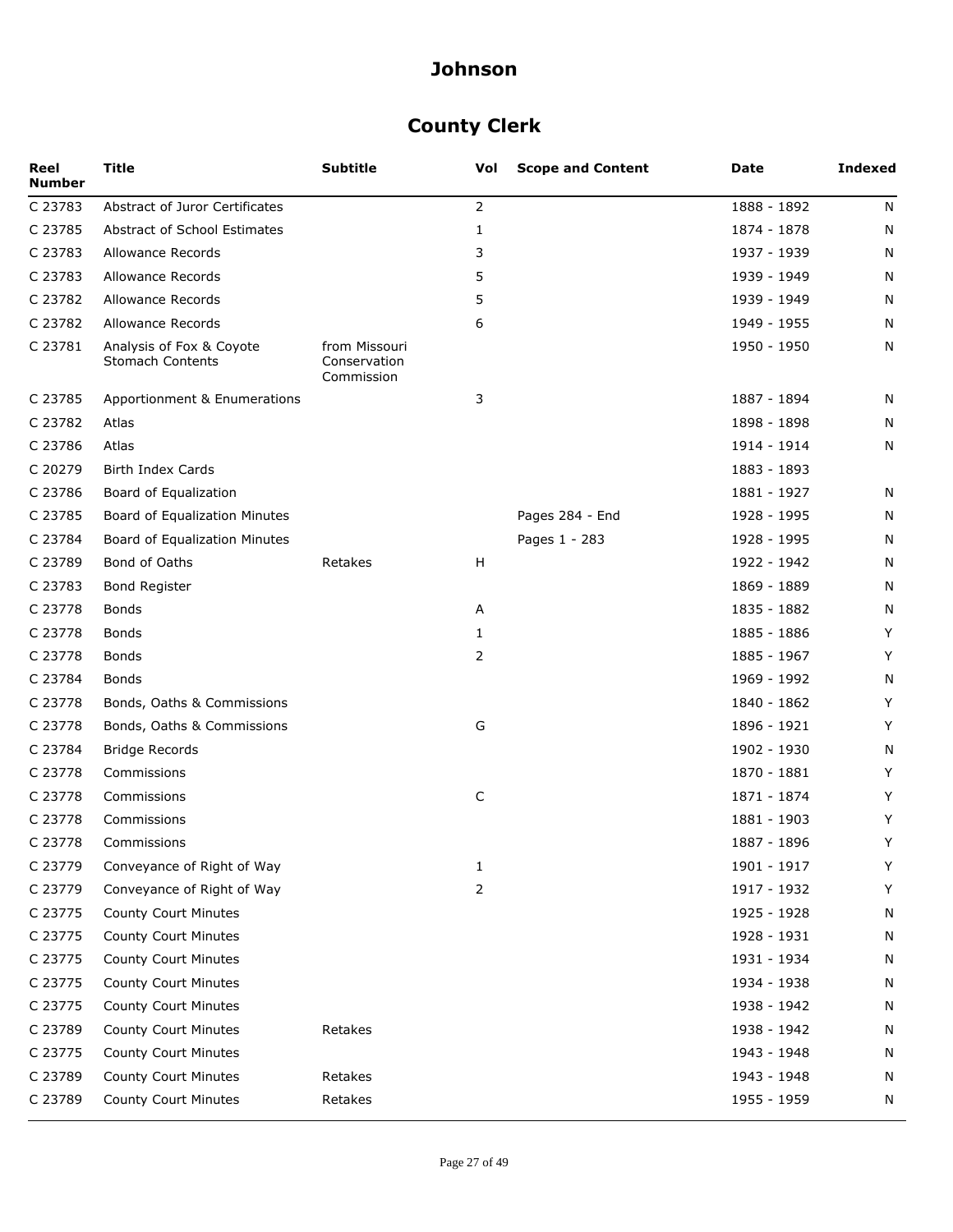| C 23776 | County Court Minutes      |         | Pages 14 - End | 1955 - 1959       | N |
|---------|---------------------------|---------|----------------|-------------------|---|
| C 23775 | County Court Minutes      |         | $1 - 13$       | 1955 - 1959       | N |
| C 23776 | County Court Minutes      |         |                | 1959 - 1964       | N |
| C 23776 | County Court Minutes      |         |                | 1964 - 1968       | N |
| C 23776 | County Court Minutes      |         |                | 1968 - 1973       | N |
| C 23776 | County Court Minutes      |         |                | 1973 - 1973       | N |
| C 23802 | County Court Papers       |         |                | 1906 - 1939       | N |
| C 23803 | County Court Papers       |         |                | 1906 - 1945       | N |
| C 23804 | County Court Papers       |         |                | 1941 - 1945       | N |
| C 23805 | County Court Papers       |         |                | 1941 - 1954       | N |
| C 23806 | County Court Papers       |         |                | 1950 - 1954       | N |
| C 23807 | County Court Papers       |         |                | 1950 - 1963       | N |
| C 23809 | County Court Papers       |         |                | 1957 - 1959       | N |
| C 23808 | County Court Papers       |         |                | 1959 - 1963       | N |
| C 23810 | County Court Papers       |         |                | 1965 - 1970       | N |
| C 23811 | County Court Papers       |         |                | 1970-06 - 1974-11 | N |
| C 23812 | County Court Papers       |         |                | 1974-11 - 1978-05 | N |
| C 23813 | County Court Papers       |         |                | 1978-05 - 1980-10 | N |
| C 23814 | County Court Papers       |         |                | 1980-10 - 1983-02 | N |
| C 23815 | County Court Papers       |         |                | 1983-02 - 1985-01 | N |
| C 23816 | County Court Papers       |         |                | 1985-02 - 1987-05 | N |
| C 23817 | County Court Papers       |         |                | 1987-05 - 1990-04 | N |
| C 23818 | County Court Papers       |         |                | 1990-01 - 1992-12 | N |
| C 23776 | County Court Record Index |         | 1              | 1836 - 1858       |   |
| C 23777 | County Court Record Index |         |                | 1842 - 1870       |   |
| C 23776 | County Court Record Index |         | 2              | 1859 - 1869       |   |
| C 23777 | County Court Record Index |         | Α              | 1871 - 1878       |   |
| C 23777 | County Court Record Index |         | В              | 1875 - 1878       |   |
| C 23777 | County Court Record Index |         | C              | 1880 - 1882       |   |
| C 23777 | County Court Record Index |         | D              | 1882 - 1884       |   |
| C 23777 | County Court Record Index |         | Ε              | 1886 - 1887       |   |
| C 23777 | County Court Record Index |         | F              | 1888 - 1889       |   |
| C 23777 | County Court Record Index |         | G              | 1890 - 1891       |   |
| C 23789 | County Court Record Index | Retakes |                | 1892 - 1893       |   |
| C 23777 | County Court Record Index |         | H              | 1892 - 1893       |   |
| C 23777 | County Court Record Index |         | Ι              | 1894 - 1894       |   |
| C 23777 | County Court Record Index |         |                | 1895 - 1935       |   |
| C 23777 | County Court Record Index |         |                | 1935 - 1965       |   |
| C 23781 | County Court Record Index |         |                | 1963 - 1988       |   |
| C 23789 | County Court Records      | Retakes |                | 1835 - 1839       | N |
| C 23769 | County Court Records      |         |                | 1835 - 1839       | Y |
| C 23769 | County Court Records      |         | А              | 1836 - 1868       | С |
| C 23769 | County Court Records      |         |                | 1839 - 1842       | C |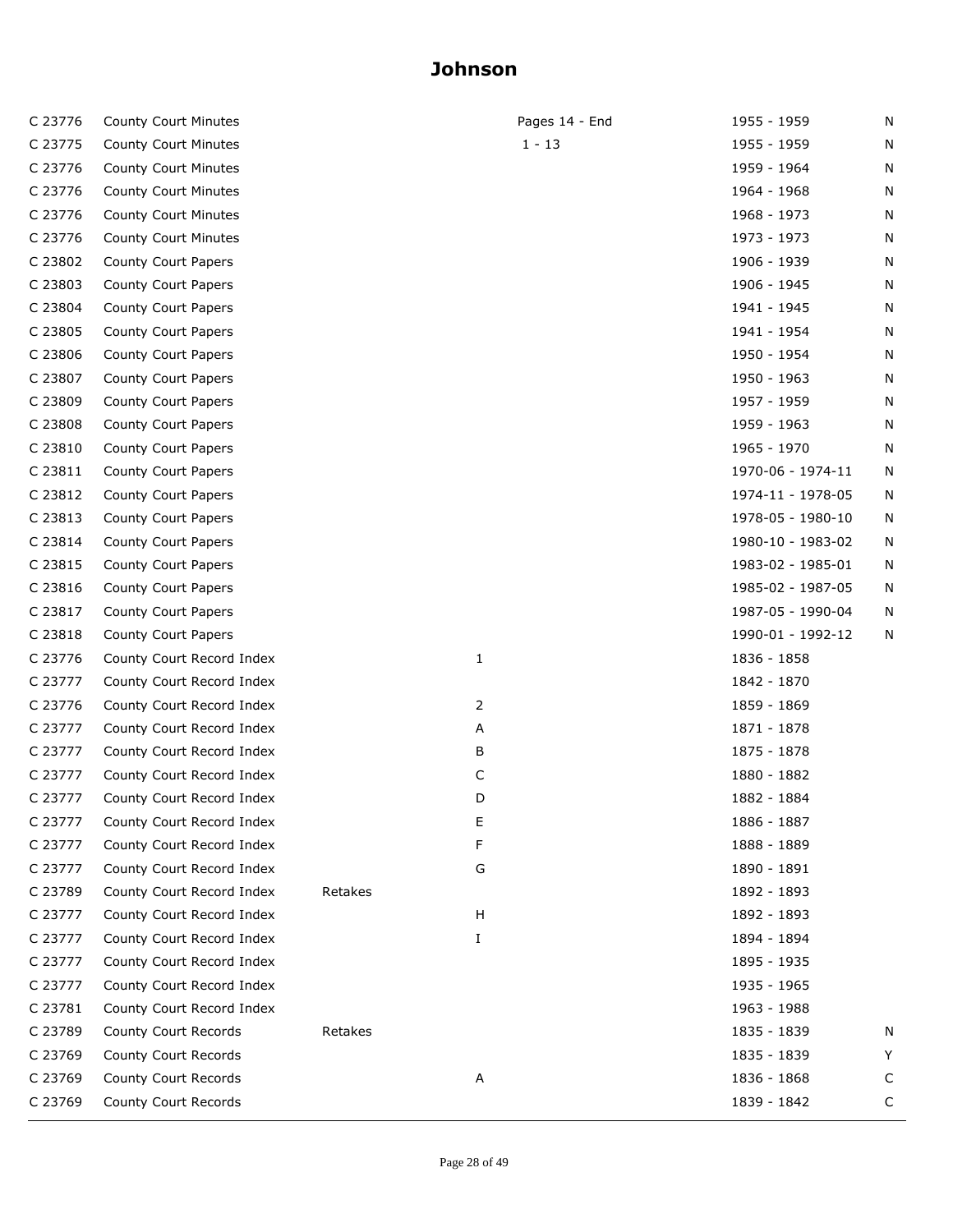| C 23769 | County Court Records |                |                 | 1842 - 1843 | C |
|---------|----------------------|----------------|-----------------|-------------|---|
| C 23769 | County Court Records |                |                 | 1843 - 1845 | C |
| C 23769 | County Court Records |                |                 | 1845 - 1846 | C |
| C 23769 | County Court Records |                |                 | 1847 - 1848 | C |
| C 23769 | County Court Records |                |                 | 1848 - 1850 | C |
| C 23769 | County Court Records | В              |                 | 1848 - 1868 | C |
| C 23769 | County Court Records |                |                 | 1850 - 1853 | C |
| C 23769 | County Court Records |                |                 | 1857 - 1858 | C |
| C 23769 | County Court Records |                |                 | 1858 - 1860 | C |
| C 23770 | County Court Records | E              |                 | 1861 - 1869 | C |
| C 23770 | County Court Records | F              |                 | 1869 - 1870 | C |
| C 23770 | County Court Records | G              |                 | 1870 - 1871 | С |
| C 23770 | County Court Records | н              |                 | 1871 - 1872 | C |
| C 23770 | County Court Records | Ι.             |                 | 1872 - 1874 | C |
| C 23770 | County Court Records | K              |                 | 1874 - 1877 | C |
| C 23770 | County Court Records | L              | Pages 1 - 97    | 1878 - 1880 | С |
| C 23771 | County Court Records | L              | Pages 98 - End  | 1878 - 1880 | С |
| C 23771 | County Court Records | М              |                 | 1880 - 1882 | С |
| C 23771 | County Court Records | Ν              |                 | 1882 - 1885 | C |
| C 23771 | County Court Records | O              |                 | 1885 - 1888 | С |
| C 23771 | County Court Records | P              |                 | 1888 - 1891 | C |
| C 23771 | County Court Records | Q              |                 | 1891 - 1894 | C |
| C 23771 | County Court Records | R.             | Pages 1 - 321   | 1894 - 1896 | C |
| C 23772 | County Court Records | R              | Pages 322 - End | 1894 - 1898 | С |
| C 23772 | County Court Records | S              |                 | 1898 - 1902 | C |
| C 23772 | County Court Records | Τ              |                 | 1902 - 1909 | С |
| C 23772 | County Court Records | U              |                 | 1909 - 1916 | C |
| C 23772 | County Court Records | V              |                 | 1917 - 1923 | С |
| C 23772 | County Court Records | W              |                 | 1924 - 1929 | C |
| C 23772 | County Court Records | X              |                 | 1929 - 1934 | С |
| C 23773 | County Court Records | Y              |                 | 1934 - 1940 | С |
| C 23773 | County Court Records | Ζ              |                 | 1940 - 1945 | C |
| C 23773 | County Court Records | A1             |                 | 1945 - 1949 | С |
| C 23773 | County Court Records | A <sub>2</sub> |                 | 1949 - 1954 | С |
| C 23773 | County Court Records | A <sub>3</sub> |                 | 1954 - 1958 | C |
| C 23773 | County Court Records | A4             | Pages 1 - 204   | 1958 - 1962 | C |
| C 23774 | County Court Records | A4             | Pages 205 - End | 1958 - 1962 | С |
| C 23774 | County Court Records | A5             |                 | 1962 - 1965 | С |
| C 23774 | County Court Records | A6             |                 | 1966 - 1970 | C |
| C 23774 | County Court Records | A7             |                 | 1970 - 1975 | C |
| C 23774 | County Court Records | A8             | Pages 1 - 429   | 1975 - 1981 | С |
| C 23775 | County Court Records | A <sub>9</sub> |                 | 1981 - 1988 | C |
| C 23774 | County Court Records | A9             | Pages 430 - End | 1981 - 1988 | C |
|         |                      |                |                 |             |   |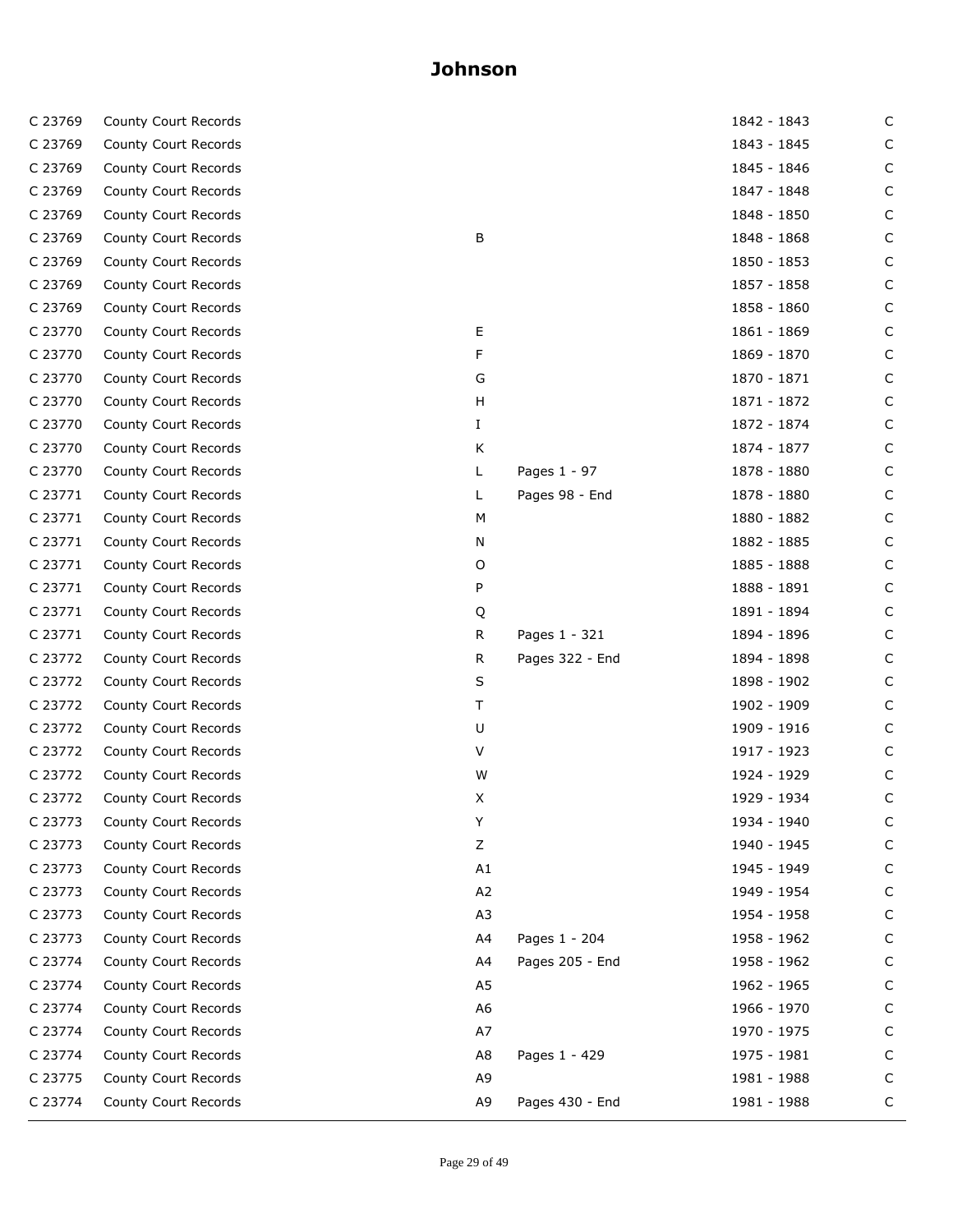| C 23781 | County Court Records          |                            |              |                                 | 1988 - 1995 | N |
|---------|-------------------------------|----------------------------|--------------|---------------------------------|-------------|---|
| C 23783 | County Patient Record         |                            |              |                                 | 1952 - 1972 | N |
| C 23778 | County Road Index             |                            | В            |                                 | 1864 - 1871 |   |
| C 23778 | County Road Index             |                            |              |                                 | 1878 - 1886 |   |
| C 23782 | County Wards                  |                            |              |                                 | 1933 - 1933 | Y |
| C 20279 | Death Index Cards             |                            |              |                                 | 1883 - 1893 |   |
| C 23781 | Dental Exam Certificates      |                            |              |                                 | 1897 - 1899 | Y |
| C 23781 | Dental Register               |                            |              |                                 | 1883 - 1986 | Y |
| C 23781 | Doctors of Chiropractors      |                            |              |                                 | 1883 - 1906 | Y |
| C 23784 | Drainage District # 2 Minutes |                            |              |                                 | 1913 - 1961 | N |
| C 23784 | Drainage District # 2 Minutes |                            |              |                                 | 1918 - 1918 | N |
| C 23784 | Drainage Ditch Assessments    |                            |              |                                 | 1913 - 1961 | N |
| C 23784 | Drainage Records              |                            | $\mathbf{1}$ |                                 | 1909 - 1920 | N |
| C 23784 | Drainage Records              |                            | 2            |                                 | 1920 - 1936 | N |
| C 23784 | <b>Drainage Taxes</b>         |                            | 2            |                                 | 1919 - 1920 | N |
| C 23785 | <b>Election Expenditures</b>  |                            | $\mathbf{1}$ |                                 | 1986 - 1995 | N |
| C 23785 | <b>Election Expenditures</b>  |                            | 2            |                                 | 1989 - 1995 | N |
| C 23781 | <b>Embalmers Certificates</b> |                            |              |                                 | 1949 - 1968 | N |
| C 23783 | Expenditures                  |                            |              |                                 | 1878 - 1884 | N |
| C 23783 | Expenditures                  |                            |              |                                 | 1885 - 1887 | N |
| C 23783 | Expenditures                  |                            |              |                                 | 1892 - 1899 | N |
| C 23783 | Expenditures                  |                            |              |                                 | 1900 - 1900 | N |
| C 23783 | Expenditures                  |                            | $\mathbf{1}$ |                                 | 1900 - 1907 | N |
| C 23783 | Expenditures                  |                            | 2            |                                 | 1908 - 1908 | N |
| C 23783 | Expenditures                  |                            | 3            |                                 | 1917 - 1928 | N |
| C 23785 | Expenditures                  |                            | 4            |                                 | 1928 - 1933 | N |
| C 23781 | Farm Homes                    |                            |              |                                 | 1907 - 1974 | Y |
| C 23784 | <b>Fees Collected</b>         |                            | $\mathbf{1}$ |                                 | 1934 - 1934 | N |
| C 23784 | General Ledger                |                            |              |                                 | 1979 - 1992 | N |
| C 23784 | Grand Jurors Certificates     |                            |              |                                 | 1874 - 1887 | N |
| C 23781 | <b>Health Certificates</b>    |                            |              |                                 | 1884 - 1949 | N |
| C 23784 | Journal                       |                            |              | Pages 85 - End                  | 1872 - 1876 | N |
| C 23783 | Journal                       |                            |              | $1 - 84$                        | 1872 - 1876 | N |
| C 23789 | Journal                       | Retakes                    |              |                                 | 1873 - 1876 | N |
| C 23784 | Justice Docket                |                            |              |                                 | 1943 - 1943 | N |
| C 23781 | Marks & Brands                |                            |              |                                 | 1861 - 1991 | Υ |
| C 23784 | Merchants Assessments         |                            |              |                                 | 1938 - 1969 | Ν |
| C 23781 | Military Service Records      |                            |              |                                 | 1915 - 1919 | Υ |
| C 13000 | Military Service Records      |                            |              |                                 | 1918 - 1950 | Y |
| C 23800 | Miscellaneous Court Records   |                            |              | Deeds -<br>COUNTYSCHOOLBOND#331 | 1888 - 1901 | N |
| C 23801 | Miscellaneous Court Records   | County School Bond<br>#332 |              |                                 | 1888 - 1932 | N |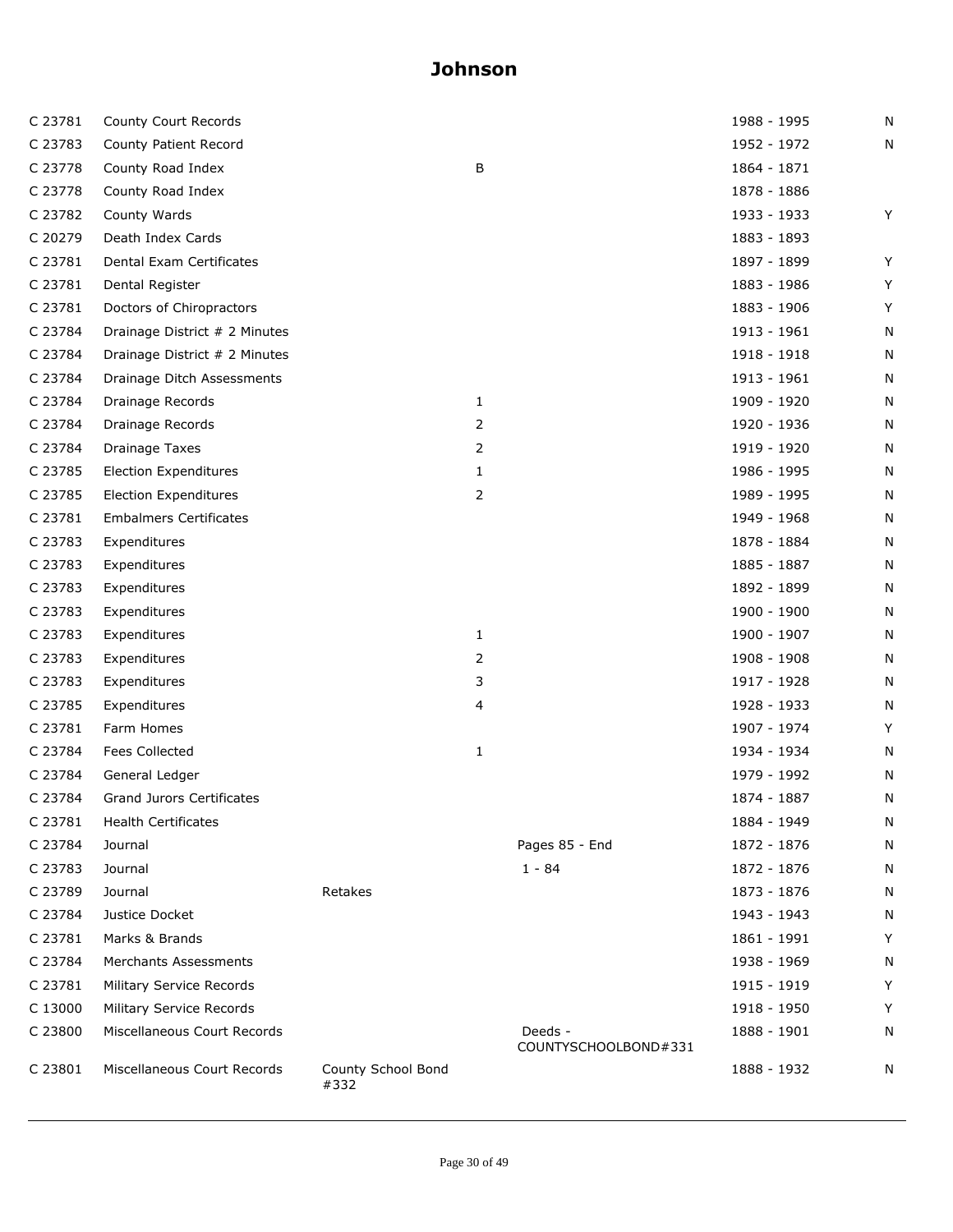| C 23785 | Notary Records                     |         | 4            | 1978 - 1994 | N |
|---------|------------------------------------|---------|--------------|-------------|---|
| C 23781 | Nurses Records                     |         |              | 1921 - 1956 | N |
| C 23786 | Oaths & Commissions                |         | H            | 1922 - 1942 | Y |
| C 23781 | Osteopathy Licenses                |         |              | 1901 - 1977 | N |
| C 23781 | Osteopathy Licenses                |         |              | 1903 - 1977 | N |
| C 23781 | Outdoor Relief Records             |         | 1            | 1914 - 1932 | Y |
| C 23781 | Patient Register                   |         |              | 1938 - 1939 | N |
| C 23782 | Patient Register                   |         |              | 1940 - 1946 | N |
| C 23785 | Payroll Account                    |         |              | 1984 - 1988 | N |
| C 20280 | Permanent Record of Births         |         |              | 1883 - 1893 | C |
| C 3501  | Permanent Record of Births         |         | 1            | 1883 - 1894 | N |
| C 20281 | Permanent Record of Deaths         |         |              | 1883 - 1893 | C |
| C 3501  | Permanent Record of Deaths         |         |              | 1883 - 1893 | N |
| C 23781 | Pharmacists                        |         |              | 1892 - 1913 | Y |
| C 23781 | Physicians Roll                    |         |              | 1874 - 1987 | N |
| C 23786 | Plats                              |         |              | 1837 - 1837 | N |
| C 23786 | Plats                              |         |              | 1855 - 1857 | Y |
| C 23786 | Plats                              |         |              | 1869 - 1872 | N |
| C 23786 | Plats                              |         |              | 1898 - 1910 | N |
| C 23785 | Plats of School District           |         | 5            | 1911 - 1940 | N |
| C 23785 | Plats of School District           |         | 6            | 1941 - 1957 | N |
| C 23785 | Plats of School District           |         | 7            | 1958 - 1967 | N |
| C 23789 | Prisoners Boarding Bills           | Retakes |              | 1900 - 1906 | N |
| C 23784 | Prisoners Boarding Bills           |         | 1            | 1900 - 1906 | N |
| C 23784 | Prisoners Boarding Bills           |         | 2            | 1927 - 1934 | N |
| C 23782 | Railroad Assessments               |         |              | 1884 - 1908 | N |
| C 23782 | Railroad Assessments               |         |              | 1927 - 1931 | N |
| C 23782 | Railroad Assessments               |         |              | 1927 - 1935 | N |
| C 23782 | Railroad Assessments               |         |              | 1932 - 1935 | N |
| C 3501  | Register of Births                 |         | 1            | 1883 - 1894 | N |
| C 20280 | Register of Births And Stillbirths |         |              | 1883 - 1893 | С |
| C 20281 | Register of Deaths                 |         |              | 1883 - 1893 | C |
| C 3501  | Register of Deaths                 |         | $\mathbf{1}$ | 1883 - 1894 | N |
| C 23781 | Register of Wolf Scalps            |         |              | 1871 - 1976 | N |
| C 23785 | Revenue Sharing                    |         |              | 1943 - 1983 | N |
| C 23796 | Road Petitions                     |         |              | 1873 - 1892 | N |
| C 23798 | Road Petitions                     |         |              | 1874 - 1876 | N |
| C 23797 | Road Petitions                     |         |              | 1875 - 1877 | N |
| C 23795 | Road Petitions                     |         |              | 1892 - 1909 | N |
| C 23791 | Road Petitions                     |         |              | 1895 - 1914 | N |
| C 23792 | Road Petitions                     |         |              | 1895 - 1914 | N |
| C 23793 | Road Petitions                     |         |              | 1895 - 1927 | N |
| C 23794 | Road Petitions                     |         |              | 1910 - 1927 | N |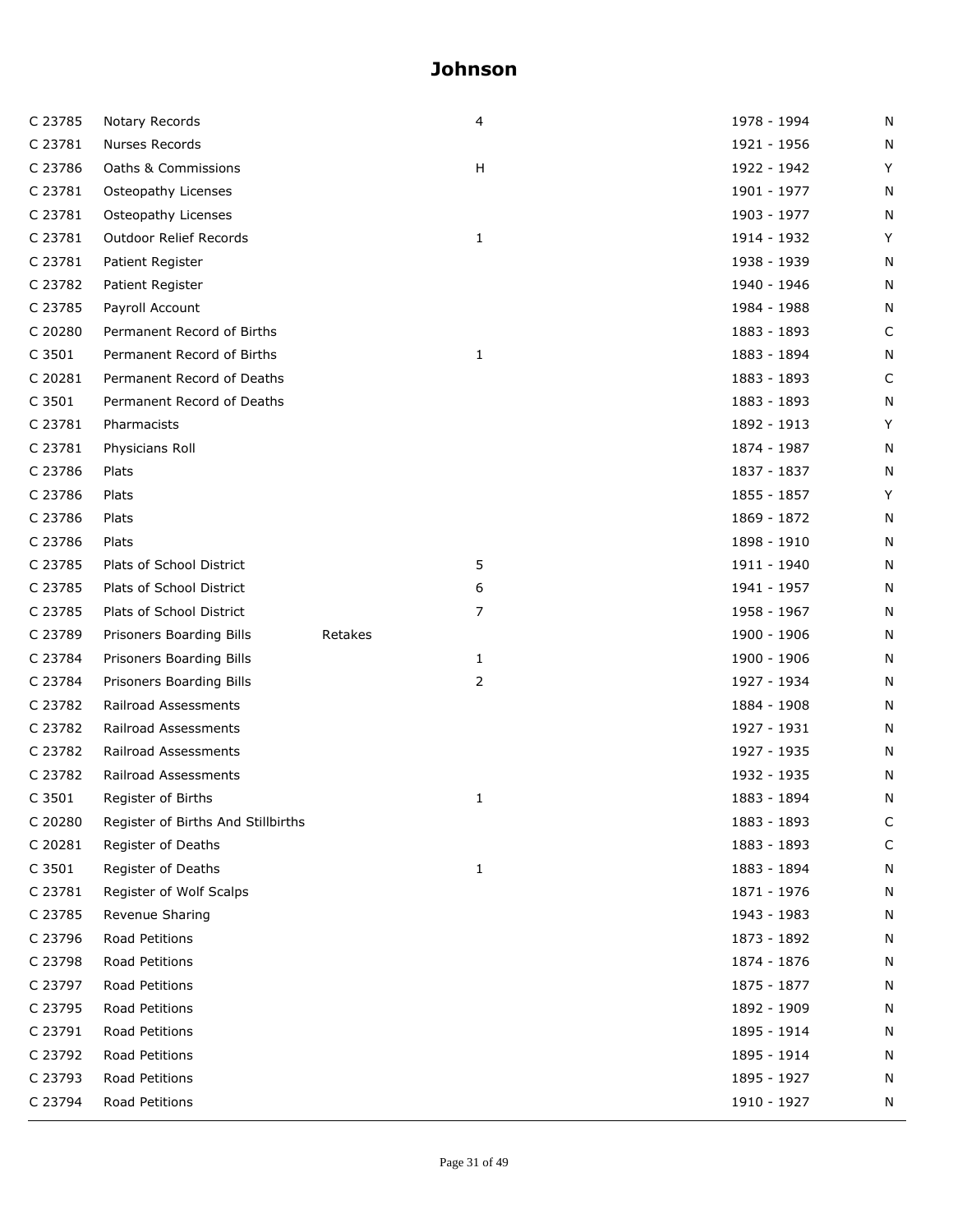| C 23779 | Road Records                     |                                   |    | 1873 - 1876 | Y |
|---------|----------------------------------|-----------------------------------|----|-------------|---|
| C 23779 | Road Records                     |                                   | Α  | 1879 - 1879 | N |
| C 23789 | Road Records                     | Retakes                           | В  | 1890 - 1898 | N |
| C 23779 | Road Records                     |                                   | B  | 1890 - 1898 | N |
| C 23790 | Road Records                     |                                   | В  | 1890 - 1898 | N |
| C 23779 | Road Records                     |                                   | C  | 1899 - 1904 | N |
| C 23799 | Road Records                     | Deeds-right Of Way<br>Conveyances |    | 1901 - 1941 | N |
| C 23782 | Sale of Land                     |                                   | 46 | 1941 - 1963 | N |
| C 23786 | School & Swamplands              |                                   |    | 1835 - 1951 | N |
| C 23781 | <b>State Hosptial Admissions</b> |                                   |    | 1972 - 1979 | Y |
| C 23785 | <b>Swampland Patents</b>         |                                   |    | 1883 - 1951 | N |
| C 23786 | Swampland Records                |                                   |    | 1855 - 1904 | N |
| C 23783 | <b>Treasurers Account</b>        |                                   |    | 1894 - 1897 | Y |
| C 23782 | <b>Treasurers Account</b>        |                                   | H  | 1898 - 1902 | Y |
| C 23787 | Warrant Register                 |                                   | 1  | 1938 - 1938 | N |
| C 23787 | Warrant Register                 |                                   | 2  | 1954 - 1957 | N |
| C 23787 | Warrant Register                 |                                   | 3  | 1965 - 1966 | N |
| C 23786 | Warrants                         |                                   |    | 1834 - 1962 | N |
| C 23780 | Warrants                         |                                   | 21 | 1934 - 1940 | N |
| C 23782 | Warrants                         |                                   |    | 1935 - 1936 | N |
| C 23779 | Warrants                         |                                   | 19 | 1968 - 1970 | N |
| C 23780 | Warrants                         |                                   | 23 | 1980 - 1981 | N |
| C 23781 | Warrants                         |                                   | 24 | 1982 - 1984 | N |
| C 23780 | Warrants                         |                                   | 24 | 1982 - 1984 | N |
| C 23780 | Warrants                         |                                   | 20 | 1985 - 1986 | N |
| C 23779 | Warrants                         |                                   | 20 | 1985 - 1986 | N |
| C 23780 | Warrants                         |                                   | 22 | 1987 - 1988 | Ν |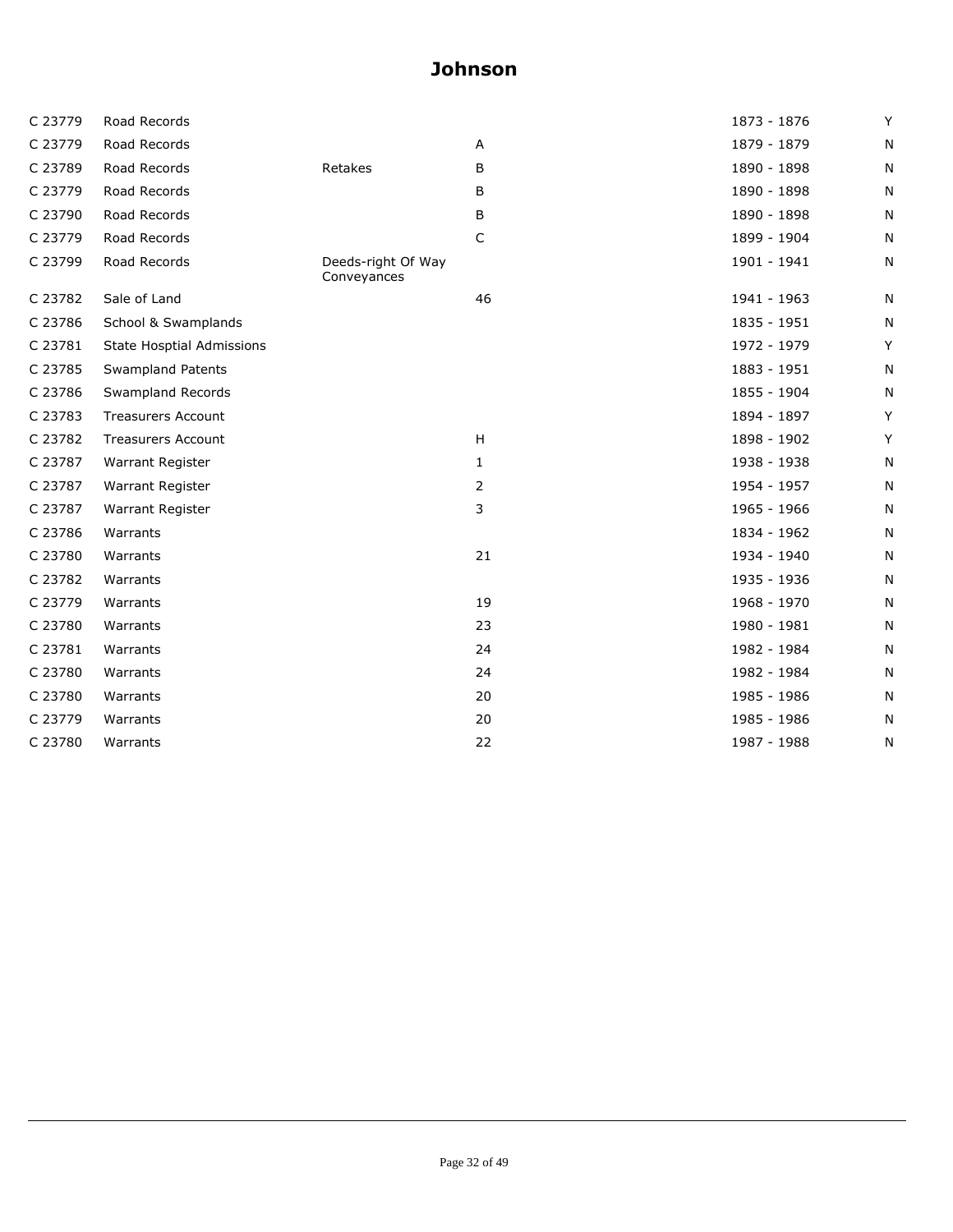### **Court of Common Pleas**

| Reel<br><b>Number</b> | Title                | <b>Subtitle</b> | <b>Scope and Content</b><br>Vol | Date        | Indexed |
|-----------------------|----------------------|-----------------|---------------------------------|-------------|---------|
| C 3504                | Chancery Records     |                 | A                               | 1837 - 1848 | N       |
| C 3498                | Common Pleas Records |                 | Α                               | 1867 - 1868 | N       |
| C 3498                | Common Pleas Records |                 | B                               | 1868 - 1869 | N       |
| C 3499                | Common Pleas Records |                 |                                 | 1869 - 1870 | N       |
| C 3499                | Common Pleas Records |                 | D                               | 1870 - 1871 | N       |
| C 3500                | Common Pleas Records |                 | E                               | 1871 - 1872 | N       |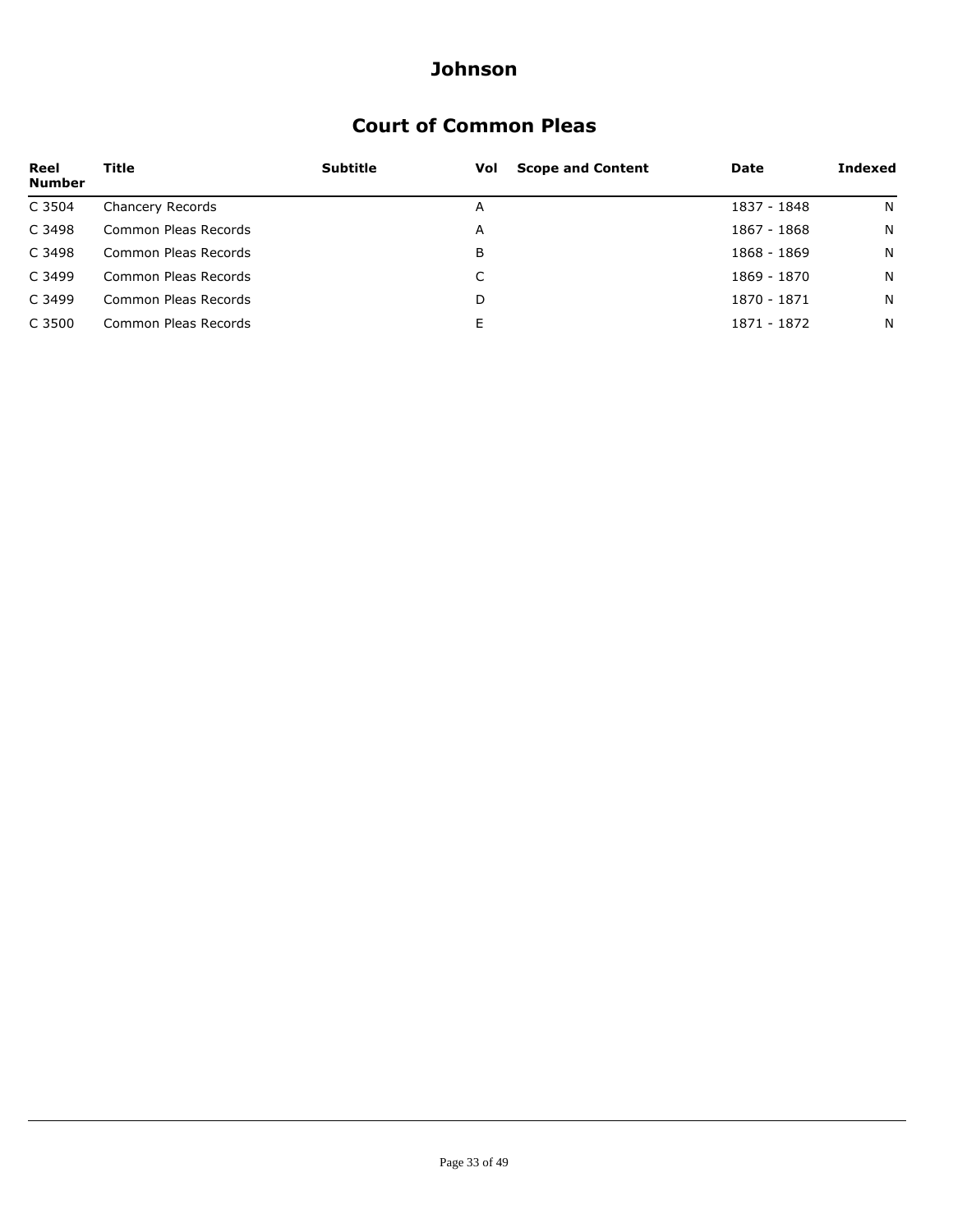### **Probate Court**

| Reel<br><b>Number</b> | Title                   | Subtitle       | Vol | <b>Scope and Content</b>                       | Date        | <b>Indexed</b> |
|-----------------------|-------------------------|----------------|-----|------------------------------------------------|-------------|----------------|
| C 3529                | Appraisements           |                | Α   |                                                | 1875 - 1895 | N              |
| C 3529                | Appraisements           |                | B   |                                                | 1884 - 1897 | N              |
| C 3535                | <b>Bonds</b>            | Guardian       | A   |                                                | 1871 - 1896 | Y              |
| C 3530                | Bonds & Letters         | Administrator  | А   |                                                | 1840 - 1855 | N              |
| C 3531                | Bonds & Wills           | Administrators | А   |                                                | 1855 - 1868 | Y              |
| C 3528                | Inventories             |                | А   |                                                | 1852 - 1857 | N              |
| C 3528                | Inventories             |                | В   |                                                | 1866 - 1881 | N              |
| C 3528                | Inventories             |                | C   |                                                | 1881 - 1888 | N              |
| C 3533                | Letters                 | Applications   |     |                                                | 1835 - 1841 | N              |
| C 3533                | Letters                 | Applications   | 2   |                                                | 1875 - 1888 | N              |
| C 3532                | Letters & Bonds         | Executors      | C   |                                                | 1864 - 1875 | Y              |
| C 3532                | Letters & Bonds         | Executors      | А   |                                                | 1868 - 1896 | Y              |
| C 3532                | Letters & Bonds         | Executors      | B   |                                                | 1896 - 1918 | N              |
| C 3531                | Letters, Bonds, & Wills |                | В   |                                                | 1846 - 1849 | N              |
| C 3531                | Letters, Bonds, & Wills |                | C   |                                                | 1849 - 1851 | N              |
| C 57195               | Probate Case File Index | Card File      |     | Names Abbott, Alice M. -<br>Gladden, Mary      | 1830 - 1969 |                |
| C 57196               | Probate Case File Index | Card File      |     | Names Gladden, R. I. - Mynatt,<br>Josephine A. | 1830 - 1969 |                |
| C 57197               | Probate Case File Index | Card File      |     | Names Nace, Abraham -<br>Zumwalt, Lester L.    | 1830 - 1969 |                |
| C 7525                | Probate Case Files      |                |     | $0 - 2713$                                     | 0 - 0       | C              |
| C 7242                | Probate Case Files      |                |     | Case Numbers 9 - 106                           | 0 - 0       | C              |
| C 7243                | Probate Case Files      |                |     | Case Numbers 107 - 312                         | $0 - 0$     | C              |
| C 7600                | Probate Case Files      |                |     | Case Numbers 0-4270 - 0-4347                   | 0 - 0       | C              |
| C 7601                | Probate Case Files      |                |     | Case Numbers 0-4348 - 0-4411 0 - 0             |             | C              |
| C 7277                | Probate Case Files      |                |     | Case Numbers 0-2049 - 0-2248 0 - 0             |             | C              |
| C 7277                | Probate Case Files      |                |     | Case Numbers 0-1890 - 0-2048 0 - 0             |             | C              |
| C 7604                | Probate Case Files      |                |     | Case Numbers 0-4570 - 0-4602 0 - 0             |             | C              |
| C 7241                | Probate Case Files      |                |     | Case Numbers 1 - 8                             | 0 - 0       | C              |
| C 7602                | Probate Case Files      |                |     | Case Numbers 0-4412 - 0-4485 0 - 0             |             | C              |
| C 7525                | Probate Case Files      |                |     | Case Numbers 0-4239 - 0-4269 0 - 0             |             | C              |
| C 7276                | Probate Case Files      |                |     | Case Numbers 0-1724 - 0-1889                   | $0 - 0$     | C              |
| C 7244                | Probate Case Files      |                |     | Case Numbers 313 - 409                         | 0 - 0       | C              |
| C 7603                | Probate Case Files      |                |     | Case Numbers 0-4486 - 0-4569                   | $0 - 0$     | C              |
| C 7245                | Probate Case Files      |                |     | Case Numbers 410 - 502                         | $0 - 0$     | C              |
| C 7235                | Probate Case Files      |                |     | Case Numbers 0-7266 - 0-7407                   | $0 - 0$     | C              |
| C 7134                | Probate Case Files      |                |     | Case Numbers 0-5641 - 0-5735 0 - 0             |             | C              |
| C 7135                | Probate Case Files      |                |     | Case Numbers 0-5736 - 0-5830 0 - 0             |             | C              |
| C 7136                | Probate Case Files      |                |     | Case Numbers 0-5831 - 0-5940 0 - 0             |             | C              |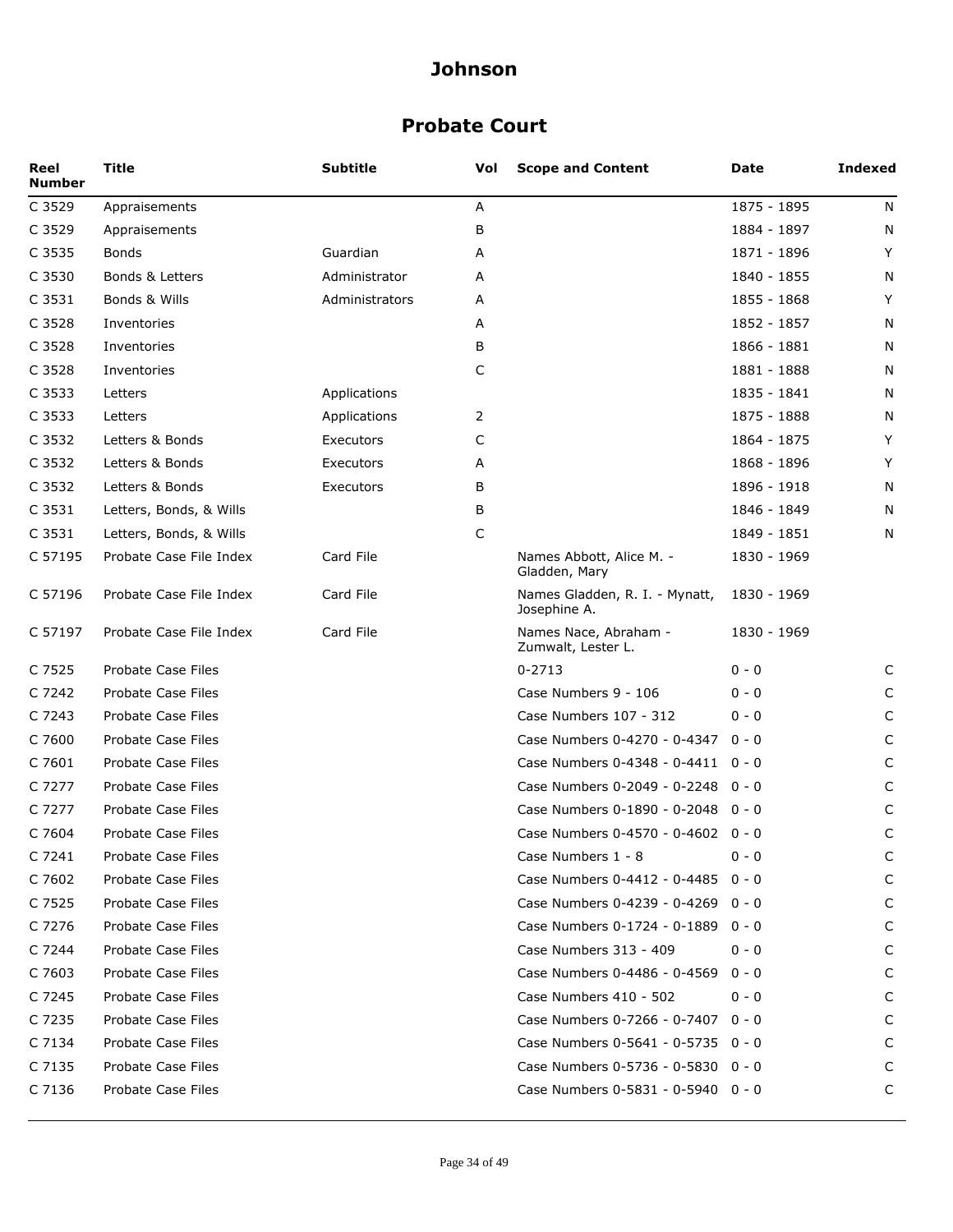| C 7137 | Probate Case Files        |
|--------|---------------------------|
|        | C 7138 Probate Case Files |
|        | C 7139 Probate Case Files |
|        | C 7140 Probate Case Files |
|        | C 7141 Probate Case Files |
|        | C 7142 Probate Case Files |
|        | C 7143 Probate Case Files |
| C 7130 | Probate Case Files        |
|        | C 7234 Probate Case Files |
|        | C 7275 Probate Case Files |
|        | C 7236 Probate Case Files |
|        | C 7274 Probate Case Files |
|        | C 7237 Probate Case Files |
|        | C 7238 Probate Case Files |
| C 7239 | Probate Case Files        |
|        | C 7240 Probate Case Files |
|        | C 7241 Probate Case Files |
|        | C 7488 Probate Case Files |
| C 7132 | Probate Case Files        |
| C 7133 | Probate Case Files        |
| C 7131 | Probate Case Files        |
|        | C 7233 Probate Case Files |
| C 7411 | Probate Case Files        |
|        | C 7489 Probate Case Files |
| C 7306 | Probate Case Files        |
|        | C 7306 Probate Case Files |
| C 7442 | Probate Case Files        |
|        | C 7409 Probate Case Files |
| C 7441 | Probate Case Files        |
|        | C 7409 Probate Case Files |
| C 7409 | Probate Case Files        |
| C 7304 | Probate Case Files        |
| C 7411 | Probate Case Files        |
| C 7303 | Probate Case Files        |
| C 7412 | Probate Case Files        |
| C 7413 | Probate Case Files        |
| C 7413 | Probate Case Files        |
| C 7414 | Probate Case Files        |
| C 7414 | Probate Case Files        |
| C 7439 | Probate Case Files        |
| C 7440 | Probate Case Files        |
| C 7440 | Probate Case Files        |
| C 7410 | Probate Case Files        |

| C 7137 | Probate Case Files | Case Numbers 0-5941 - 0-6080 0 - 0             | C |
|--------|--------------------|------------------------------------------------|---|
| C 7138 | Probate Case Files | Case Numbers 0-6081 - 0-6305 0 - 0             | C |
| C 7139 | Probate Case Files | Case Numbers 0-6305 - 0-6442 0 - 0             | C |
| C 7140 | Probate Case Files | Case Numbers 0-6443 - 0-6580 0 - 0             | C |
| C 7141 | Probate Case Files | Case Numbers 0-6581 - 0-6706 0 - 0             | C |
| C 7142 | Probate Case Files | Case Numbers 0-6707 - 0-6845 0 - 0             | C |
| C 7143 | Probate Case Files | Case Numbers $0 - 6845 - 0 - 6982 \quad 0 - 0$ | C |
| C 7130 | Probate Case Files | Case Numbers 0-5369 - 0-5444 0 - 0             | C |
| C 7234 | Probate Case Files | Case Numbers 0-7127 - 0-7265 0 - 0             | C |
| C 7275 | Probate Case Files | Case Numbers 0-1504 - 0-1723 0 - 0             | C |
| C 7236 | Probate Case Files | Case Numbers 0-7408 - 0-7530 0 - 0             | C |
| C 7274 | Probate Case Files | Case Numbers 0-1360 - 0-1503 0 - 0             | C |
| C 7237 | Probate Case Files | Case Numbers 0-7531 - 0-7663 0 - 0             | C |
| C 7238 | Probate Case Files | Case Numbers $0-7664 - 0-7814$ 0 - 0           | C |
| C 7239 | Probate Case Files | Case Numbers 0-7815 - 0-7957 0 - 0             | C |
| C 7240 | Probate Case Files | Case Numbers 0-7958 - 0-8097 0 - 0             | C |
| C 7241 | Probate Case Files | Case Numbers 0-8098 - 0-8220 0 - 0             | C |
| C 7488 | Probate Case Files | Case Numbers $0-3392 - 0-3440 - 0 - 0$         | C |
| C 7132 | Probate Case Files | Case Numbers 0-5529 - 0-5553 0 - 0             | C |
| C 7133 | Probate Case Files | Case Numbers 0-5554 - 0-5640 0 - 0             | C |
| C 7131 | Probate Case Files | Case Numbers 0-5445 - 0-5528 0 - 0             | C |
| C 7233 | Probate Case Files | Case Numbers 0-6983 - 0-7126 0 - 0             | C |
| C 7411 | Probate Case Files | Case Numbers 0-4701 - 0-4745 0 - 0             | C |
| C 7489 | Probate Case Files | Case Numbers 0-3357 - 0-3370 0 - 0             | C |
| C 7306 | Probate Case Files | Case Numbers 0-3211 - 0-3220 0 - 0             | C |
| C 7306 | Probate Case Files | Case Numbers 0-3606 - 0-3674 0 - 0             | C |
| C 7442 | Probate Case Files | Case Numbers $0 - 8472 - 0 - 8645 = 0 - 0$     | C |
| C 7409 | Probate Case Files | Case Numbers $0-3673 - 0-3675 = 0 - 0$         | C |
| C 7441 | Probate Case Files | Case Numbers 0-8322 - 0-8471 0 - 0             | C |
| C 7409 | Probate Case Files | Case Numbers 0-3730 - 0-3779 0 - 0             | C |
| C 7409 | Probate Case Files | Case Numbers 0-3841 - 0-3881 0 - 0             | C |
| C 7304 | Probate Case Files | Case Numbers $0-2996 - 0-3112 - 0 - 0$         | C |
| C 7411 | Probate Case Files | Case Numbers 0-3993 - 0-4045 0 - 0             | C |
| C 7303 | Probate Case Files | Case Numbers 0-2865 - 0-2995 0 - 0             | C |
| C 7412 | Probate Case Files | Case Numbers 0-4746 - 0-4842 0 - 0             | C |
| C 7413 | Probate Case Files | Case Numbers 0-4843 - 0-4870 0 - 0             | C |
| C 7413 | Probate Case Files | Case Numbers 0-4603 - 0-4694 0 - 0             | C |
| C 7414 | Probate Case Files | Case Numbers 0-4695 - 0-4700 0 - 0             | C |
| C 7414 | Probate Case Files | Case Numbers 0-4871 - 0-4957 0 - 0             | C |
| C 7439 | Probate Case Files | Case Numbers 0-4958 - 0-5050 0 - 0             | C |
| C 7440 | Probate Case Files | Case Numbers 0-5051 - 0-5094 0 - 0             | C |
| C 7440 | Probate Case Files | Case Numbers 0-8221 - 0-8321 0 - 0             | C |
| C 7410 | Probate Case Files | Case Numbers 0-3882 - 0-3992 0 - 0             | С |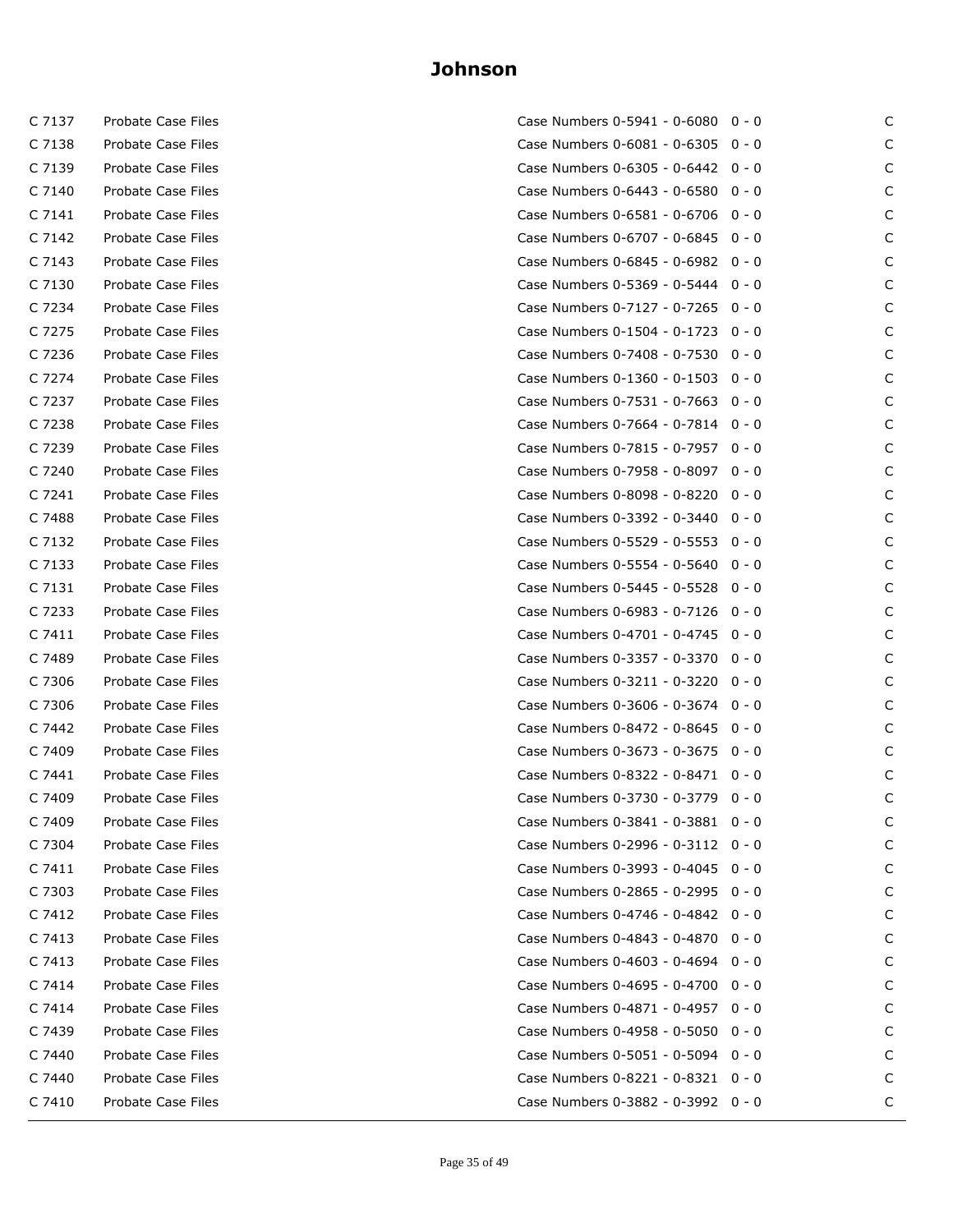| C 7523<br>Case Numbers 0-4064 - 0-4142 0 - 0<br>Probate Case Files<br>C 7522<br>Probate Case Files<br>Case Numbers 0-3781 - 0-4063 0 - 0<br>C 7492<br>Probate Case Files<br>Case Numbers 0-3676 - 0-3780 0 - 0<br>C 7492<br>Probate Case Files<br>Case Numbers 0-3586 - 0-3605 0 - 0<br>Probate Case Files<br>Case Numbers 0-3521 - 0-3585 0 - 0<br>C 7491<br>C 7490<br>Probate Case Files<br>Case Numbers 0-3453 - 0-3520 0 - 0<br>Case Numbers 0-3441 - 0-3452 0 - 0<br>C 7489<br>Probate Case Files<br>C 7489<br><b>Probate Case Files</b><br>Case Numbers 0-3291 - 0-3340 0 - 0<br>C 7305<br>Case Numbers 0-3113 - 0-3210 0 - 0<br>Probate Case Files<br>Probate Case Files<br>Case Numbers 0-3335 - 0-3356 0 - 0<br>C 7488<br>C 7524<br>Case Numbers 0-4143 - 0-4238 0 - 0<br>Probate Case Files<br>Probate Case Files<br>Case Numbers 0-8936 - 0-9334 0 - 0<br>C 7445<br>Case Numbers 0-8788 - 0-8935 0 - 0<br>C 7444<br>Probate Case Files<br>Probate Case Files<br>Case Numbers 0-5277 - 0-5368 0 - 0<br>C 7129<br>Case Numbers 0-2249 - 0-2376 0 - 0<br>C 7279<br>Probate Case Files<br>Probate Case Files<br>Case Numbers 0 - 969<br>C 7270<br>$0 - 0$<br>Case Numbers 0-2377 - 0-2538 0 - 0<br>C 7300<br>Probate Case Files<br>Probate Case Files<br>Case Numbers 0-2538 - 0-2711 0 - 0<br>C 7301<br>Case Numbers 0-2712 - 0-2864 0 - 0<br>C 7302<br>Probate Case Files<br>Probate Case Files<br>Case Numbers 0-8646 - 0-8787 0 - 0<br>C 7443<br>C 7246<br>Probate Case Files<br>Case Numbers 0 - 221<br>$0 - 0$<br>Probate Case Files<br>Case Numbers 0 - 854<br>C 7269<br>$0 - 0$<br>Case Numbers 0 - 571<br>C 7247<br>Probate Case Files<br>$0 - 0$<br>Probate Case Files<br>Case Numbers 0 - 700<br>C 7248<br>$0 - 0$<br>Case Numbers 0-1243 - 0-1359<br>C 7273<br>Probate Case Files<br>$0 - 0$<br><b>Probate Case Files</b><br>Case Numbers 0-970 - 0-1116<br>C 7271<br>$0 - 0$<br>Case Numbers 0-2049 - 0-2248 0 - 0<br>C 7278<br>Probate Case Files<br>C 7272<br>Probate Case Files<br>Case Numbers 0-1117 - 0-1242 0 - 0<br>C 7246<br>Probate Case Files<br>Case Numbers 503 - 549<br>$0 - 0$<br>C 7128<br>Probate Case Files<br>Case Numbers 0-5185 - 0-5276 0 - 0<br>C 7127<br>Probate Case Files<br>Case Numbers 0-5095 - 0-5184 0 - 0<br>C 3513<br>Probate Record Index<br>Α<br>C 3514<br>Probate Record Index<br>В<br>C 3514<br>Probate Record Index<br>С<br>C 3515<br>Probate Record Index<br>D<br>Е<br>C 3515<br>Probate Record Index<br>$0 - 0$<br>C 3540<br>Probate Records | Case Numbers 0-3221 - 0-3391 0 - 0 | C |
|----------------------------------------------------------------------------------------------------------------------------------------------------------------------------------------------------------------------------------------------------------------------------------------------------------------------------------------------------------------------------------------------------------------------------------------------------------------------------------------------------------------------------------------------------------------------------------------------------------------------------------------------------------------------------------------------------------------------------------------------------------------------------------------------------------------------------------------------------------------------------------------------------------------------------------------------------------------------------------------------------------------------------------------------------------------------------------------------------------------------------------------------------------------------------------------------------------------------------------------------------------------------------------------------------------------------------------------------------------------------------------------------------------------------------------------------------------------------------------------------------------------------------------------------------------------------------------------------------------------------------------------------------------------------------------------------------------------------------------------------------------------------------------------------------------------------------------------------------------------------------------------------------------------------------------------------------------------------------------------------------------------------------------------------------------------------------------------------------------------------------------------------------------------------------------------------------------------------------------------------------------------------------------------------------------------------------------------------------------------------------------------------------------------------------------------------------------------------------------------------------------|------------------------------------|---|
|                                                                                                                                                                                                                                                                                                                                                                                                                                                                                                                                                                                                                                                                                                                                                                                                                                                                                                                                                                                                                                                                                                                                                                                                                                                                                                                                                                                                                                                                                                                                                                                                                                                                                                                                                                                                                                                                                                                                                                                                                                                                                                                                                                                                                                                                                                                                                                                                                                                                                                          |                                    | C |
|                                                                                                                                                                                                                                                                                                                                                                                                                                                                                                                                                                                                                                                                                                                                                                                                                                                                                                                                                                                                                                                                                                                                                                                                                                                                                                                                                                                                                                                                                                                                                                                                                                                                                                                                                                                                                                                                                                                                                                                                                                                                                                                                                                                                                                                                                                                                                                                                                                                                                                          |                                    | C |
|                                                                                                                                                                                                                                                                                                                                                                                                                                                                                                                                                                                                                                                                                                                                                                                                                                                                                                                                                                                                                                                                                                                                                                                                                                                                                                                                                                                                                                                                                                                                                                                                                                                                                                                                                                                                                                                                                                                                                                                                                                                                                                                                                                                                                                                                                                                                                                                                                                                                                                          |                                    | C |
|                                                                                                                                                                                                                                                                                                                                                                                                                                                                                                                                                                                                                                                                                                                                                                                                                                                                                                                                                                                                                                                                                                                                                                                                                                                                                                                                                                                                                                                                                                                                                                                                                                                                                                                                                                                                                                                                                                                                                                                                                                                                                                                                                                                                                                                                                                                                                                                                                                                                                                          |                                    | C |
|                                                                                                                                                                                                                                                                                                                                                                                                                                                                                                                                                                                                                                                                                                                                                                                                                                                                                                                                                                                                                                                                                                                                                                                                                                                                                                                                                                                                                                                                                                                                                                                                                                                                                                                                                                                                                                                                                                                                                                                                                                                                                                                                                                                                                                                                                                                                                                                                                                                                                                          |                                    | C |
|                                                                                                                                                                                                                                                                                                                                                                                                                                                                                                                                                                                                                                                                                                                                                                                                                                                                                                                                                                                                                                                                                                                                                                                                                                                                                                                                                                                                                                                                                                                                                                                                                                                                                                                                                                                                                                                                                                                                                                                                                                                                                                                                                                                                                                                                                                                                                                                                                                                                                                          |                                    | C |
|                                                                                                                                                                                                                                                                                                                                                                                                                                                                                                                                                                                                                                                                                                                                                                                                                                                                                                                                                                                                                                                                                                                                                                                                                                                                                                                                                                                                                                                                                                                                                                                                                                                                                                                                                                                                                                                                                                                                                                                                                                                                                                                                                                                                                                                                                                                                                                                                                                                                                                          |                                    | C |
|                                                                                                                                                                                                                                                                                                                                                                                                                                                                                                                                                                                                                                                                                                                                                                                                                                                                                                                                                                                                                                                                                                                                                                                                                                                                                                                                                                                                                                                                                                                                                                                                                                                                                                                                                                                                                                                                                                                                                                                                                                                                                                                                                                                                                                                                                                                                                                                                                                                                                                          |                                    | C |
|                                                                                                                                                                                                                                                                                                                                                                                                                                                                                                                                                                                                                                                                                                                                                                                                                                                                                                                                                                                                                                                                                                                                                                                                                                                                                                                                                                                                                                                                                                                                                                                                                                                                                                                                                                                                                                                                                                                                                                                                                                                                                                                                                                                                                                                                                                                                                                                                                                                                                                          |                                    | C |
|                                                                                                                                                                                                                                                                                                                                                                                                                                                                                                                                                                                                                                                                                                                                                                                                                                                                                                                                                                                                                                                                                                                                                                                                                                                                                                                                                                                                                                                                                                                                                                                                                                                                                                                                                                                                                                                                                                                                                                                                                                                                                                                                                                                                                                                                                                                                                                                                                                                                                                          |                                    | C |
|                                                                                                                                                                                                                                                                                                                                                                                                                                                                                                                                                                                                                                                                                                                                                                                                                                                                                                                                                                                                                                                                                                                                                                                                                                                                                                                                                                                                                                                                                                                                                                                                                                                                                                                                                                                                                                                                                                                                                                                                                                                                                                                                                                                                                                                                                                                                                                                                                                                                                                          |                                    | C |
|                                                                                                                                                                                                                                                                                                                                                                                                                                                                                                                                                                                                                                                                                                                                                                                                                                                                                                                                                                                                                                                                                                                                                                                                                                                                                                                                                                                                                                                                                                                                                                                                                                                                                                                                                                                                                                                                                                                                                                                                                                                                                                                                                                                                                                                                                                                                                                                                                                                                                                          |                                    | C |
|                                                                                                                                                                                                                                                                                                                                                                                                                                                                                                                                                                                                                                                                                                                                                                                                                                                                                                                                                                                                                                                                                                                                                                                                                                                                                                                                                                                                                                                                                                                                                                                                                                                                                                                                                                                                                                                                                                                                                                                                                                                                                                                                                                                                                                                                                                                                                                                                                                                                                                          |                                    | C |
|                                                                                                                                                                                                                                                                                                                                                                                                                                                                                                                                                                                                                                                                                                                                                                                                                                                                                                                                                                                                                                                                                                                                                                                                                                                                                                                                                                                                                                                                                                                                                                                                                                                                                                                                                                                                                                                                                                                                                                                                                                                                                                                                                                                                                                                                                                                                                                                                                                                                                                          |                                    | C |
|                                                                                                                                                                                                                                                                                                                                                                                                                                                                                                                                                                                                                                                                                                                                                                                                                                                                                                                                                                                                                                                                                                                                                                                                                                                                                                                                                                                                                                                                                                                                                                                                                                                                                                                                                                                                                                                                                                                                                                                                                                                                                                                                                                                                                                                                                                                                                                                                                                                                                                          |                                    | C |
|                                                                                                                                                                                                                                                                                                                                                                                                                                                                                                                                                                                                                                                                                                                                                                                                                                                                                                                                                                                                                                                                                                                                                                                                                                                                                                                                                                                                                                                                                                                                                                                                                                                                                                                                                                                                                                                                                                                                                                                                                                                                                                                                                                                                                                                                                                                                                                                                                                                                                                          |                                    | C |
|                                                                                                                                                                                                                                                                                                                                                                                                                                                                                                                                                                                                                                                                                                                                                                                                                                                                                                                                                                                                                                                                                                                                                                                                                                                                                                                                                                                                                                                                                                                                                                                                                                                                                                                                                                                                                                                                                                                                                                                                                                                                                                                                                                                                                                                                                                                                                                                                                                                                                                          |                                    | C |
|                                                                                                                                                                                                                                                                                                                                                                                                                                                                                                                                                                                                                                                                                                                                                                                                                                                                                                                                                                                                                                                                                                                                                                                                                                                                                                                                                                                                                                                                                                                                                                                                                                                                                                                                                                                                                                                                                                                                                                                                                                                                                                                                                                                                                                                                                                                                                                                                                                                                                                          |                                    | C |
|                                                                                                                                                                                                                                                                                                                                                                                                                                                                                                                                                                                                                                                                                                                                                                                                                                                                                                                                                                                                                                                                                                                                                                                                                                                                                                                                                                                                                                                                                                                                                                                                                                                                                                                                                                                                                                                                                                                                                                                                                                                                                                                                                                                                                                                                                                                                                                                                                                                                                                          |                                    | C |
|                                                                                                                                                                                                                                                                                                                                                                                                                                                                                                                                                                                                                                                                                                                                                                                                                                                                                                                                                                                                                                                                                                                                                                                                                                                                                                                                                                                                                                                                                                                                                                                                                                                                                                                                                                                                                                                                                                                                                                                                                                                                                                                                                                                                                                                                                                                                                                                                                                                                                                          |                                    | C |
|                                                                                                                                                                                                                                                                                                                                                                                                                                                                                                                                                                                                                                                                                                                                                                                                                                                                                                                                                                                                                                                                                                                                                                                                                                                                                                                                                                                                                                                                                                                                                                                                                                                                                                                                                                                                                                                                                                                                                                                                                                                                                                                                                                                                                                                                                                                                                                                                                                                                                                          |                                    | C |
|                                                                                                                                                                                                                                                                                                                                                                                                                                                                                                                                                                                                                                                                                                                                                                                                                                                                                                                                                                                                                                                                                                                                                                                                                                                                                                                                                                                                                                                                                                                                                                                                                                                                                                                                                                                                                                                                                                                                                                                                                                                                                                                                                                                                                                                                                                                                                                                                                                                                                                          |                                    | C |
|                                                                                                                                                                                                                                                                                                                                                                                                                                                                                                                                                                                                                                                                                                                                                                                                                                                                                                                                                                                                                                                                                                                                                                                                                                                                                                                                                                                                                                                                                                                                                                                                                                                                                                                                                                                                                                                                                                                                                                                                                                                                                                                                                                                                                                                                                                                                                                                                                                                                                                          |                                    | C |
|                                                                                                                                                                                                                                                                                                                                                                                                                                                                                                                                                                                                                                                                                                                                                                                                                                                                                                                                                                                                                                                                                                                                                                                                                                                                                                                                                                                                                                                                                                                                                                                                                                                                                                                                                                                                                                                                                                                                                                                                                                                                                                                                                                                                                                                                                                                                                                                                                                                                                                          |                                    | C |
|                                                                                                                                                                                                                                                                                                                                                                                                                                                                                                                                                                                                                                                                                                                                                                                                                                                                                                                                                                                                                                                                                                                                                                                                                                                                                                                                                                                                                                                                                                                                                                                                                                                                                                                                                                                                                                                                                                                                                                                                                                                                                                                                                                                                                                                                                                                                                                                                                                                                                                          |                                    | C |
|                                                                                                                                                                                                                                                                                                                                                                                                                                                                                                                                                                                                                                                                                                                                                                                                                                                                                                                                                                                                                                                                                                                                                                                                                                                                                                                                                                                                                                                                                                                                                                                                                                                                                                                                                                                                                                                                                                                                                                                                                                                                                                                                                                                                                                                                                                                                                                                                                                                                                                          |                                    | C |
|                                                                                                                                                                                                                                                                                                                                                                                                                                                                                                                                                                                                                                                                                                                                                                                                                                                                                                                                                                                                                                                                                                                                                                                                                                                                                                                                                                                                                                                                                                                                                                                                                                                                                                                                                                                                                                                                                                                                                                                                                                                                                                                                                                                                                                                                                                                                                                                                                                                                                                          |                                    | C |
|                                                                                                                                                                                                                                                                                                                                                                                                                                                                                                                                                                                                                                                                                                                                                                                                                                                                                                                                                                                                                                                                                                                                                                                                                                                                                                                                                                                                                                                                                                                                                                                                                                                                                                                                                                                                                                                                                                                                                                                                                                                                                                                                                                                                                                                                                                                                                                                                                                                                                                          |                                    | C |
|                                                                                                                                                                                                                                                                                                                                                                                                                                                                                                                                                                                                                                                                                                                                                                                                                                                                                                                                                                                                                                                                                                                                                                                                                                                                                                                                                                                                                                                                                                                                                                                                                                                                                                                                                                                                                                                                                                                                                                                                                                                                                                                                                                                                                                                                                                                                                                                                                                                                                                          |                                    | C |
|                                                                                                                                                                                                                                                                                                                                                                                                                                                                                                                                                                                                                                                                                                                                                                                                                                                                                                                                                                                                                                                                                                                                                                                                                                                                                                                                                                                                                                                                                                                                                                                                                                                                                                                                                                                                                                                                                                                                                                                                                                                                                                                                                                                                                                                                                                                                                                                                                                                                                                          |                                    | C |
|                                                                                                                                                                                                                                                                                                                                                                                                                                                                                                                                                                                                                                                                                                                                                                                                                                                                                                                                                                                                                                                                                                                                                                                                                                                                                                                                                                                                                                                                                                                                                                                                                                                                                                                                                                                                                                                                                                                                                                                                                                                                                                                                                                                                                                                                                                                                                                                                                                                                                                          |                                    | C |
|                                                                                                                                                                                                                                                                                                                                                                                                                                                                                                                                                                                                                                                                                                                                                                                                                                                                                                                                                                                                                                                                                                                                                                                                                                                                                                                                                                                                                                                                                                                                                                                                                                                                                                                                                                                                                                                                                                                                                                                                                                                                                                                                                                                                                                                                                                                                                                                                                                                                                                          | 1835 - 1862                        |   |
|                                                                                                                                                                                                                                                                                                                                                                                                                                                                                                                                                                                                                                                                                                                                                                                                                                                                                                                                                                                                                                                                                                                                                                                                                                                                                                                                                                                                                                                                                                                                                                                                                                                                                                                                                                                                                                                                                                                                                                                                                                                                                                                                                                                                                                                                                                                                                                                                                                                                                                          | 1862 - 1867                        |   |
|                                                                                                                                                                                                                                                                                                                                                                                                                                                                                                                                                                                                                                                                                                                                                                                                                                                                                                                                                                                                                                                                                                                                                                                                                                                                                                                                                                                                                                                                                                                                                                                                                                                                                                                                                                                                                                                                                                                                                                                                                                                                                                                                                                                                                                                                                                                                                                                                                                                                                                          | 1868 - 1874                        |   |
|                                                                                                                                                                                                                                                                                                                                                                                                                                                                                                                                                                                                                                                                                                                                                                                                                                                                                                                                                                                                                                                                                                                                                                                                                                                                                                                                                                                                                                                                                                                                                                                                                                                                                                                                                                                                                                                                                                                                                                                                                                                                                                                                                                                                                                                                                                                                                                                                                                                                                                          | 1875 - 1883                        |   |
|                                                                                                                                                                                                                                                                                                                                                                                                                                                                                                                                                                                                                                                                                                                                                                                                                                                                                                                                                                                                                                                                                                                                                                                                                                                                                                                                                                                                                                                                                                                                                                                                                                                                                                                                                                                                                                                                                                                                                                                                                                                                                                                                                                                                                                                                                                                                                                                                                                                                                                          | 1884 - 1890                        |   |
|                                                                                                                                                                                                                                                                                                                                                                                                                                                                                                                                                                                                                                                                                                                                                                                                                                                                                                                                                                                                                                                                                                                                                                                                                                                                                                                                                                                                                                                                                                                                                                                                                                                                                                                                                                                                                                                                                                                                                                                                                                                                                                                                                                                                                                                                                                                                                                                                                                                                                                          |                                    | N |
| C 3516<br>Probate Records<br>Α                                                                                                                                                                                                                                                                                                                                                                                                                                                                                                                                                                                                                                                                                                                                                                                                                                                                                                                                                                                                                                                                                                                                                                                                                                                                                                                                                                                                                                                                                                                                                                                                                                                                                                                                                                                                                                                                                                                                                                                                                                                                                                                                                                                                                                                                                                                                                                                                                                                                           | 1840 - 1846                        | C |
| C 3516<br>Probate Records<br>В                                                                                                                                                                                                                                                                                                                                                                                                                                                                                                                                                                                                                                                                                                                                                                                                                                                                                                                                                                                                                                                                                                                                                                                                                                                                                                                                                                                                                                                                                                                                                                                                                                                                                                                                                                                                                                                                                                                                                                                                                                                                                                                                                                                                                                                                                                                                                                                                                                                                           | 1846 - 1849                        |   |
| C 3517<br>Probate Records<br>C                                                                                                                                                                                                                                                                                                                                                                                                                                                                                                                                                                                                                                                                                                                                                                                                                                                                                                                                                                                                                                                                                                                                                                                                                                                                                                                                                                                                                                                                                                                                                                                                                                                                                                                                                                                                                                                                                                                                                                                                                                                                                                                                                                                                                                                                                                                                                                                                                                                                           | 1849 - 1851                        | C |
| C 3517<br>Probate Records<br>D                                                                                                                                                                                                                                                                                                                                                                                                                                                                                                                                                                                                                                                                                                                                                                                                                                                                                                                                                                                                                                                                                                                                                                                                                                                                                                                                                                                                                                                                                                                                                                                                                                                                                                                                                                                                                                                                                                                                                                                                                                                                                                                                                                                                                                                                                                                                                                                                                                                                           | 1851 - 1855                        | C |
| C 3517<br>Probate Records<br>Е                                                                                                                                                                                                                                                                                                                                                                                                                                                                                                                                                                                                                                                                                                                                                                                                                                                                                                                                                                                                                                                                                                                                                                                                                                                                                                                                                                                                                                                                                                                                                                                                                                                                                                                                                                                                                                                                                                                                                                                                                                                                                                                                                                                                                                                                                                                                                                                                                                                                           | 1855 - 1857                        | C |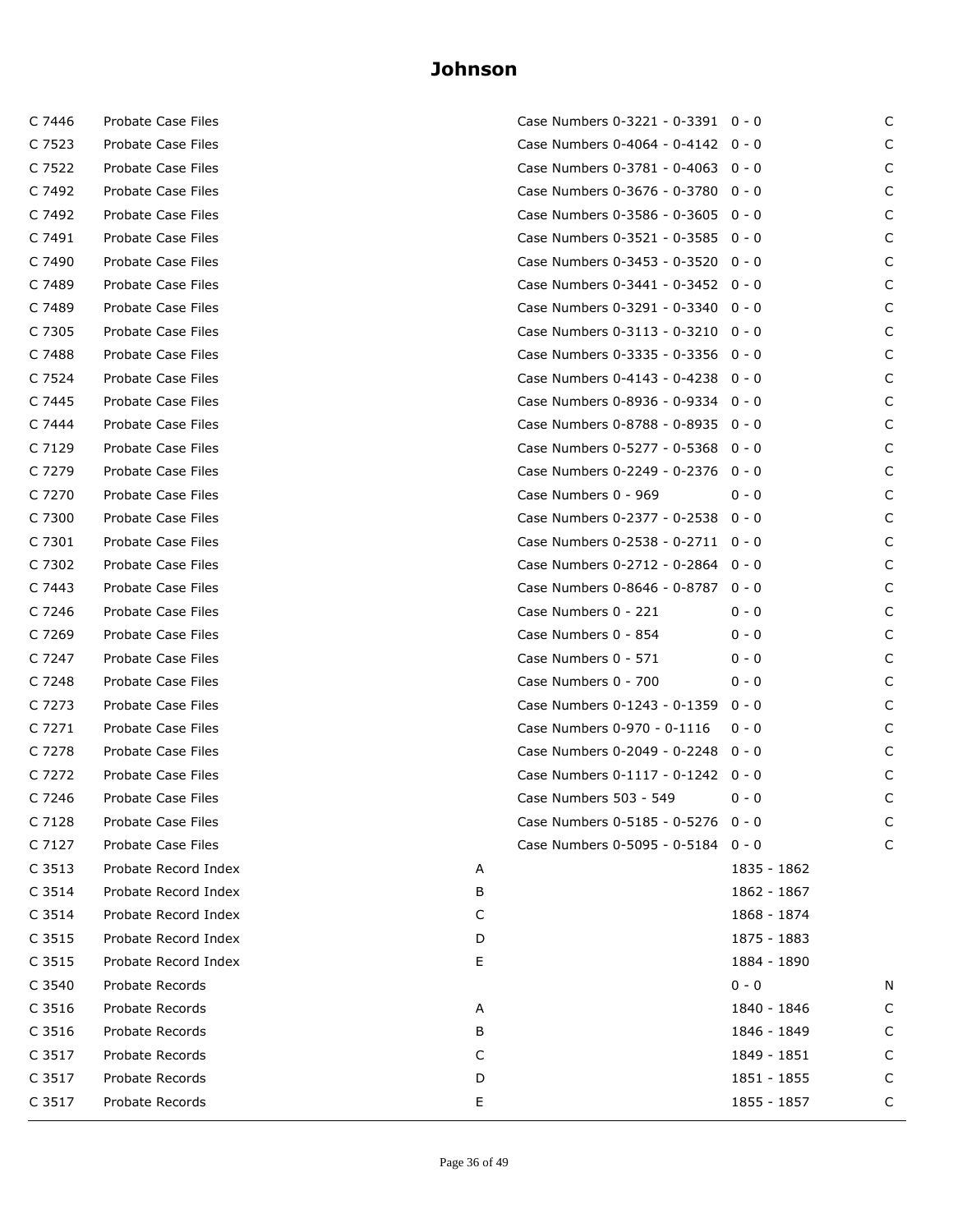| C 3518 | Probate Records |                                 | F   | 1857 - 1859 | С |
|--------|-----------------|---------------------------------|-----|-------------|---|
| C 3518 | Probate Records |                                 | G   | 1859 - 1862 | C |
| C 3519 | Probate Records |                                 | H   | 1862 - 1865 | C |
| C 3520 | Probate Records |                                 | J   | 1865 - 1866 | C |
| C 3521 | Probate Records |                                 | Κ   | 1866 - 1868 | C |
| C 3521 | Probate Records |                                 |     | 1868 - 1868 | С |
| C 3522 | Probate Records |                                 | M   | 1869 - 1870 | C |
| C 3522 | Probate Records |                                 | N   | 1870 - 1870 | С |
| C 3522 | Probate Records |                                 | 0   | 1871 - 1871 | Y |
| C 3523 | Probate Records |                                 | P   | 1871 - 1872 | C |
| C 3523 | Probate Records |                                 | Q   | 1872 - 1873 | C |
| C 3524 | Probate Records |                                 | R   | 1873 - 1874 | C |
| C 3524 | Probate Records |                                 | S   | 1875 - 1875 | C |
| C 3525 | Probate Records |                                 | Τ   | 1875 - 1877 | С |
| C 3525 | Probate Records |                                 | U   | 1877 - 1878 | C |
| C 3526 | Probate Records |                                 | V   | 1878 - 1880 | C |
| C 3526 | Probate Records |                                 | W   | 1880 - 1883 | C |
| C 3527 | Probate Records |                                 | X   | 1883 - 1886 | C |
| C 3536 | Record Book     |                                 |     | 1862 - 1869 | Ν |
| C 3530 | Sale Bills      |                                 | Α   | 1875 - 1882 | N |
| C 3536 | Settlements     |                                 |     | 1853 - 1854 | N |
| C 3536 | Settlements     |                                 |     | 1862 - 1877 | N |
| C 3537 | Settlements     |                                 | Α   | 1877 - 1879 | N |
| C 3538 | Settlements     |                                 | В   | 1879 - 1881 | N |
| C 3537 | Settlements     |                                 | C   | 1881 - 1884 | N |
| C 3539 | Settlements     |                                 | D   | 1884 - 1889 | N |
| C 3534 | Settlements     | <b>Guardians &amp; Curators</b> | 1   | 1885 - 1890 | N |
| C 3535 | Settlements     | <b>Guardians &amp; Curators</b> | 2   | 1890 - 1895 | Y |
| C 3540 | Will Index      |                                 | A,D | 1866 - 1875 |   |
| C 3541 | Will Index      |                                 |     | 1881 - 1888 |   |
| C 3540 | Wills           |                                 | В   | $0 - 0$     | Ν |
| C 3541 | Wills           |                                 | В   | 1840 - 1854 | N |
| C 3541 | Wills           |                                 | D   | 1852 - 1860 | Υ |
| C 3542 | Wills           |                                 | Ε   | 1852 - 1894 | Υ |
| C 3541 | Wills           |                                 | C   | 1855 - 1867 | Υ |
| C 3542 | Wills           |                                 | F   | 1894 - 1905 | Υ |
| C 3543 | Wills           |                                 | G   | 1905 - 1916 | Y |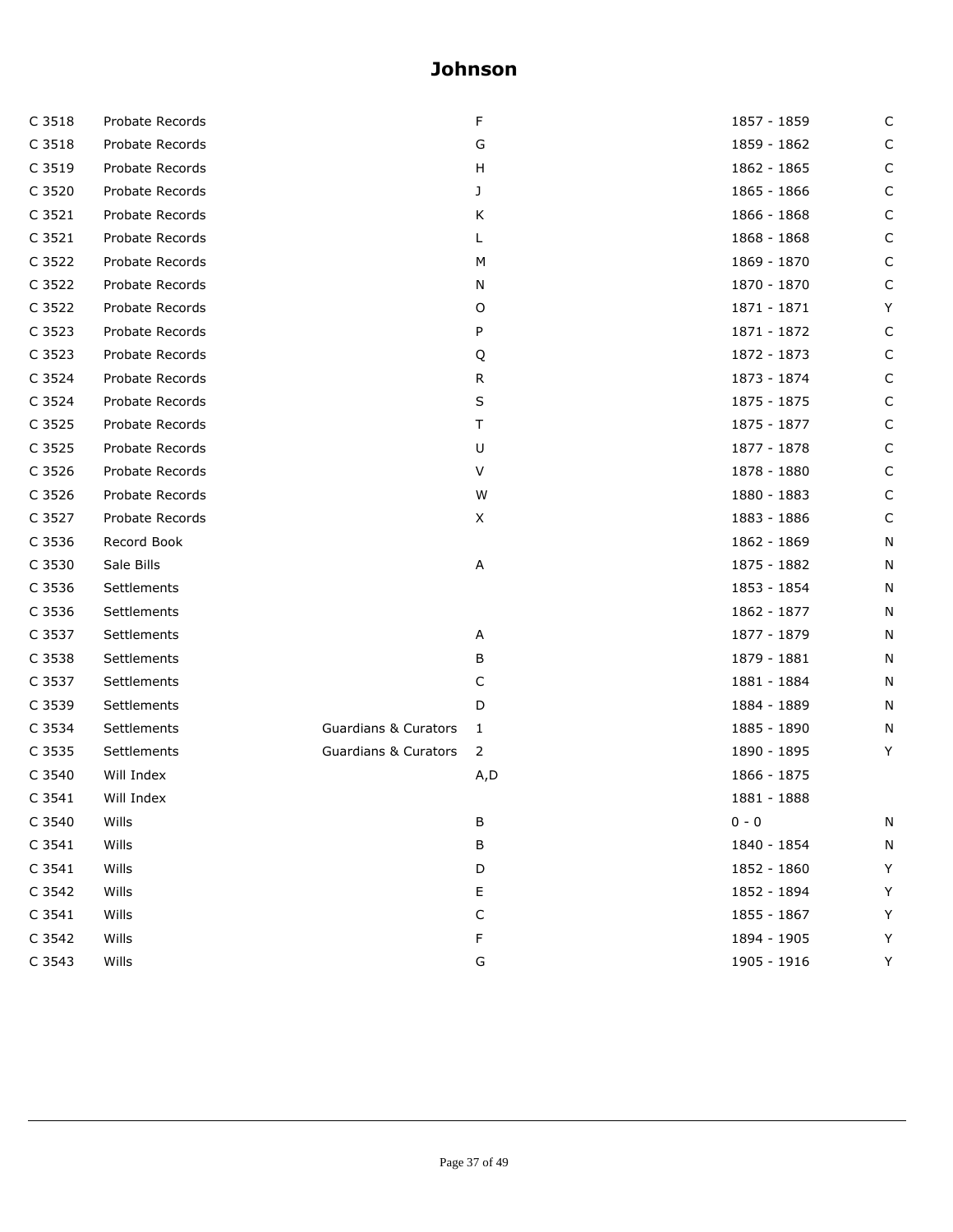### **Recorder of Deeds**

| Reel<br><b>Number</b> | <b>Title</b> | <b>Subtitle</b> | Vol<br><b>Scope and Content</b> | Date        | <b>Indexed</b> |
|-----------------------|--------------|-----------------|---------------------------------|-------------|----------------|
| C 3448                | Deeds        |                 | Α                               | 1832 - 1834 | C              |
| C 3448                | Deeds        |                 | В                               | 1835 - 1837 | $\mathsf C$    |
| C 3448                | Deeds        |                 | $\mathsf C$                     | 1837 - 1839 | C              |
| C 3449                | Deeds        |                 | Е                               | 1839 - 1841 | C              |
| C 3450                | Deeds        |                 | G                               | 1844 - 1848 | C              |
| C 3451                | Deeds        |                 | H                               | 1848 - 1850 | C              |
| C 3452                | Deeds        |                 | Ι.                              | 1850 - 1852 | C              |
| C 3452                | Deeds        |                 | Κ                               | 1852 - 1854 | C              |
| C 3452                | Deeds        |                 | L                               | 1854 - 1854 | C              |
| C 3453                | Deeds        |                 | M                               | 1854 - 1855 | C              |
| C 3453                | Deeds        |                 | N                               | 1855 - 1856 | C              |
| C 3453                | Deeds        |                 | O                               | 1856 - 1857 | C              |
| C 3454                | Deeds        |                 | P                               | 1857 - 1857 | C              |
| C 3454                | Deeds        |                 | Q                               | 1857 - 1858 | C              |
| C 3454                | Deeds        |                 | R                               | 1858 - 1858 | C              |
| C 3455                | Deeds        |                 | S                               | 1858 - 1859 | C              |
| C 3455                | Deeds        |                 | Τ                               | 1859 - 1860 | C              |
| C 3456                | Deeds        |                 | U                               | 1860 - 1860 | C              |
| C 3456                | Deeds        |                 | V                               | 1860 - 1861 | C              |
| C 3457                | Deeds        |                 | W                               | 1861 - 1865 | C              |
| C 3457                | Deeds        |                 | X                               | 1862 - 1864 | C              |
| C 3458                | Deeds        |                 | Υ                               | 1864 - 1865 | C              |
| C 3458                | Deeds        |                 | Ζ                               | 1865 - 1866 | C              |
| C 3459                | Deeds        |                 | 0001                            | 1866 - 1866 | C              |
| C 3460                | Deeds        |                 | 3                               | 1866 - 1866 | C              |
| C 3461                | Deeds        |                 | 0005                            | 1866 - 1867 | $\mathsf{C}$   |
| C 3459                | Deeds        |                 | 2                               | 1866 - 1867 | C              |
| C 3460                | Deeds        |                 | 4                               | 1867 - 1867 | $\mathsf C$    |
| C 3462                | Deeds        |                 | 0007                            | 1867 - 1868 | C              |
| C 3461                | Deeds        |                 | 0006                            | 1867 - 1868 | C              |
| C 3463                | Deeds        |                 | 0009                            | 1868 - 1868 | $\mathsf C$    |
| C 3462                | Deeds        |                 | 0008                            | 1868 - 1868 | C              |
| C 3465                | Deeds        |                 | 12                              | 1868 - 1869 | $\mathsf C$    |
| C 3464                | Deeds        |                 | 0010                            | 1868 - 1869 | C              |
| C 3464                | Deeds        |                 | 11                              | 1868 - 1869 | C              |
| C 3465                | Deeds        |                 | 13                              | 1869 - 1869 | $\mathsf{C}$   |
| C 3467                | Deeds        |                 | 16                              | 1869 - 1870 | $\mathsf{C}$   |
| C 3466                | Deeds        |                 | 14                              | 1869 - 1870 | $\mathsf C$    |
| C 3466                | Deeds        |                 | 15                              | 1869 - 1870 | $\mathsf C$    |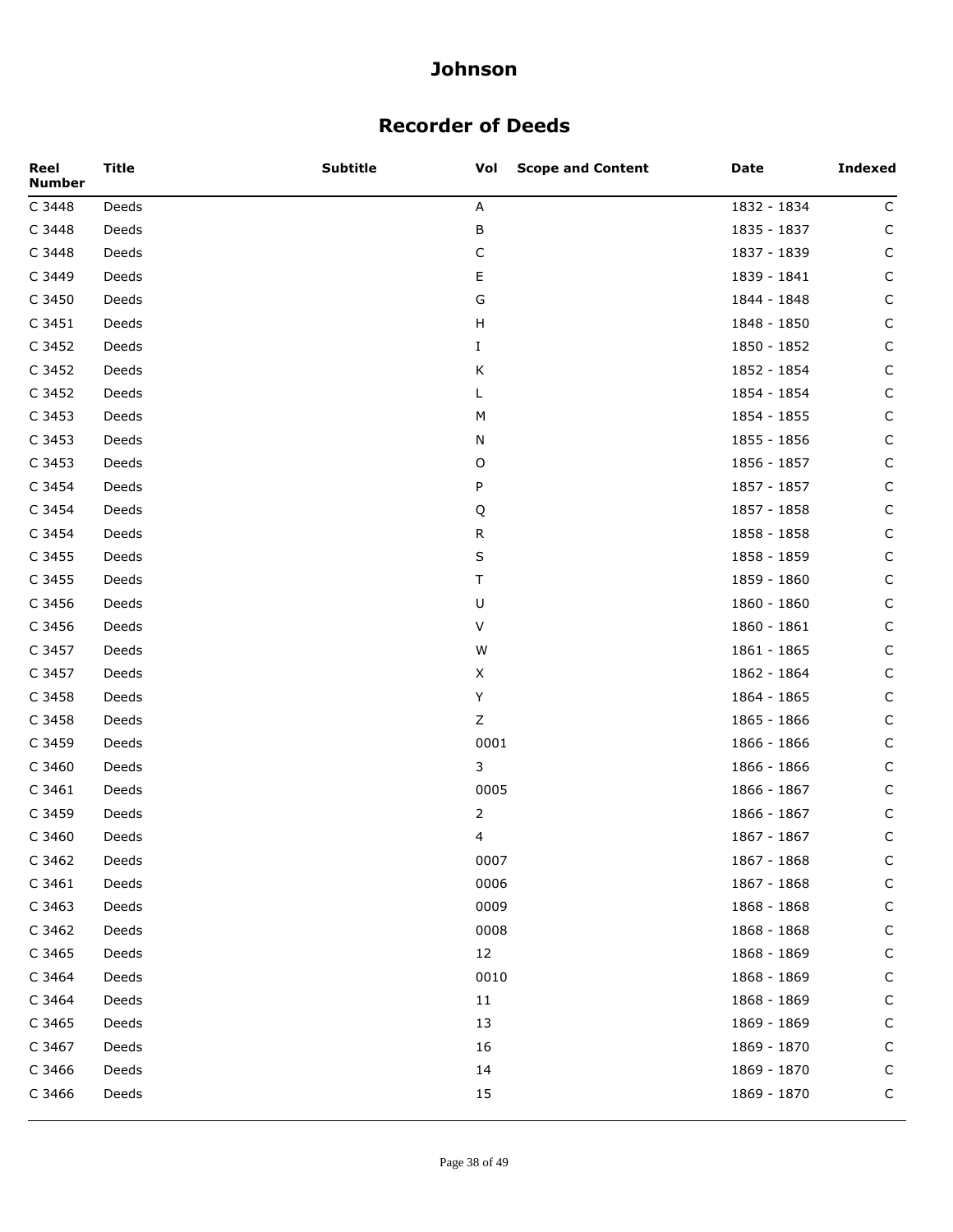| C 3468 | Deeds | 17   | 1870 - 1871 | C            |
|--------|-------|------|-------------|--------------|
| C 3468 | Deeds | 18   | 1870 - 1871 | $\mathsf{C}$ |
| C 3469 | Deeds | 19   | 1871 - 1871 | C            |
| C 3469 | Deeds | 20   | 1871 - 1871 | C            |
| C 3470 | Deeds | 21   | 1871 - 1872 | C            |
| C 3470 | Deeds | 22   | 1871 - 1872 | $\mathsf{C}$ |
| C 3471 | Deeds | 23   | 1872 - 1873 | C            |
| C 3471 | Deeds | 24   | 1872 - 1873 | $\mathsf C$  |
| C 3472 | Deeds | 25   | 1873 - 1874 | C            |
| C 3472 | Deeds | 26   | 1873 - 1874 | $\mathsf C$  |
| C 3473 | Deeds | 28   | 1874 - 1875 | C            |
| C 3473 | Deeds | 27   | 1874 - 1875 | C            |
| C 3474 | Deeds | 29   | 1875 - 1875 | C            |
| C 3475 | Deeds | 31   | 1875 - 1876 | С            |
| C 3475 | Deeds | 30   | 1875 - 1876 | C            |
| C 3476 | Deeds | 33   | 1876 - 1876 | C            |
| C 3476 | Deeds | 32   | 1876 - 1877 | C            |
| C 3477 | Deeds | 35   | 1877 - 1878 | $\mathsf C$  |
| C 3477 | Deeds | 34   | 1877 - 1878 | C            |
| C 3478 | Deeds | 36   | 1878 - 1879 | C            |
| C 3478 | Deeds | 37   | 1878 - 1879 | С            |
| C 3479 | Deeds | 38   | 1879 - 1879 | $\mathsf C$  |
| C 3479 | Deeds | 39   | 1879 - 1880 | C            |
| C 3480 | Deeds | 40   | 1879 - 1880 | C            |
| C 3481 | Deeds | 42   | 1880 - 1880 | С            |
| C 3480 | Deeds | 41   | 1880 - 1881 | С            |
| C 3481 | Deeds | 43   | 1880 - 1881 | C            |
| C 3482 | Deeds | 44   | 1880 - 1881 | C            |
| C 3483 | Deeds | 46   | 1881 - 1882 | C            |
| C 3483 | Deeds | 47   | 1881 - 1882 | С            |
| C 3484 | Deeds | 48   | 1881 - 1883 | С            |
| C 3482 | Deeds | 45   | 1881 - 1891 | С            |
| C 3484 | Deeds | 49   | 1882 - 1882 | С            |
| C 3485 | Deeds | 0050 | 1882 - 1882 | С            |
| C 3485 | Deeds | 0051 | 1882 - 1883 | С            |
| C 3486 | Deeds | 0052 | 1882 - 1883 | С            |
| C 3486 | Deeds | 0053 | 1883 - 1883 | С            |
| C 3487 | Deeds | 0055 | 1883 - 1884 | C            |
| C 3487 | Deeds | 0054 | 1883 - 1886 | С            |
| C 3488 | Deeds | 0057 | 1884 - 1884 | С            |
| C 3488 | Deeds | 0056 | 1884 - 1885 | С            |
| C 3489 | Deeds | 0058 | 1884 - 1885 | С            |
| C 3490 | Deeds | 0061 | 1885 - 1886 | C            |
|        |       |      |             |              |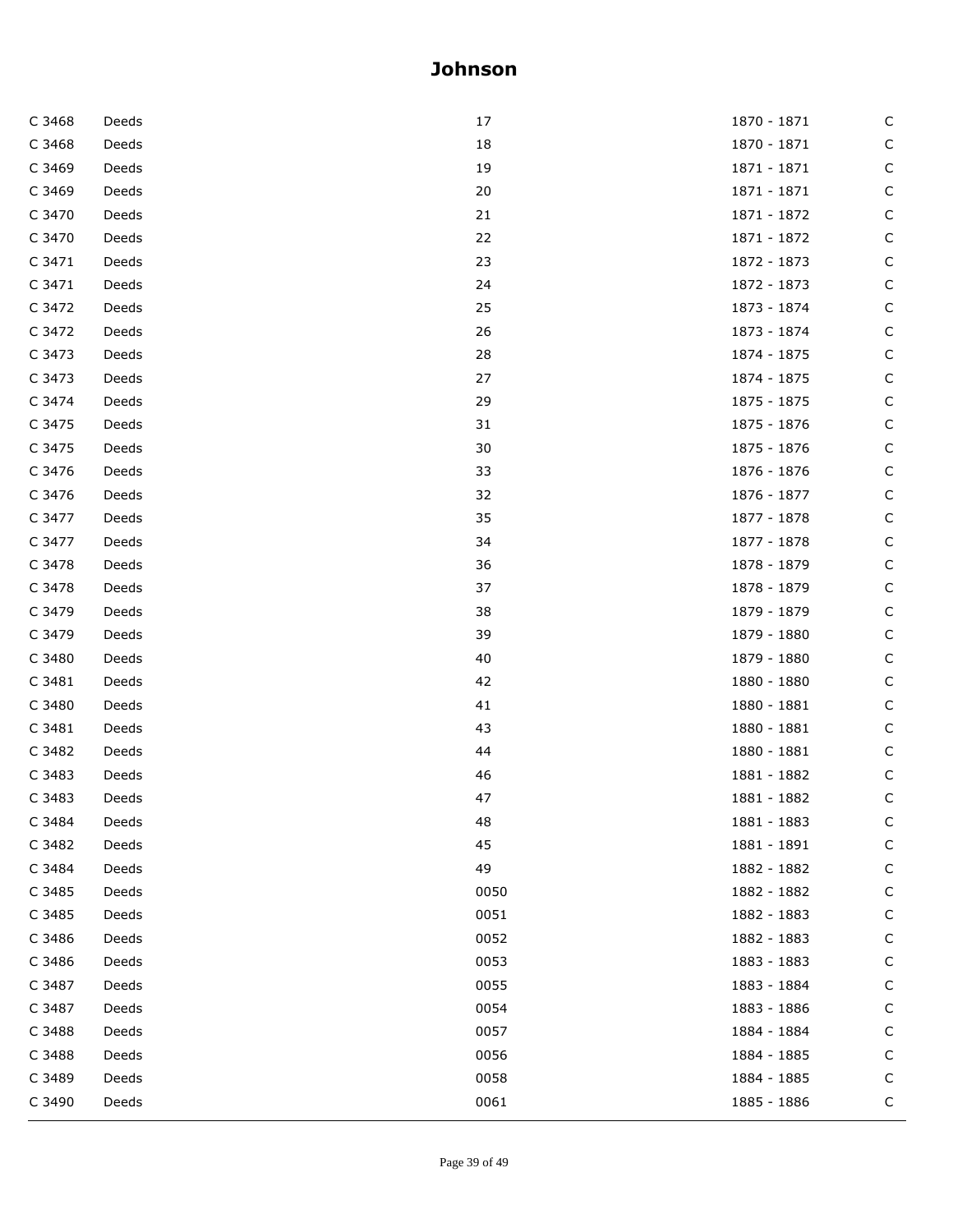| C 3491  | Deeds              |       | 0062                      | 1885 - 1886       | C           |
|---------|--------------------|-------|---------------------------|-------------------|-------------|
| C 3489  | Deeds              |       | 0059                      | 1885 - 1887       | C           |
| C 3490  | Deeds              |       | 0060                      | 1885 - 1889       | C           |
| C 62801 | Deeds              | Trust | 298-<br>В                 | 1948-01 - 1948-01 | N           |
| C 3444  | Index to Deeds     |       | Α                         | 1835 - 1835       |             |
| C 3444  | Index to Deeds     |       | С                         | 1855 - 1867       |             |
| C 3444  | Index to Deeds     |       | D                         | 1870 - 1871       |             |
| C 3444  | Index to Deeds     |       | E                         | 1871 - 1873       |             |
| C 3445  | Index to Deeds     |       | F                         | 1873 - 1875       |             |
| C 3445  | Index to Deeds     |       | G                         | 1875 - 1877       |             |
| C 3445  | Index to Deeds     |       | $\boldsymbol{\mathsf{H}}$ | 1877 - 1878       |             |
| C 3446  | Index to Deeds     |       | $\mathbf I$               | 1879 - 1881       |             |
| C 3446  | Index to Deeds     |       | J                         | 1881 - 1882       |             |
| C 3446  | Index to Deeds     |       | K                         | 1882 - 1883       |             |
| C 3446  | Index to Deeds     |       | L                         | 1883 - 1884       |             |
| C 3447  | Index to Deeds     |       | М                         | 1884 - 1885       |             |
| C 3447  | Index to Deeds     |       | N                         | 1885 - 1886       |             |
| C 3492  | Index to Marriages |       | HQ                        | 1873 - 1912       |             |
| C 3493  | Marriages          |       | F                         | 1835 - 1861       | Y           |
| C 3493  | Marriages          |       | G                         | 1862 - 1890       | Y           |
| C 3494  | Marriages          |       | HI                        | 1873 - 1886       | C           |
| C 3494  | Marriages          |       | GK                        | 1881 - 1888       | $\mathsf C$ |
| C 3495  | Marriages          |       | Г                         | 1888 - 1894       | C           |
| C 3495  | Marriages          |       | M                         | 1894 - 1897       | C           |
| C 3495  | Marriages          |       | N                         | 1897 - 1901       | C           |
| C 3496  | Marriages          |       | O                         | 1901 - 1905       | C           |
| C 3496  | Marriages          |       | P                         | 1905 - 1907       | C           |
| C 3497  | Marriages          |       | Q                         | 1907 - 1912       | С           |
| C 3497  | Marriages          |       | ${\sf R}$                 | 1913 - 1919       | Y           |
| C 21909 | Marriages          |       |                           | 1967-01 - 1971-05 | N           |
|         |                    |       |                           |                   |             |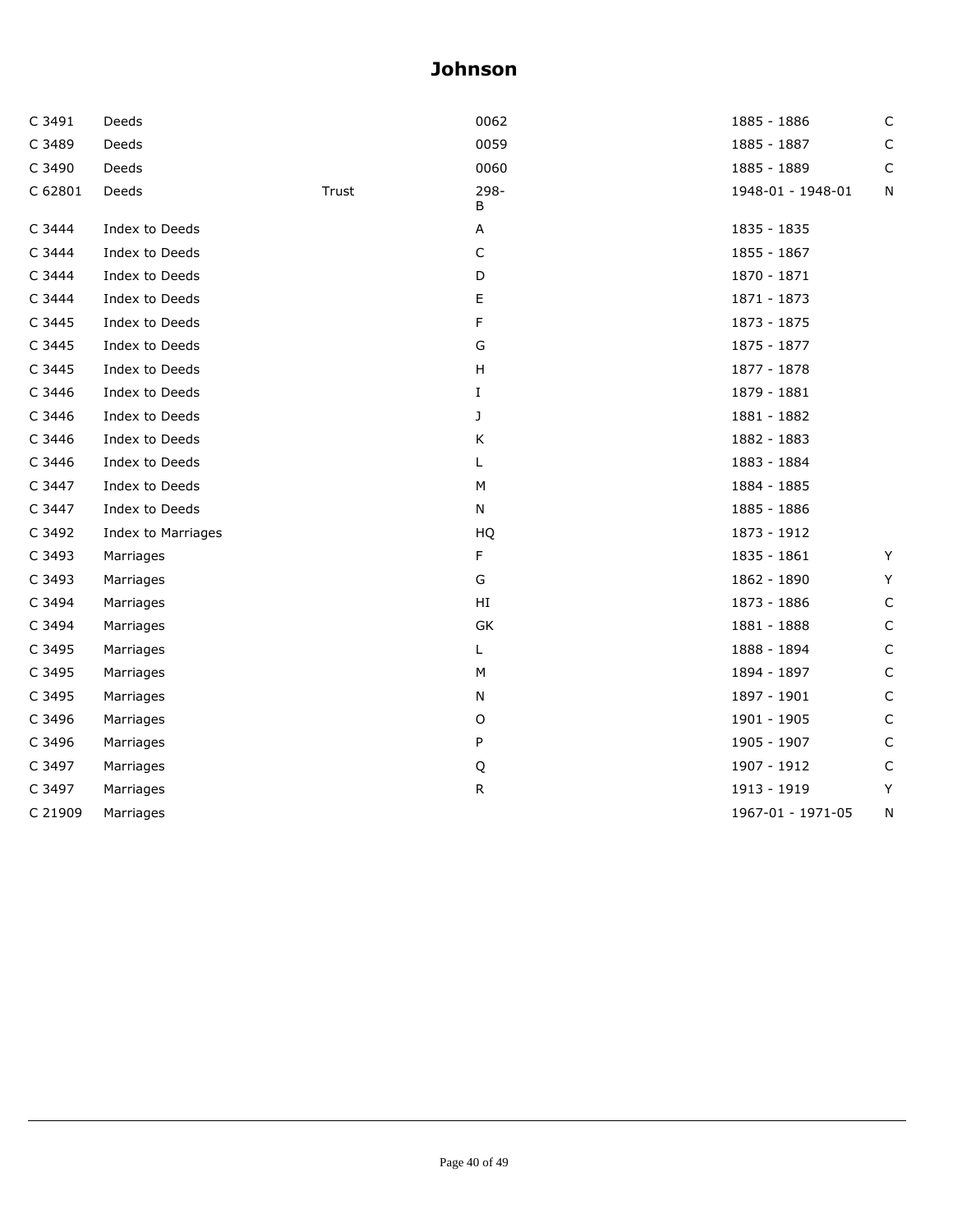## **Superintendent of Schools**

| Reel<br><b>Number</b> | Title    | <b>Subtitle</b> | Vol | <b>Scope and Content</b> | <b>Date</b> | Indexed |
|-----------------------|----------|-----------------|-----|--------------------------|-------------|---------|
| C 20282               | Teachers |                 |     |                          | 1916 - 1936 | N       |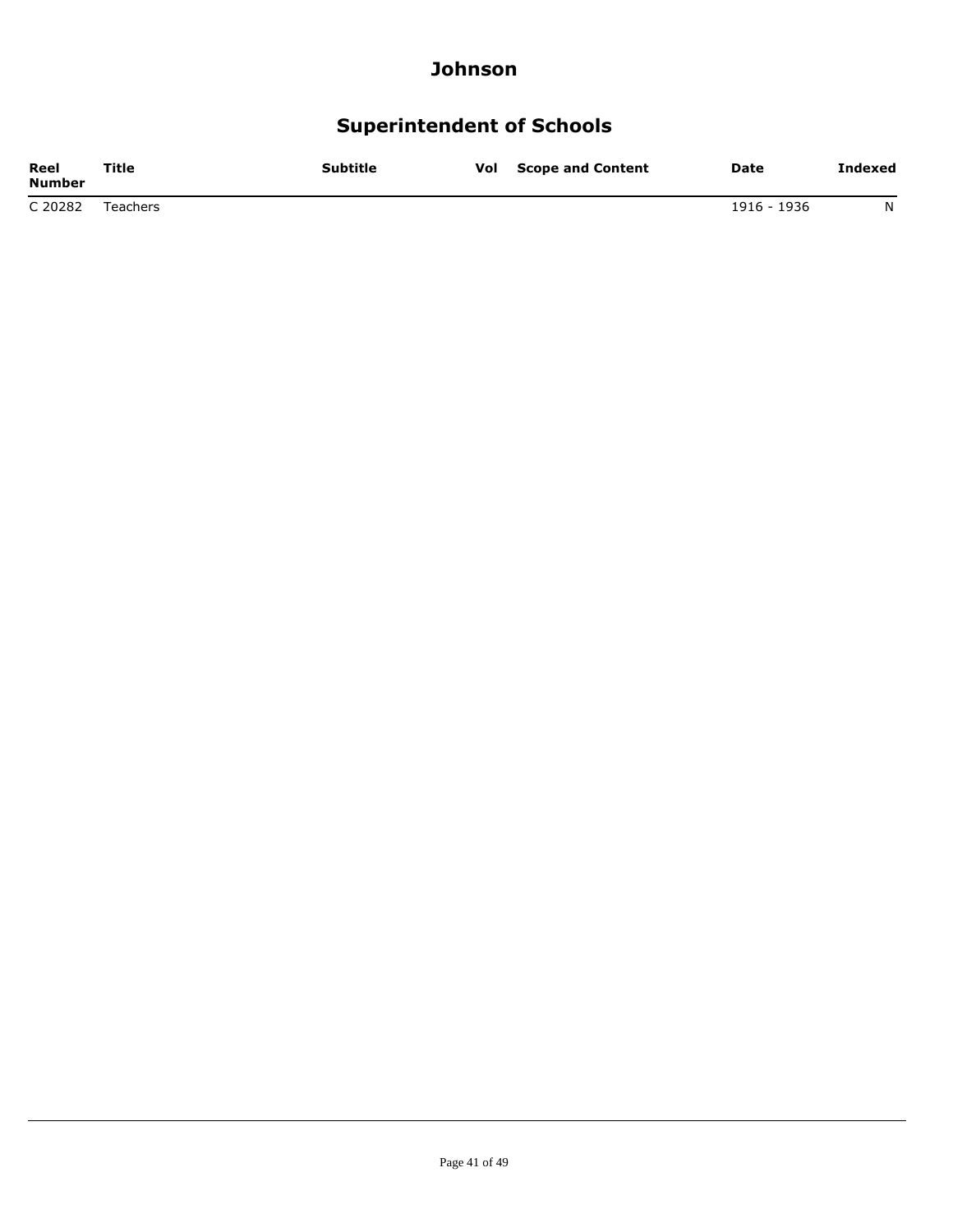### **Johnson Knobnoster**

## **Public School District**

| Reel<br><b>Number</b> | Title                | <b>Subtitle</b> | <b>Vol</b> Scope and Content | Date              | Indexed      |
|-----------------------|----------------------|-----------------|------------------------------|-------------------|--------------|
| C 30370               | <b>Board Minutes</b> |                 |                              | 1937 - 1960       | <sup>N</sup> |
| C 30371               | <b>Board Minutes</b> |                 |                              | 1960-12 - 1979-06 | - N          |
| C 30372               | <b>Board Minutes</b> |                 |                              | 1979-07 - 1994-06 | <sup>N</sup> |
| C 30373               | Minutes              |                 |                              | 1994 - 1997       | N            |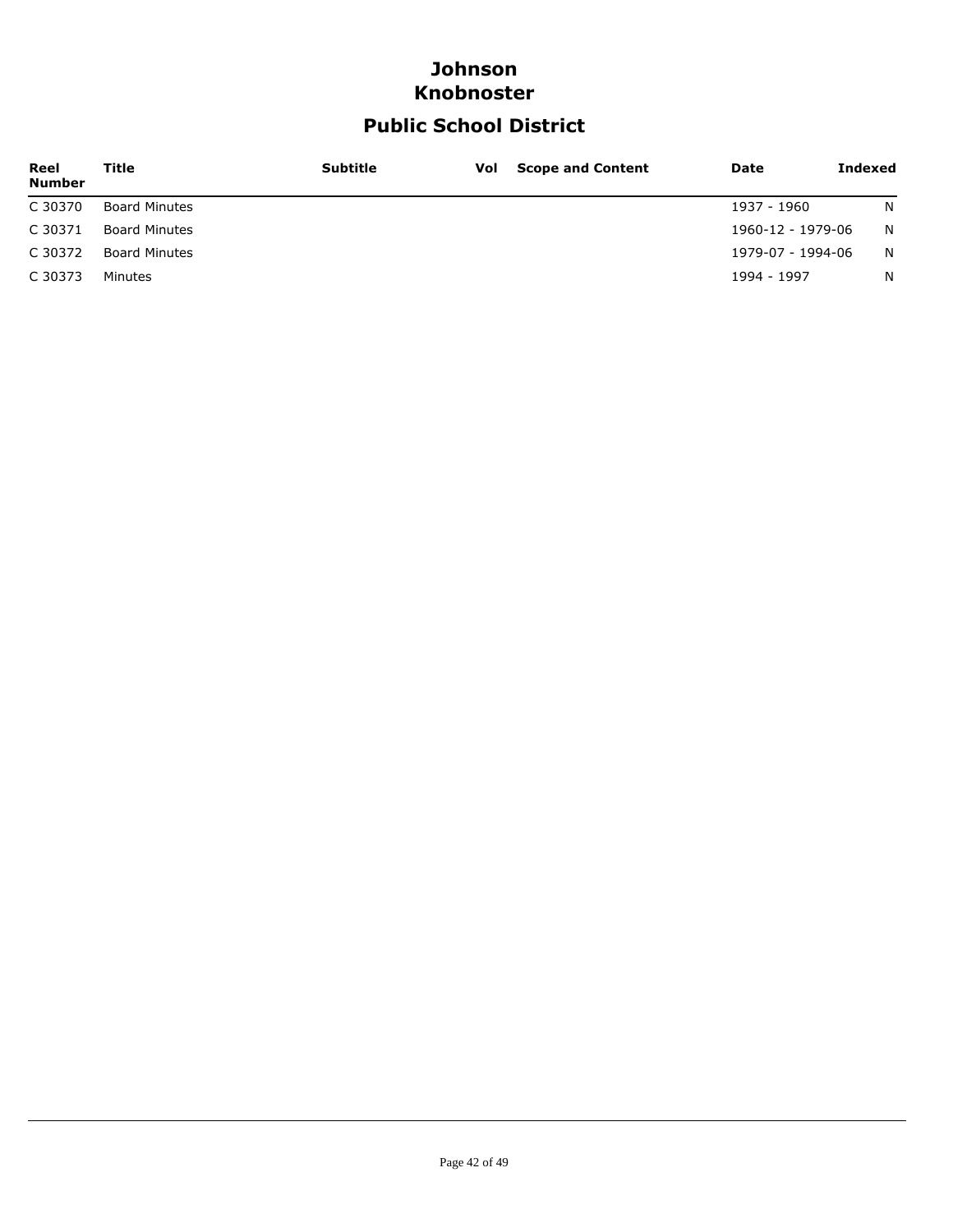## **Board of Education**

| Reel<br><b>Number</b> | <b>Title</b>                      | <b>Subtitle</b>                    | Vol | <b>Scope and Content</b> | Date        | <b>Indexed</b> |
|-----------------------|-----------------------------------|------------------------------------|-----|--------------------------|-------------|----------------|
| C 33097               | Board of Education Minutes        | Warrensburg R-vi<br><b>Schools</b> |     |                          | 1866 - 1870 | N              |
| C 33097               | <b>Board of Education Minutes</b> | Warrensburg R-vi<br>Schools        |     |                          | 1866 - 1917 | N              |
| C 33097               | Board of Education Minutes        | Warrensburg R-vi<br>Schools        |     |                          | 1871 - 1875 | N              |
| C 33097               | Board of Education Minutes        | Warrensburg R-vi<br>Schools        |     |                          | 1876 - 1880 | N              |
| C 33097               | <b>Board of Education Minutes</b> | Warrensburg R-vi<br>Schools        |     |                          | 1881 - 1885 | N              |
| C 33097               | Board of Education Minutes        | Warrensburg R-vi<br>Schools        |     |                          | 1886 - 1889 | N              |
| C 33097               | Board of Education Minutes        | Warrensburg R-vi<br>Schools        |     |                          | 1901 - 1905 | N              |
| C 33097               | Board of Education Minutes        | Warrensburg R-vi<br><b>Schools</b> |     |                          | 1906 - 1910 | N              |
| C 33097               | Board of Education Minutes        | Warrensburg R-vi<br>Schools        |     |                          | 1909 - 1910 | N              |
| C 33097               | Board of Education Minutes        | Warrensburg R-vi<br>Schools        |     |                          | 1909 - 1924 | N              |
| C 33097               | Board of Education Minutes        | Warrensburg R-vi<br>Schools        |     |                          | 1911 - 1917 | N              |
| C 33097               | Board of Education Minutes        | Warrensburg R-vi<br><b>Schools</b> |     |                          | 1924 - 1935 | N              |
| C 33097               | Board of Education Minutes        | Warrensburg R-vi<br><b>Schools</b> |     |                          | 1935 - 1941 | N              |
| C 33098               | Board of Education Minutes        | Warrensburg R-vi<br><b>Schools</b> |     |                          | 1935 - 1941 | N              |
| C 33098               | Board of Education Minutes        | Warrensburg R-vi<br><b>Schools</b> |     |                          | 1941 - 1945 | N              |
| C 33098               | Board of Education Minutes        | Warrensburg R-vi<br><b>Schools</b> |     |                          | 1945 - 1949 | N              |
| C 33098               | <b>Board of Education Minutes</b> | Warrensburg R-vi<br>Schools        |     |                          | 1949 - 1951 | N              |
| C 33098               | <b>Board of Education Minutes</b> | Warrensburg R-vi<br>Schools        |     |                          | 1951 - 1953 | N              |
| C 33099               | <b>Board of Education Minutes</b> | Warrensburg R-vi<br>Schools        |     |                          | 1951 - 1953 | N              |
| C 33099               | <b>Board of Education Minutes</b> | Warrensburg R-vi<br><b>Schools</b> |     |                          | 1953 - 1956 | N              |
| C 33099               | <b>Board of Education Minutes</b> | Warrensburg R-vi<br><b>Schools</b> |     |                          | 1956 - 1957 | N              |
| C 33099               | Board of Education Minutes        | Warrensburg R-vi<br>Schools        |     |                          | 1957 - 1958 | N              |
| C 33100               | Board of Education Minutes        | Warrensburg R-vi<br>Schools        |     |                          | 1957 - 1958 | N              |
| C 33100               | Board of Education Minutes        | Warrensburg R-vi<br>Schools        |     |                          | 1958 - 1959 | N              |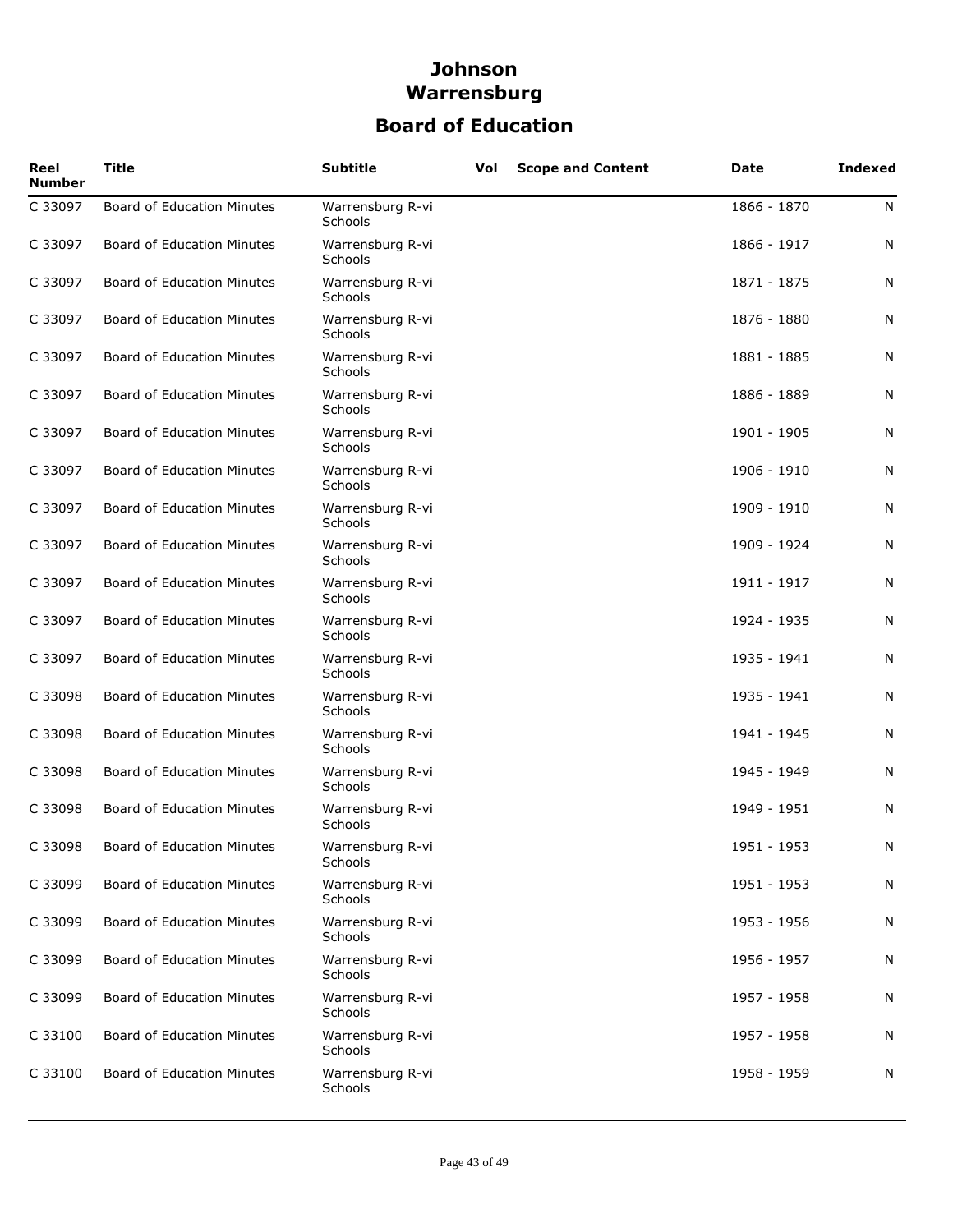| C 33100 | <b>Board of Education Minutes</b> | Warrensburg R-vi<br><b>Schools</b> | 1959 - 1960 | N |
|---------|-----------------------------------|------------------------------------|-------------|---|
| C 33100 | Board of Education Minutes        | Warrensburg R-vi<br><b>Schools</b> | 1960 - 1961 | N |
| C 33101 | Board of Education Minutes        | Warrensburg R-vi<br>Schools        | 1961 - 1962 | N |
| C 33100 | Board of Education Minutes        | Warrensburg R-vi<br><b>Schools</b> | 1961 - 1962 | N |
| C 33101 | Board of Education Minutes        | Warrensburg R-vi<br><b>Schools</b> | 1962 - 1963 | N |
| C 33101 | <b>Board of Education Minutes</b> | Warrensburg R-vi<br>Schools        | 1963 - 1964 | N |
| C 33101 | Board of Education Minutes        | Warrensburg R-vi<br>Schools        | 1964 - 1965 | N |
| C 33101 | Board of Education Minutes        | Warrensburg R-vi<br>Schools        | 1965 - 1966 | N |
| C 33101 | Board of Education Minutes        | Warrensburg R-vi<br><b>Schools</b> | 1966 - 1967 | N |
| C 33102 | Board of Education Minutes        | Warrensburg R-vi<br>Schools        | 1967 - 1968 | N |
| C 33102 | Board of Education Minutes        | Warrensburg R-vi<br><b>Schools</b> | 1968 - 1969 | N |
| C 33102 | Board of Education Minutes        | Warrensburg R-vi<br>Schools        | 1969 - 1970 | N |
| C 33103 | Board of Education Minutes        | Warrensburg R-vi<br><b>Schools</b> | 1969 - 1970 | N |
| C 33103 | <b>Board of Education Minutes</b> | Warrensburg R-vi<br><b>Schools</b> | 1970 - 1971 | N |
| C 33103 | Board of Education Minutes        | Warrensburg R-vi<br><b>Schools</b> | 1971 - 1972 | N |
| C 33104 | Board of Education Minutes        | Warrensburg R-vi<br><b>Schools</b> | 1972 - 1973 | N |
| C 33103 | Board of Education Minutes        | Warrensburg R-vi<br><b>Schools</b> | 1972 - 1973 | N |
| C 33104 | <b>Board of Education Minutes</b> | Warrensburg R-vi<br><b>Schools</b> | 1973 - 1974 | N |
| C 33104 | <b>Board of Education Minutes</b> | Warrensburg R-vi<br>Schools        | 1974 - 1975 | N |
| C 33105 | Board of Education Minutes        | Warrensburg R-vi<br>Schools        | 1975 - 1976 | N |
| C 33104 | Board of Education Minutes        | Warrensburg R-vi<br><b>Schools</b> | 1975 - 1976 | N |
| C 33105 | Board of Education Minutes        | Warrensburg R-vi<br>Schools        | 1976 - 1977 | N |
| C 33105 | Board of Education Minutes        | Warrensburg R-vi<br><b>Schools</b> | 1977 - 1977 | N |
| C 33105 | <b>Board of Education Minutes</b> | Warrensburg R-vi<br>Schools        | 1977 - 1978 | N |
| C 33105 | Board of Education Minutes        | Warrensburg R-vi<br>Schools        | 1978 - 1978 | N |
| C 33105 | Board of Education Minutes        | Warrensburg R-vi<br>Schools        | 1978 - 1979 | N |
|         |                                   |                                    |             |   |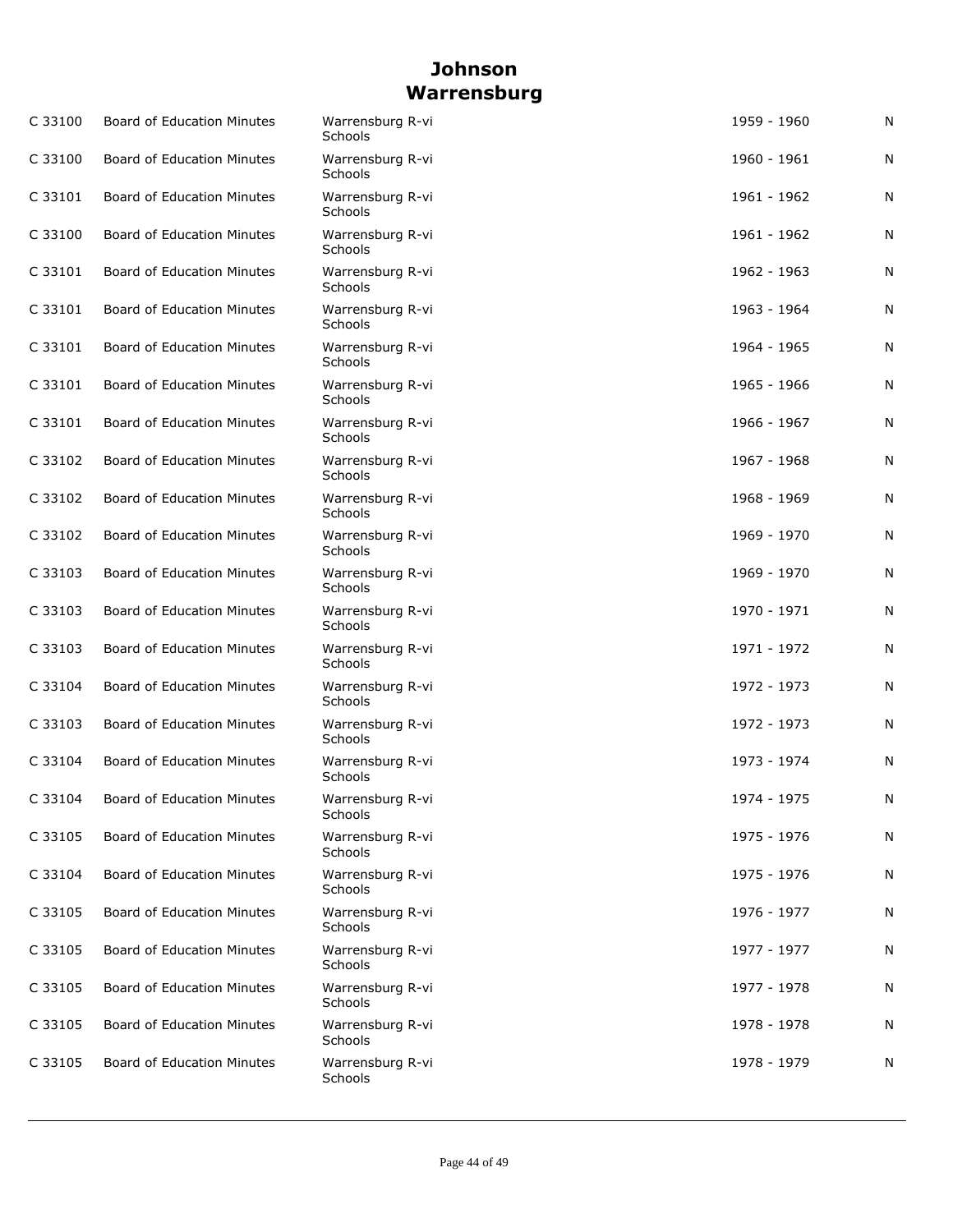| C 33106 | <b>Board of Education Minutes</b> | Warrensburg R-vi<br>Schools        | 1979 - 1979 | N |
|---------|-----------------------------------|------------------------------------|-------------|---|
| C 33107 | Board of Education Minutes        | Warrensburg R-vi<br>Schools        | 1985 - 1986 | N |
| C 33107 | <b>Board of Education Minutes</b> | Warrensburg R-vi<br><b>Schools</b> | 1986 - 1987 | N |
| C 33107 | Board of Education Minutes        | Warrensburg R-vi<br><b>Schools</b> | 1987 - 1988 | N |
| C 33105 | <b>Executive Board Minutes</b>    | Warrensburg R-vi<br><b>Schools</b> | 1977 - 1978 | N |
| C 33106 | <b>Executive Board Minutes</b>    | Warrensburg R-vi<br>Schools        | 1978 - 1979 | N |
| C 33106 | <b>Executive Board Minutes</b>    | Warrensburg R-vi<br>Schools        | 1982 - 1983 | N |
| C 33106 | <b>Executive Board Minutes</b>    | Warrensburg R-vi<br>Schools        | 1983 - 1984 | N |
| C 33106 | <b>Executive Board Minutes</b>    | Warrensburg R-vi<br>Schools        | 1984 - 1985 | N |
| C 33106 | <b>Executive Board Minutes</b>    | Warrensburg R-vi<br>Schools        | 1985 - 1986 | N |
|         |                                   |                                    |             |   |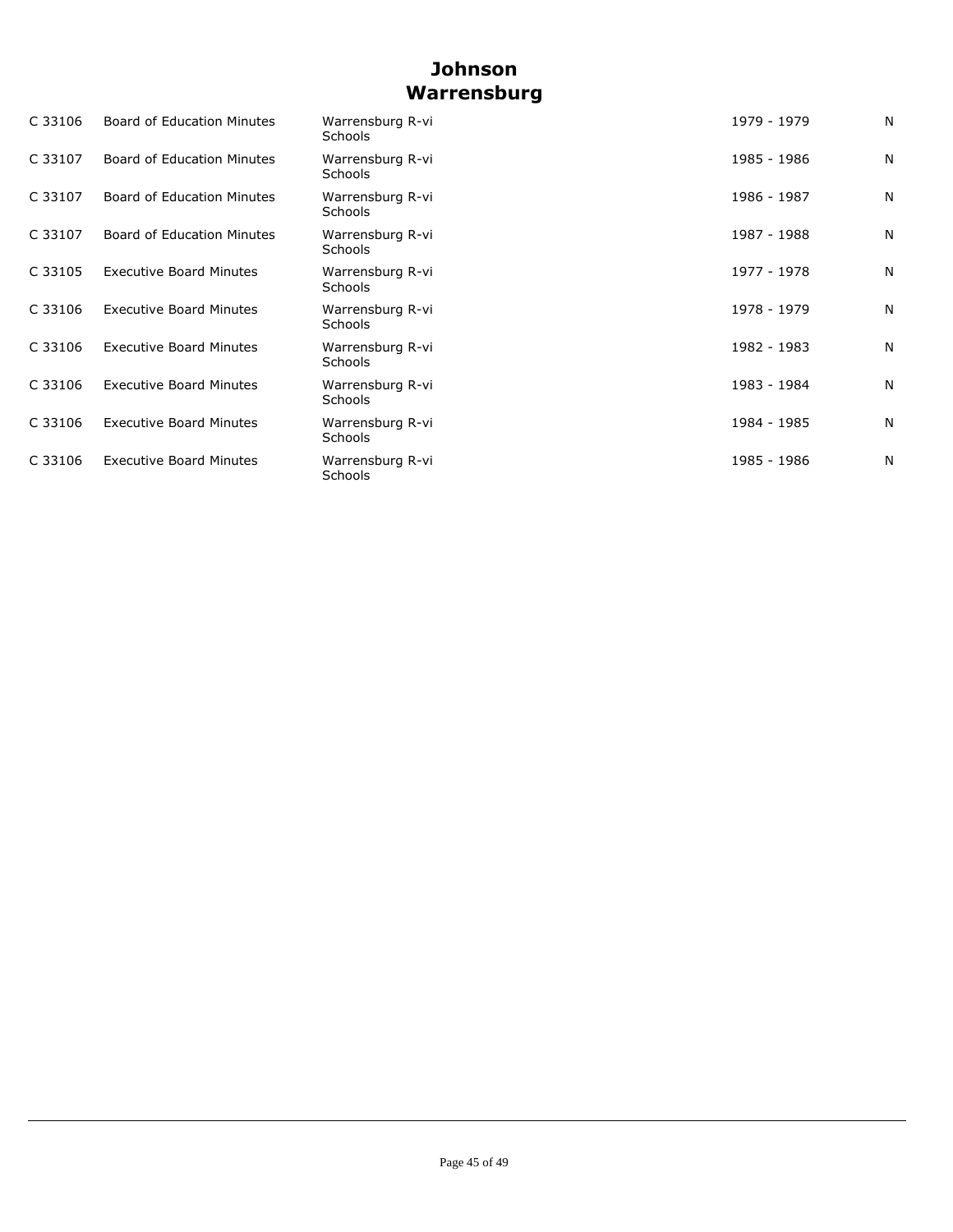## **City Clerk**

| Reel<br><b>Number</b> | <b>Title</b>  | <b>Subtitle</b> | <b>Scope and Content</b><br>Vol | <b>Date</b> | <b>Indexed</b> |
|-----------------------|---------------|-----------------|---------------------------------|-------------|----------------|
| C 17649               | Mayor Dockets |                 |                                 | 1891 - 1894 | Y              |
| C 17649               | Mayor Dockets |                 |                                 | 1894 - 1896 | Υ              |
| C 17646               | Minutes       |                 |                                 | 1835 - 1942 | N              |
| C 17644               | Minutes       |                 | В                               | 1866 - 1870 | N              |
| C 17644               | Minutes       |                 | C                               | 1870 - 1872 | N              |
| C 17644               | Minutes       |                 | D                               | 1872 - 1873 | N              |
| C 17644               | Minutes       |                 |                                 | 1873 - 1888 | N              |
| C 17644               | Minutes       |                 |                                 | 1888 - 1896 | N              |
| C 17644               | Minutes       |                 |                                 | 1896 - 1904 | N              |
| C 17645               | Minutes       |                 |                                 | 1904 - 1910 | N              |
| C 17645               | Minutes       |                 |                                 | 1910 - 1915 | N              |
| C 17645               | Minutes       |                 |                                 | 1915 - 1920 | N              |
| C 17645               | Minutes       |                 |                                 | 1920 - 1923 | N              |
| C 17646               | Minutes       |                 |                                 | 1924 - 1929 | N              |
| C 17646               | Minutes       |                 |                                 | 1929 - 1935 | N              |
| C 17646               | Minutes       |                 |                                 | 1935 - 1942 | N              |
| C 17646               | Minutes       |                 |                                 | 1942 - 1949 | N              |
| C 17647               | Minutes       |                 |                                 | 1949 - 1955 | N              |
| C 17647               | Ordinances    |                 |                                 | 1856 - 1860 | N              |
| C 17647               | Ordinances    |                 |                                 | 1871 - 1890 | N              |
| C 17647               | Ordinances    |                 |                                 | 1890 - 1897 | N              |
| C 17647               | Ordinances    |                 |                                 | 1897 - 1904 | N              |
| C 17654               | Ordinances    |                 |                                 | 1922 - 1923 | N              |
| C 17655               | Ordinances    |                 |                                 | 1923 - 1924 | N              |
| C 17655               | Ordinances    |                 |                                 | 1924 - 1926 | N              |
| C 17655               | Ordinances    |                 |                                 | 1926 - 1928 | N              |
| C 17655               | Ordinances    |                 |                                 | 1928 - 1929 | N              |
| C 17655               | Ordinances    |                 |                                 | 1929 - 1931 | N              |
| C 17655               | Ordinances    |                 |                                 | 1931 - 1934 | N              |
| C 17655               | Ordinances    |                 |                                 | 1935 - 1940 | N              |
| C 17655               | Ordinances    |                 |                                 | 1940 - 1942 | N              |
| C 17655               | Ordinances    |                 |                                 | 1942 - 1945 | N              |
| C 17655               | Ordinances    |                 |                                 | 1945 - 1946 | N              |
| C 17655               | Ordinances    |                 |                                 | 1947 - 1947 | N              |
| C 17654               | Ordinances    |                 |                                 | 1948 - 1949 | N              |
| C 17654               | Ordinances    |                 |                                 | 1949 - 1950 | N              |
| C 17653               | Ordinances    |                 |                                 | 1950 - 1952 | N              |
| C 17653               | Ordinances    |                 |                                 | 1952 - 1954 | N              |
| C 17653               | Ordinances    |                 |                                 | 1954 - 1955 | N              |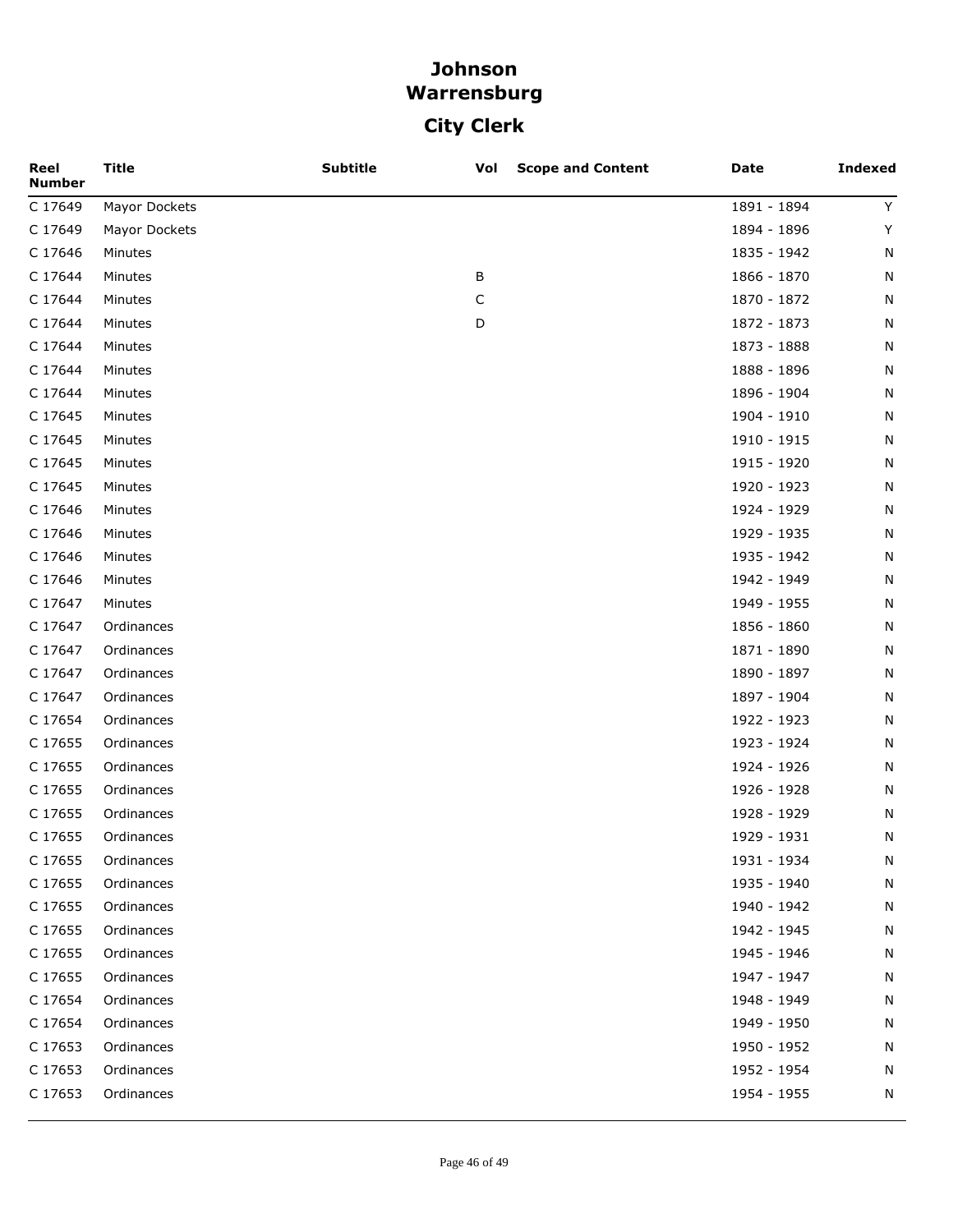| C 17653 | Ordinances                          |                 | 1955 - 1956 | N |
|---------|-------------------------------------|-----------------|-------------|---|
| C 17653 | Ordinances                          |                 | 1956 - 1958 | N |
| C 17653 | Ordinances                          |                 | 1957 - 1959 | N |
| C 17653 | Ordinances                          |                 | 1958 - 1958 | Ν |
| C 17653 | Ordinances                          |                 | 1959 - 1961 | N |
| C 17653 | Ordinances                          |                 | 1961 - 1963 | N |
| C 17654 | Ordinances                          |                 | 1963 - 1965 | N |
| C 17654 | Ordinances                          |                 | 1965 - 1967 | N |
| C 17654 | Ordinances                          |                 | 1967 - 1969 | N |
| C 17654 | Ordinances                          |                 | 1969 - 1972 | N |
| C 17654 | Ordinances                          |                 | 1972 - 1974 | N |
| C 17654 | Ordinances                          |                 | 1974 - 1977 | N |
| C 17655 | Ordinances                          |                 | 1981 - 1984 | N |
| C 17656 | Ordinances                          |                 | 1984 - 1986 | N |
| C 17656 | Ordinances                          |                 | 1986 - 1987 | N |
| C 17657 | Ordinances                          |                 | 1988 - 1989 | N |
| C 17657 | Ordinances                          |                 | 1990 - 1991 | N |
| C 17658 | Ordinances                          |                 | 1992 - 1992 | N |
| C 17658 | Ordinances                          |                 | 1993 - 1994 | N |
| C 17649 | <b>Ordinances &amp; Resolutions</b> | (street Grades) | 1892 - 1926 | Y |
| C 17648 | <b>Ordinances &amp; Resolutions</b> |                 | 1904 - 1912 | N |
| C 17648 | <b>Ordinances &amp; Resolutions</b> |                 | 1911 - 1913 | N |
| C 17648 | Ordinances & Resolutions            |                 | 1913 - 1915 | N |
| C 17648 | <b>Ordinances &amp; Resolutions</b> |                 | 1915 - 1917 | N |
| C 17648 | <b>Ordinances &amp; Resolutions</b> |                 | 1917 - 1919 | N |
| C 17649 | <b>Ordinances &amp; Resolutions</b> |                 | 1963 - 1963 | N |
| C 17647 | Warrants                            |                 | 1867 - 1870 | Ν |
|         |                                     |                 |             |   |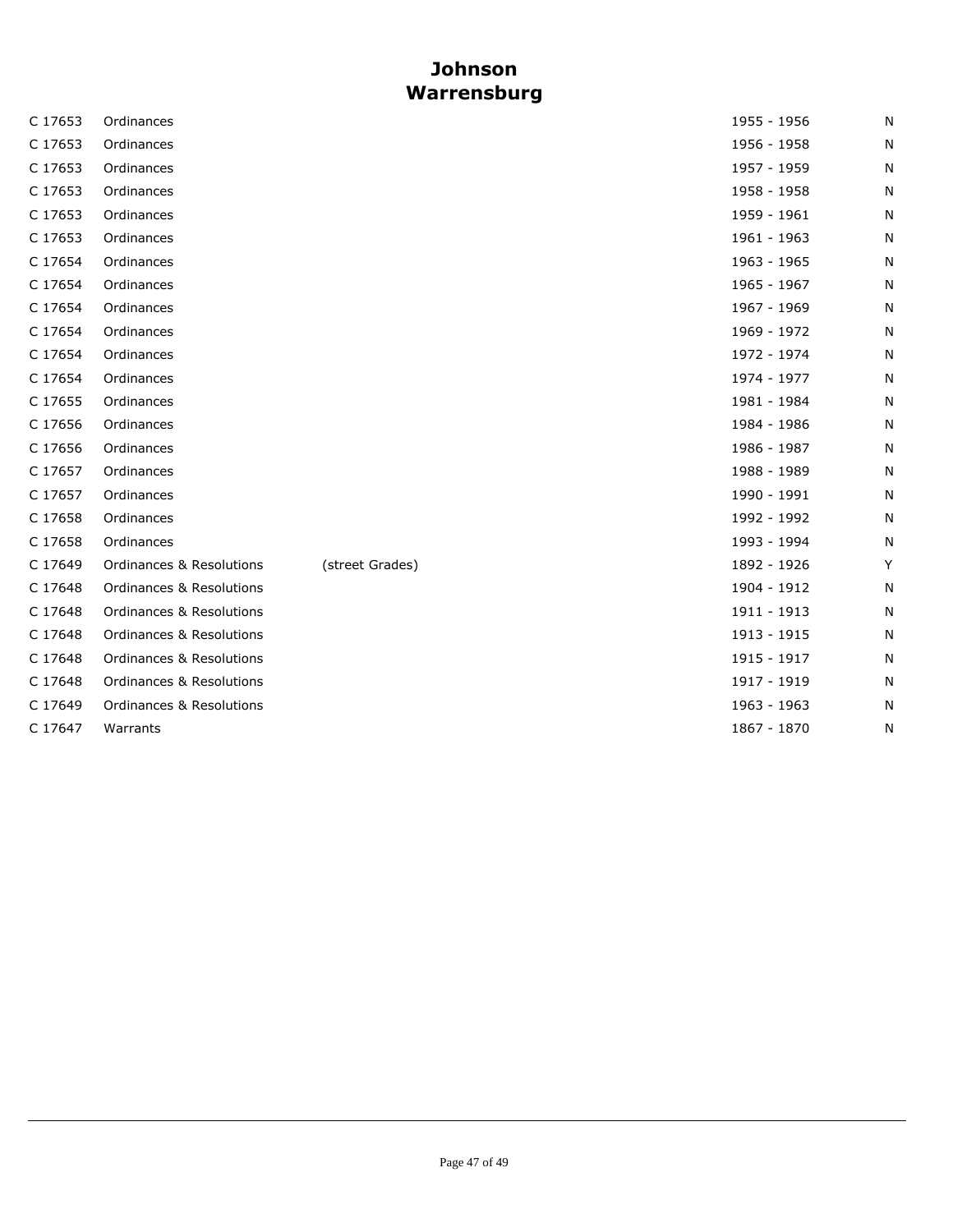## **City Collector**

| Reel<br><b>Number</b> | Title                          | <b>Subtitle</b>               | Vol | <b>Scope and Content</b> | Date        | <b>Indexed</b> |
|-----------------------|--------------------------------|-------------------------------|-----|--------------------------|-------------|----------------|
| C 17650               | Accounts                       | City Collector &<br>Treasurer |     |                          | 1914 - 1933 | N              |
| C 17650               | Annual Reports                 | City Collector                |     |                          | 1921 - 1955 | N              |
| C 17652               | Delinquent Pers Property Taxes |                               |     |                          | 1946 - 1956 | N              |
| C 17650               | Monthly Reports                |                               |     |                          | 1913 - 1917 | N              |
| C 17652               | <b>Public Works Engineers</b>  |                               |     |                          | 1948 - 1951 | N              |
| C 17650               | Revenue Ledger                 |                               |     |                          | 1904 - 1913 | N              |
| C 17652               | <b>Street Taxes</b>            |                               |     |                          | 1925 - 1961 | Y              |
| C 17651               | Tax Books                      |                               |     |                          | 1925 - 1925 | N              |
| C 17651               | Tax Books                      |                               |     |                          | 1926 - 1926 | N              |
| C 17651               | Tax Receipts                   |                               |     |                          | 1931 - 1931 | N              |